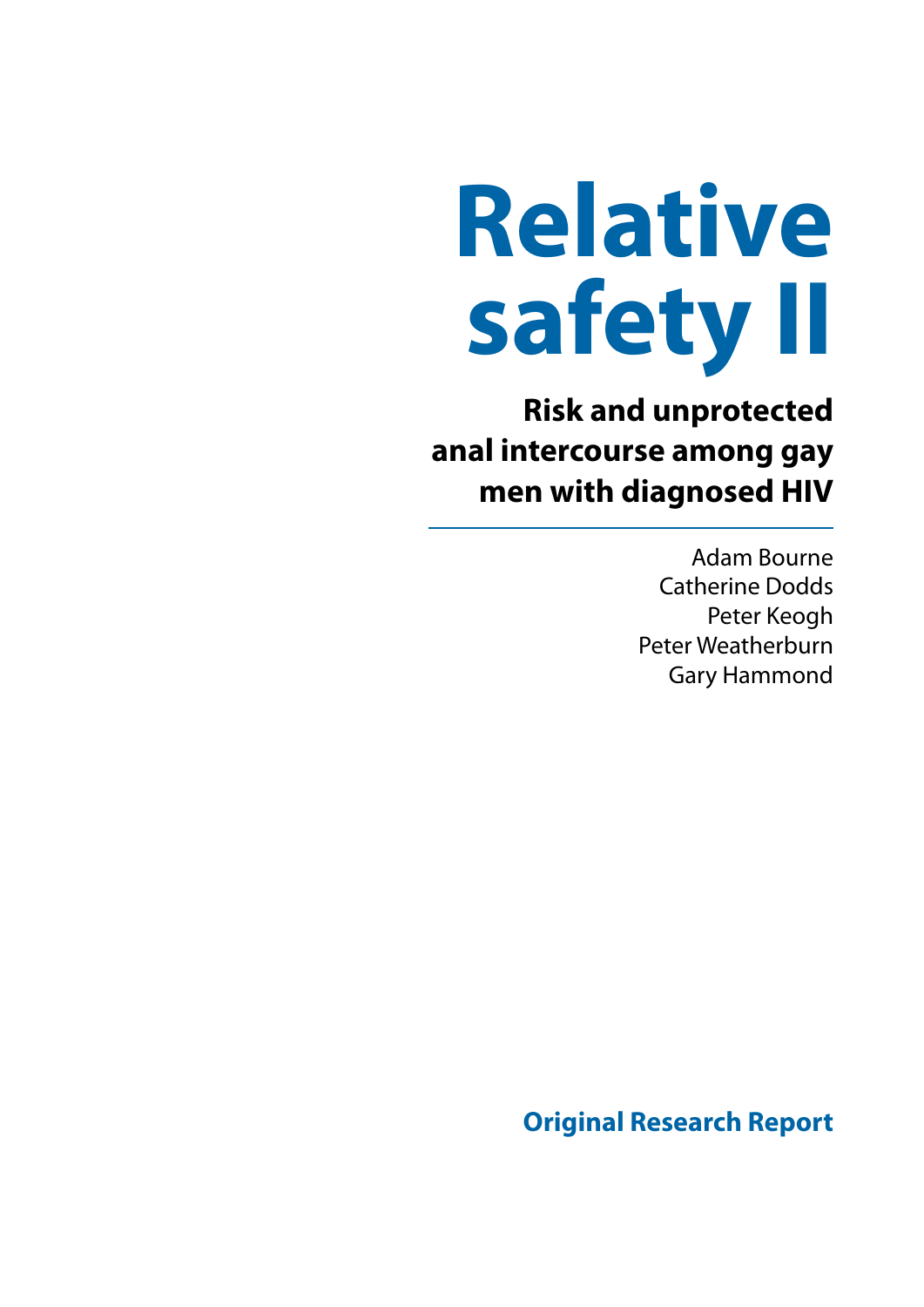# **Acknowledgements**

Our greatest debt is owed to those men who took part in this study. They made this research possible through their willingness to share their time, and talk honestly about their social and sexual lives.

In addition, we are thankful to those the agencies that helped to recruit participants and made interview space available. These are: The Armistead Centre in Liverpool, Body Positive North West and George House Trust in Manchester, Eddystone Trust in Plymouth, GMFA in London, Yorkshire Mesmac and Skyline Service in Leeds, Staffordshire Buddies in Stoke-on-Trent, Terrence Higgins Trust Cymru in Cardiff and Swansea, and Terrence Higgins Trust West in Bristol.

As ever, we are also grateful for the prompt and accurate transcription provided by Mandy Eaton and Gary Hammond.

A draft of this report was circulated for consultation. Thanks to Will Nutland and Ford Hickson for valuable and thought-provoking feedback.

This research was funded by the Terrence Higgins Trust as part of CHAPS, a national HIV prevention initiative funded by the Department of Health.

#### **Adam Bourne**

Senior Research Associate





[www.sigmaresearch.org.uk](http://www.sigmaresearch.org.uk	) [www.tht.org.uk](http://www.tht.org.uk)

This report is available to download at: [www.sigmaresearch.org.uk/go.php/reports/report2009d/](http://www.sigmaresearch.org.uk/go.php/reports/report2009d/)

Published by Sigma Research © March 2009

ISBN: 1 872956 98 X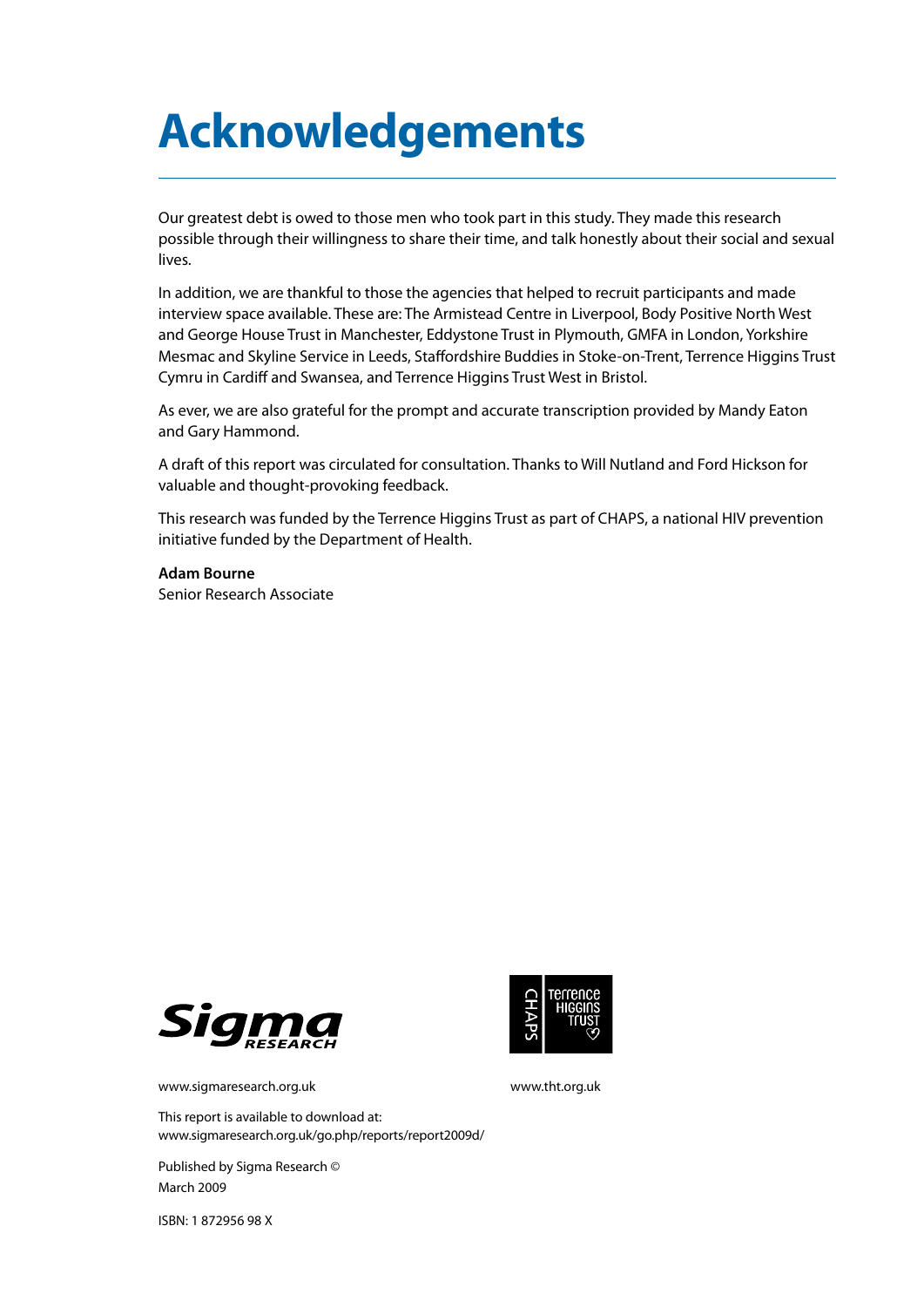# **Contents**

| 1                       | <b>Introduction</b>                                            | $\overline{\mathbf{2}}$ |  |
|-------------------------|----------------------------------------------------------------|-------------------------|--|
| $\overline{\mathbf{2}}$ | <b>Methods and sample</b>                                      | 5                       |  |
| 2.1                     | Methods                                                        | 5                       |  |
| 2.2                     | Sample description                                             | 6                       |  |
| 3                       | <b>Perceived harms associated with UAI</b>                     |                         |  |
| 3.1                     | Physical harm                                                  | $\overline{7}$          |  |
| 3.2                     | Harms to social and moral identity                             | 10                      |  |
| 3.3                     | Discussion                                                     | 13                      |  |
| 4                       | <b>Managing the risk of infection</b>                          | 14                      |  |
| 4.1                     | Condoms as a sole risk management tactic                       | 15                      |  |
| 4.2                     | Means of managing risk other than condom use                   | 16                      |  |
| 4.3                     | Lacking the capacity to manage risk                            | 18                      |  |
| 4.4                     | Discussion                                                     | 19                      |  |
| 5                       | <b>Managing identity</b>                                       |                         |  |
| 5.1                     | Managing sexual pleasure                                       | 20                      |  |
| 5.2                     | Managing moral and social integrity                            | 22                      |  |
| 5.3                     | Managing reactions from others                                 | 24                      |  |
| 5.4                     | Managing the risk of criminal prosecution for HIV transmission | 27                      |  |
| 5.5                     | Discussion                                                     | 28                      |  |
| 6                       | <b>Conclusions</b>                                             | 30                      |  |
|                         | <b>References</b>                                              | 33                      |  |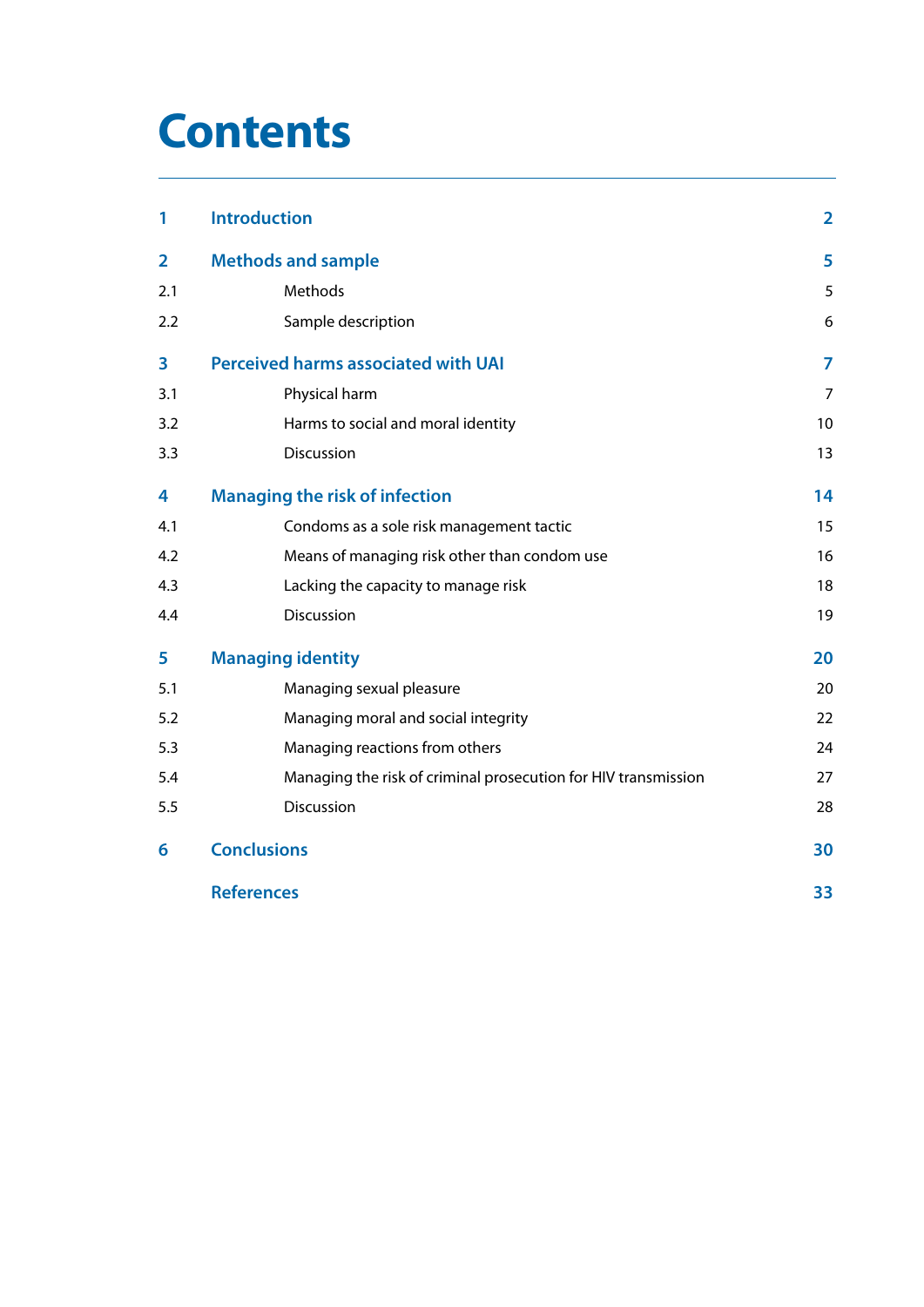### <span id="page-3-0"></span>**Introduction** 1

In 1999 Sigma Research published *Relative safety: an investigation of risk and unprotected anal intercourse among gay men diagnosed with HIV* (Keogh *et al.* 1999). This study explored the social, psychological and cultural meanings associated with unprotected anal intercourse (UAI) among men with diagnosed HIV. It highlighted both the complexity of sexual interaction for men with diagnosed HIV, and the many potential costs and benefits perceived by them. Now, with more than 24,000 homosexually active men diagnosed with HIV in the UK (Health Protection Agency 2008), a figure that is set to increase in years to come, it is vital that agencies involved in HIV prevention interrogate their own beliefs about UAI and ensure that their interventions meet the needs of men with diagnosed HIV.

Sexual enjoyment and satisfaction are important to men irrespective of their HIV status. However, more than two thirds (71%) of gay and bisexual men with diagnosed HIV have had problems related to sex in the previous year, and more than half (52%) are currently unhappy about their sex lives (Weatherburn *et al.* 2009). The most frequent problems are having no sex, or very little, often linked to poor self-image or low self-confidence and a loss of libido or interest in sex. Other related problems with sex commonly reported by men with diagnosed HIV include anxieties about passing on HIV infection to partners, rejection by potential sexual partners and difficulties disclosing to partners. In addition, some had concerns about potential prosecution for onward transmission of HIV during sex.

Men with diagnosed HIV are thus faced with many obstacles to the fulfilment of their own sexual desires, a right that all people maintain regardless of their HIV status. Faced with this complex balancing act, many men with HIV avoid anal intercourse altogether, or do so only with condoms, or with other men with diagnosed HIV. Others engage in UAI with varying perceptions of the risk that such behaviour may pose. This report seeks to update and expand our understanding of how gay men with diagnosed HIV seek sexual pleasure during UAI while minimising the chances of infecting others, causing further physical harm to themselves, or acting in ways that threaten their own sense of moral integrity.

Previous research has shown that when presented with the statement: "As an HIV positive man I should feel an extra responsibility not to pass on HIV to another person", 87% of men with diagnosed HIV agreed (Stephenson *et al.* 2003: 9). However, when presented with the statement: "HIV positive gay men have more responsibility to practice safer sex than HIV negative men", far fewer (35%) agreed. The mis-match between these responses suggests that while diagnosed men tend to seriously consider their own responsibility in avoiding transmission, they do not hold that undiagnosed men should be absolved of theirs. In addition to this risk of HIV transmission, Keogh *et al*. (1999) identified the emotional and psychological harm that could emerge if men discovered they were the source of infection for another individual, coupled with a further concern for the risk of social censure (being seen by others to be behaving irresponsibly). Taken together, this evidence demonstrates that the majority of men with diagnosed HIV wish to avoid participating in HIV transmission.

The *Gay Men's Sex Survey* (GMSS) indicates that men who have received a positive HIV test result are more likely to engage in UAI than those who have not tested positive, and men diagnosed positive do so with significantly more partners than negative and untested men (Weatherburn *et al.* 2008). Given that homosexually active men engaging in UAI with high numbers of partners are more likely to acquire HIV than other men, it is possible that men's sexual activities after diagnosis simply mirror what they did prior to diagnosis. However, Weatherburn *et al.* (2008) also found that while engagement in UAI was more likely among men diagnosed with HIV compared to negative or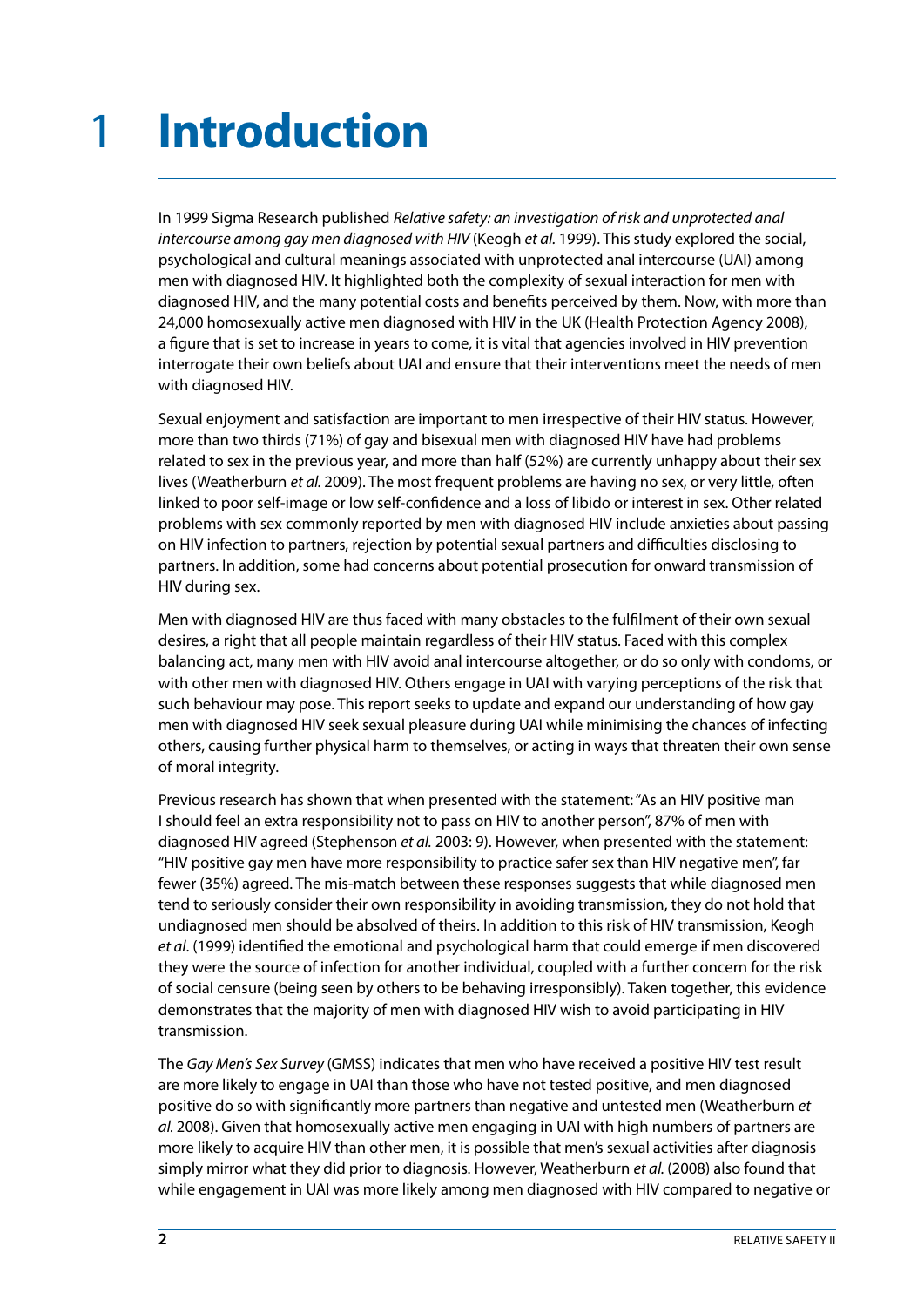untested men, one third of men with diagnosed HIV had not engaged in UAI at all in the previous year. Such men do not form part of the current study, and they would no doubt tell a very different story of risk perception and response.

Of those men with diagnosed HIV that do engage in UAI, not all risk exposing men without HIV to their infection. In GMSS 2002 (Hickson *et al.* 2003a), among 1133 respondents with diagnosed HIV, only 34.5% said they had probably or definitely participated in sero-discordant UAI (sdUAI) in the past year.

Among those men with diagnosed HIV that do engage in UAI, the reasons for doing so are highly contingent upon a number of situational factors. Numerous studies have demonstrated the symbolic nature of condomless sex and have made clear the value that many gay men, regardless of HIV status, place on being able to have anal intercourse with their partners without the use of condoms (Schilder *et al.* 2008, Flowers *et al.* 1997). Some see the cessation of condom use as a milestone in a romantic or long-standing relationships (Flowers *et al.* 2006). Sex without condoms enables a greater sense of intimacy that extends beyond skin-to-skin contact to incorporate an enhanced self-comfort and comfort with one's partner. Others have suggested that factors such as these, and their role in establishing relationship stability and satisfaction can be more important than any infection-related risk (Cusick & Rhodes 2000). These findings exist in addition to the widely reported feeling that the physical sensation is more satisfactory without condoms.

Keogh *et al.* (1999) highlighted that engagement in UAI among men diagnosed with HIV was rarely the result of 'regrettable accidents' or of being 'carried away', but rather emerged as a result of considered risk assessment and subsequent behaviour modification. The harm-reduction tactics and strategies employed included elements of negotiated safety (Kippax *et al.* 1993, Hickson *et al.* 1992), avoiding the insertive role during intercourse, and withdrawal before ejaculation when insertive in UAI.

One of the most common tactics among the Keogh *et al*. (1999) study respondents, was purposeful selection of sexual partners sharing the same HIV sero-status. By 'sero-sorting' their sexual partners in this manner, men felt they could eliminate the possibility of being the source of primary HIV infection for another person. Data from Hickson *et al.* (2007) show that among men with diagnosed HIV, engagement in UAI in the previous year was far more common with partners they knew to have diagnosed HIV, than with partners known to be tested negative. Research undertaken with men with diagnosed HIV in London clinics who engaged in UAI found that 58% had sought it only with other diagnosed positive men within the last 12 months, which was significantly associated with their subsequent behaviour (Elford *et al.* 2007). This desire to engage in UAI with men of the same sero-status is examined by Frost *et al.* (2008) who found that men seeking sero-concordant partners report a greater sense of intimacy when having sex with other diagnosed positive men.

However, the success of sero-sorting in preventing HIV transmission relies on both parties being accurately aware of each others' HIV status. Parsons *et al.* (2005) reported that the pervasive problem with sero-sorting is that men having UAI overestimate the likelihood that those they are having sex with are also diagnosed with HIV (see also Adam *et al.* 2008, Elford *et al.* 2007, Zablotska *et al.* 2007). Sero-concordancy can be especially hard to establish in casual, anonymous sex environments where the opportunities for communication are limited (Keogh *et al.* 1998, Richters 2007).

Concerns about sero-sorting are sometimes raised by those working in the field, given that participation in UAI with partners of the same HIV status does not help to reduce the risk of other STI transmission. Health professionals, health promoters and researchers also highlight the possibility of acquiring an additional strain of HIV: a so called 'superinfection'. Despite individual case reports of superinfection in the literature, there is little agreement about its prevalence, or what factors affect its acquisition (Piantadosi *et al.* 2007). Some researchers have demonstrated superinfection rates between 4% and 9% in particular cohorts (Kraft *et al.* 2008, Chohan *et al.* 2005, Smith *et al.*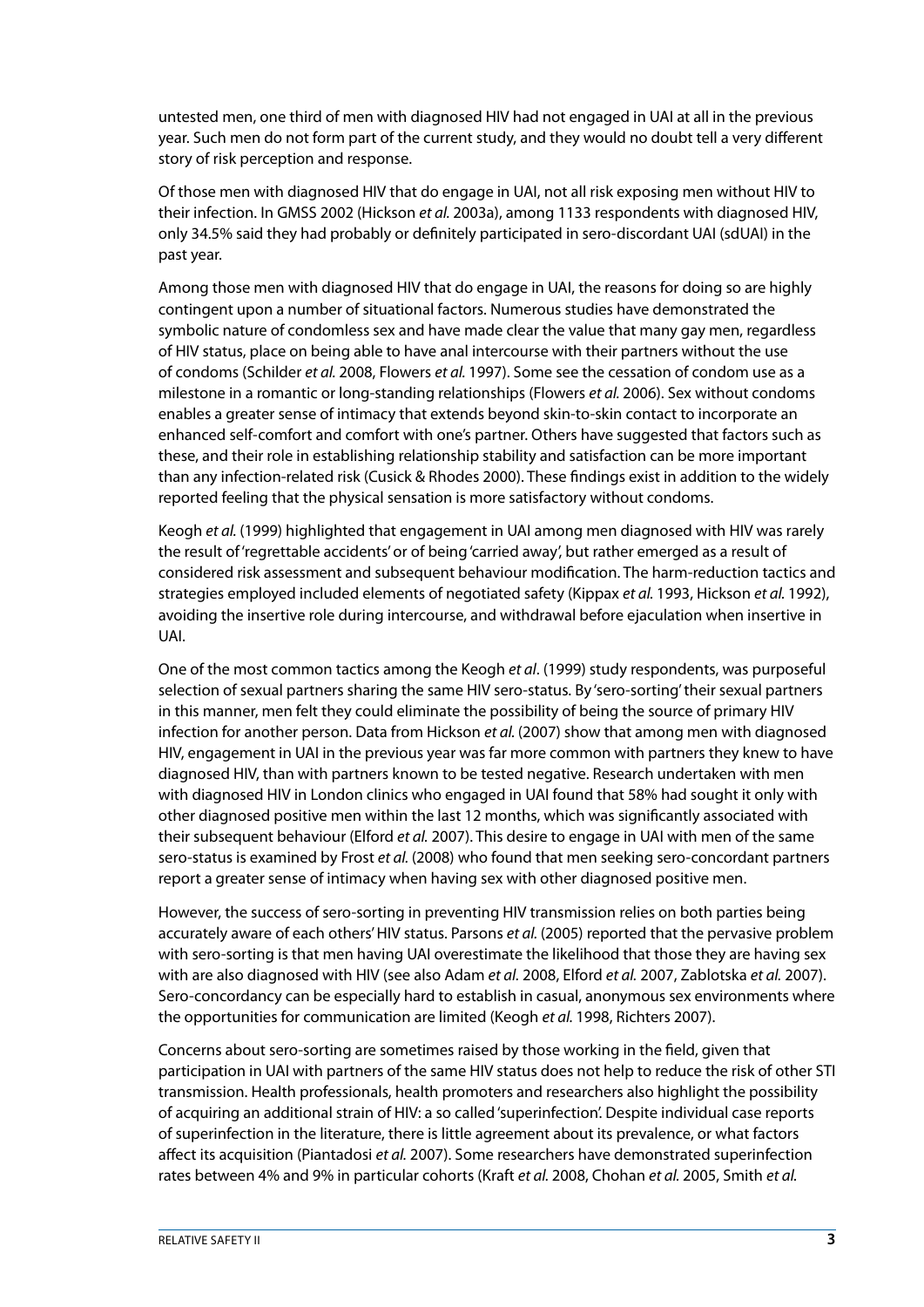2004). Others found no evidence of superinfection amongst 101 people whose HIV was resistant to treatment (Bezemer *et al.* 2008), with a further study finding no evidence of superinfection among a sample of 49 individuals with diagnosed HIV having unprotected intercourse with their seroconcordant partners (Willberg *et al.* 2008). This latter study also demonstrated a clear relationship between long-term exposure to a single partner's HIV via receptive intercourse, and an enhanced immune response to that virus. It is not clear to what extent men diagnosed with HIV are aware of research developments in this area, how they perceive the risk of superinfection and how, if at all, they respond to it (although, as an exception, see Adam *et al.* 2005). Therefore, the current study also examines the extent to which men's awareness of superinfection impacts upon their risk perceptions and sexual behaviours.

There have been a number of other clinical developments since the Keogh *et al.* (1999) study that have the potential to impact upon the sex lives of men diagnosed with HIV. The advent of PEP provides a method of preventing sero-conversion not widely available at the time of the last study. Körner *et al.* (2005) found that PEP was viewed as an additional line of defence when trying to avoid HIV infection among negative or untested men, however there has been little work examining how men diagnosed with HIV understand PEP and if (or how) they utilise this knowledge when having sex with men of negative or unknown HIV status.

In early 2008, a consensus statement on behalf of the Swiss Federal Commission for HIV/AIDS (Vernazza *et al.* 2008) suggested that individuals diagnosed with HIV who are on anti-retroviral therapy with an undetectable viral load cannot transmit HIV through sexual contact. This suggestion was, however, based on a review of clinical studies relating to heterosexual HIV exposure, and even then restricted by a number of explicit caveats. No similar suggestion was made that related to sex between homosexually active men, but that has not prevented a great deal of debate within the HIV sector about the significance of the statement and the implications it may have for future HIV prevention activities. It remains unclear however if, and how, gay men diagnosed with HIV have incorporated knowledge of these developments into their perceptions of, and responses to, risk when engaging in UAI.

In addition to clinical developments, there have been some important criminal policy developments over the last 10 years that have the potential to impact upon the sex lives of men diagnosed with HIV in the UK. In 2001 the first prosecution for reckless transmission of HIV occurred. Similar cases have featured prominently in the gay press in subsequent years. Dodds *et al.*(2009) reported how men with and without diagnosed HIV viewed such prosecutions, but as yet there is little information on how such prosecutions have influenced sexual behaviour. The present study seeks to address gaps in our understanding by asking men with diagnosed HIV about their awareness of criminal prosecutions, and how such awareness has impacted on the sex they have.

The following chapter explains how the study was undertaken, outlines the broad topic areas addressed during the interviews, and describes the sample of men who took part. Chapter 3 outlines the range of harms that men with HIV perceive when engaging in UAI. Chapters 4 and 5 explore the ways in which men responded to these perceived harms, firstly those relating to the risk of onward HIV infection, or superinfection, and latterly those concerning the potential for harms to their personal and social identities. Chapter 6 considers the implications of these findings for health promotion interventions targeting men with HIV, and with homosexually active men more broadly.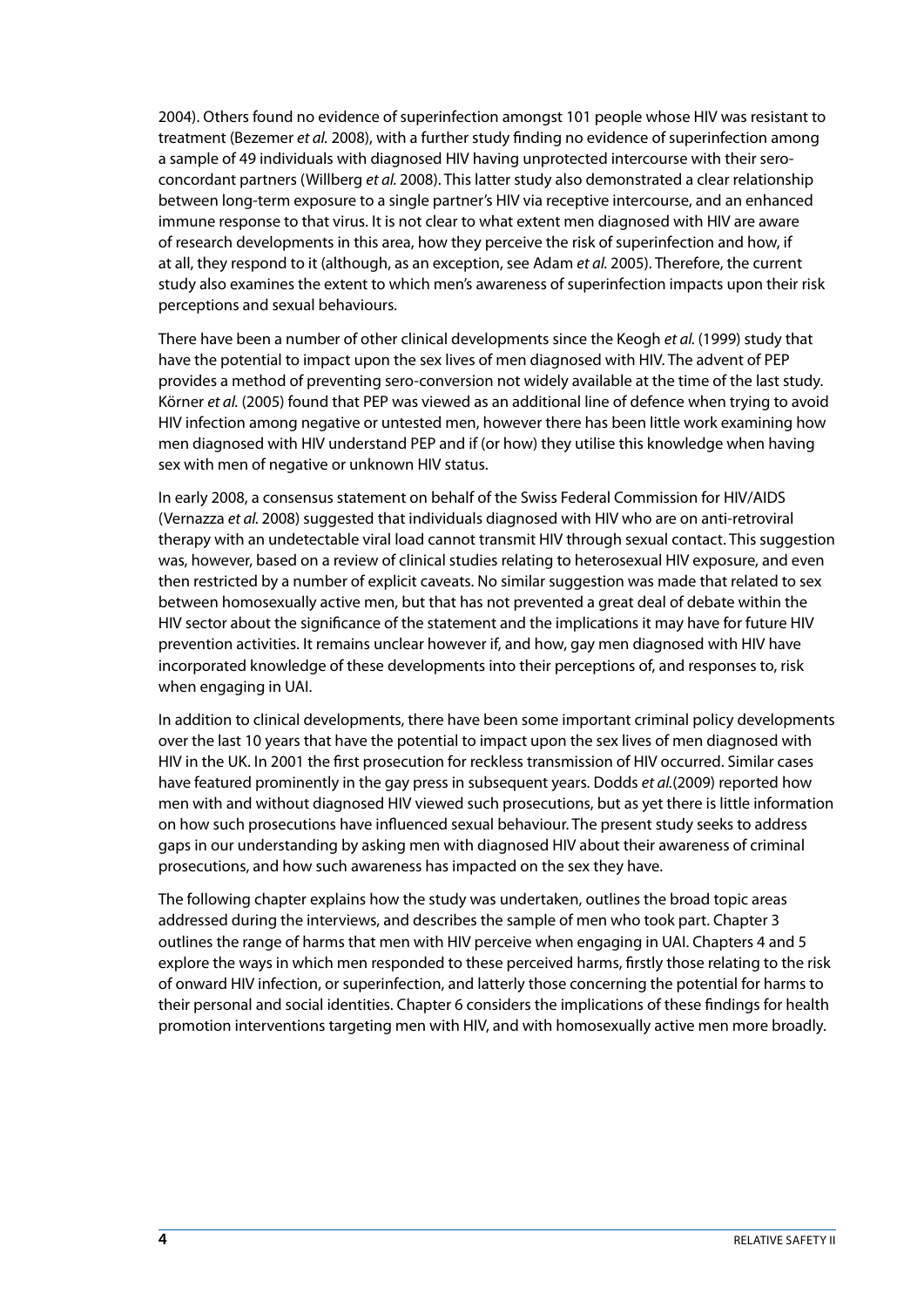### <span id="page-6-0"></span>**Methods and sample** 2

This study explores the experience of unprotected anal intercourse amongst homosexually active men living with diagnosed HIV. It draws on interview data from forty-two homosexually active men in England and Wales, spanning a range of years since diagnosis, and living in areas of differing HIV prevalence.

#### **2.1 Methods**

Recruitment took place in collaboration with a number of community-based HIV organisations across England and Wales (see Acknowledgements). These agencies distributed materials promoting the study to service users with diagnosed HIV either by email or in person. To be eligible men had to be diagnosed with HIV, and had to have participated in unprotected anal intercourse with a man in the last year. Approximately one hundred men volunteered to take part and, in an attempt to gain a diverse sample in terms of age and time since diagnosis, forty-five were subsequently invited to interview. An approximately even split between men living in areas of higher HIV prevalence (London and Manchester) and lower HIV prevalence was also ensured, given that men's experiences of sero-sorting, disclosure, support and HIV-related stigma can be influenced by attitudes to HIV expressed in local gay scenes and services. Of the forty-five invited to interview, three were later excluded as they did not meet the study criteria. Participants' confidentiality was assured and all were reimbursed expenses of £20. Ethics approval for this project was granted by the Faculty of Humanities and Social Sciences Research Ethics Committee at the University of Portsmouth.

Interviews lasted 1-2 hours, were hosted at Sigma Research, at collaborating agency offices, or at participants' homes, and took place in the following cities and towns: Bristol, Exeter, Leeds, Liverpool, London, Manchester, Stoke-on-Trent, and Swansea. Each interview was digitally recorded and transcribed verbatim. The interview covered the following topics:

- the impact of HIV diagnosis on respondents' sex life;
- HIV status disclosure to sexual partners and others:
- awareness of sexual partners' sero-status;
- details about the most recent experience of UAI;
- awareness and experience of HIV risk reduction tactics; and
- awareness and experience of HIV prevention technologies (*e.g.* PEP, PrEP).

A full thematic content analysis was undertaken on each transcript, and then compared across transcripts by two researchers working independently. Following initial reading, and re-reading, an analysis template was developed and used as the basis for a synopsis of each transcript. The synopses were then used to identify significant, recurring themes.

In the following chapters, blocks of **bold** text are verbatim quotes from respondents. The quotes selected give an overall sense of key issues raised by various respondents, and cannot be taken to be representative of all responses in a single theme. Quotes were selected for their clarity and descriptive purpose. We have given brief demographic descriptions after each quote. This is both to illustrate the range of men contributing their perspectives and also to show that men sharing an age, locality, and time since diagnosis do not necessarily have the same views and experiences.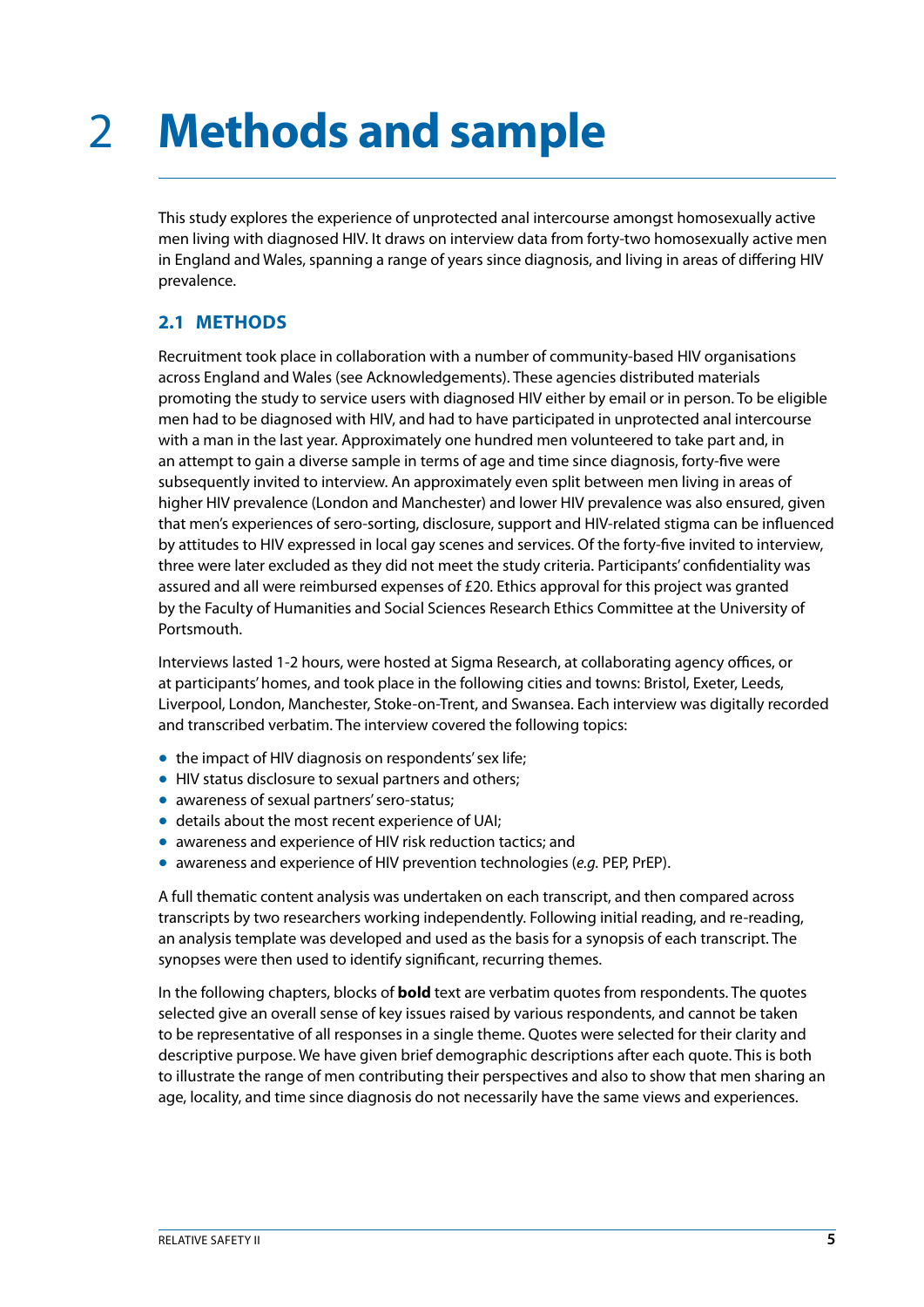#### <span id="page-7-0"></span>**2.2 Sample description**

The characteristics of the forty-two men whose data were included for analysis, are summarised below:

| Age                            |           | <b>Time since diagnosis</b>              |                |
|--------------------------------|-----------|------------------------------------------|----------------|
| Range                          | $18 - 58$ | Range                                    | $<$ 1 – 23 yrs |
| Median                         | 37 yrs    | Median                                   | 6.75 yrs       |
| Area of residence              |           | <b>Education</b>                         |                |
| <b>London</b>                  | 15        | 'O' Levels / GCSE or less                | 14             |
| Manchester                     | 8         | 'A' Levels / college diploma             | 16             |
| Lower prevalence areas         | 19        | Degree or higher                         | 12             |
| <b>Ethnic group</b>            |           | <b>Relationship status</b>               |                |
| <b>White British</b>           | 33        | No current regular partner               | 24             |
| White other                    | 3         | Sero-discordant partner                  | 7              |
| Mixed                          | 2         | Sero-concordant partner                  | 11             |
| <b>Black African</b>           | 2         |                                          |                |
| Asian British                  | 1         |                                          |                |
| Chinese                        | 1         |                                          |                |
| <b>Term used for sexuality</b> |           | Number of male partners in the last year |                |
| Gay                            | 37        | Range                                    | $1 - 562$      |
| Homosexual                     | 4         | Median                                   | 27             |
| Queer                          | 1         |                                          |                |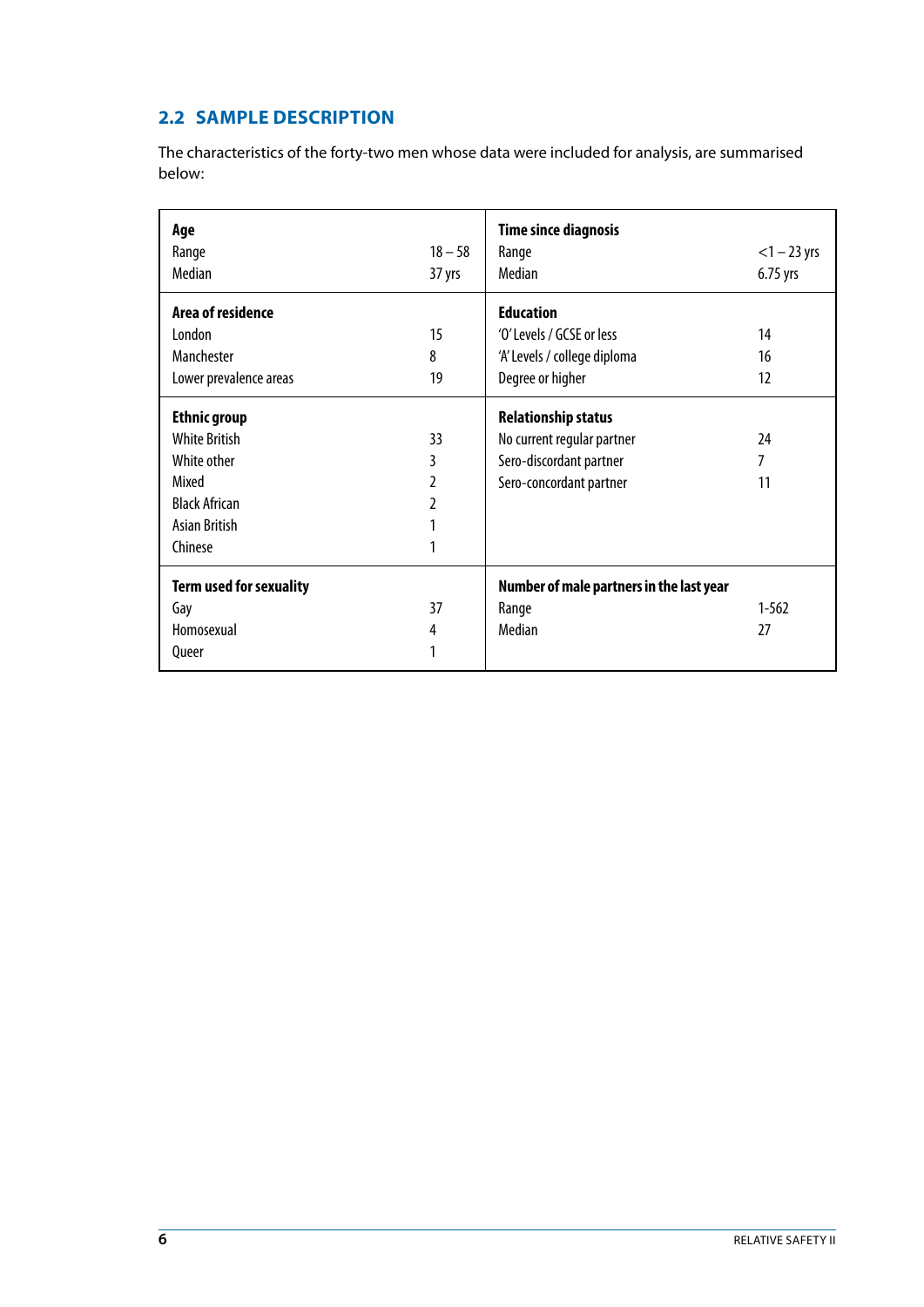## <span id="page-8-0"></span>**Perceived harms associated with UAI**  3

This chapter describes the potential harms that respondents associated with having unprotected anal intercourse. Men's perceptions of the potential outcomes of UAI are clearly linked to knowledge of their own HIV infection. This knowledge presents men with an altered risk landscape – one in which they often feel a tremendous burden to consider and manage risk in ways that sharply contrast with their own experience prior to diagnosis. After diagnosis, men's risk perceptions continue to undergo significant changes, influenced by their own emotional state, experience, and information gained as they make decisions about being sexually active individuals with HIV. Therefore during the research interview, each respondent was able to reflect only on his own feelings at that particular point in time, in relation to his own experience of HIV up to that point. Men diagnosed for longer periods of time tend to focus their attention on different components of risk compared to those who are more recently diagnosed. Just as men consider risk differently at different times after their diagnosis, so too do men find that the importance of sex in their lives can change once they know they have HIV. What the men in this study collectively express is the value they hold in sexual intercourse, and the key role it performs in achieving a sense of fulfilment and well-being in their lives. They are thus tasked with deciphering how this desire for enjoyable and fulfilling sex fits alongside their knowledge of the risk they know they pose to others, and the risks they face themselves.

In addition to the potential physical harms that can arise from UAI, many men held pervasive concerns about how sexual behaviour and HIV status interacted in ways that threatened to undermine their self-regard, as well as damaging their standing among others. Sustaining an identity as a responsible gay man while simultaneously protecting oneself from HIV-related stigma was of critical importance to a substantial proportion of participants. An examination of men's views on the non-physical risks associated with their participation in UAI forms the final part of this chapter.

#### **3.1 Physical harm**

All respondents were aware that their own HIV could be transmitted to others through unprotected anal intercourse, but at the same time they held widely varying interpretations about the extent to which facilitating factors could increase or decrease the risk of transmission. Their views on their own vulnerability to new infections and HIV superinfection were even more diffuse. The following two sub-sections of this chapter describe the physical, infection-related elements of harm perceived by the men taking part in this study.

#### *3.1.1 Physical harm to others*

The men taking part in this study were, on the whole, acutely aware of the potential harm they posed to others during unprotected anal intercourse. They recognised HIV as a transmissible disease and were aware of the impact it could have on a person's life.

> **I was HIV positive and the last thing that I wanted to do was put somebody through, you know infect somebody and let them go through what I had just been through. Of oxygen masks, intensive care and being incubated and all that stuff. I did not want to inflict that on anybody.**

[Early 40s, low prevalence area, diagnosed 8 years]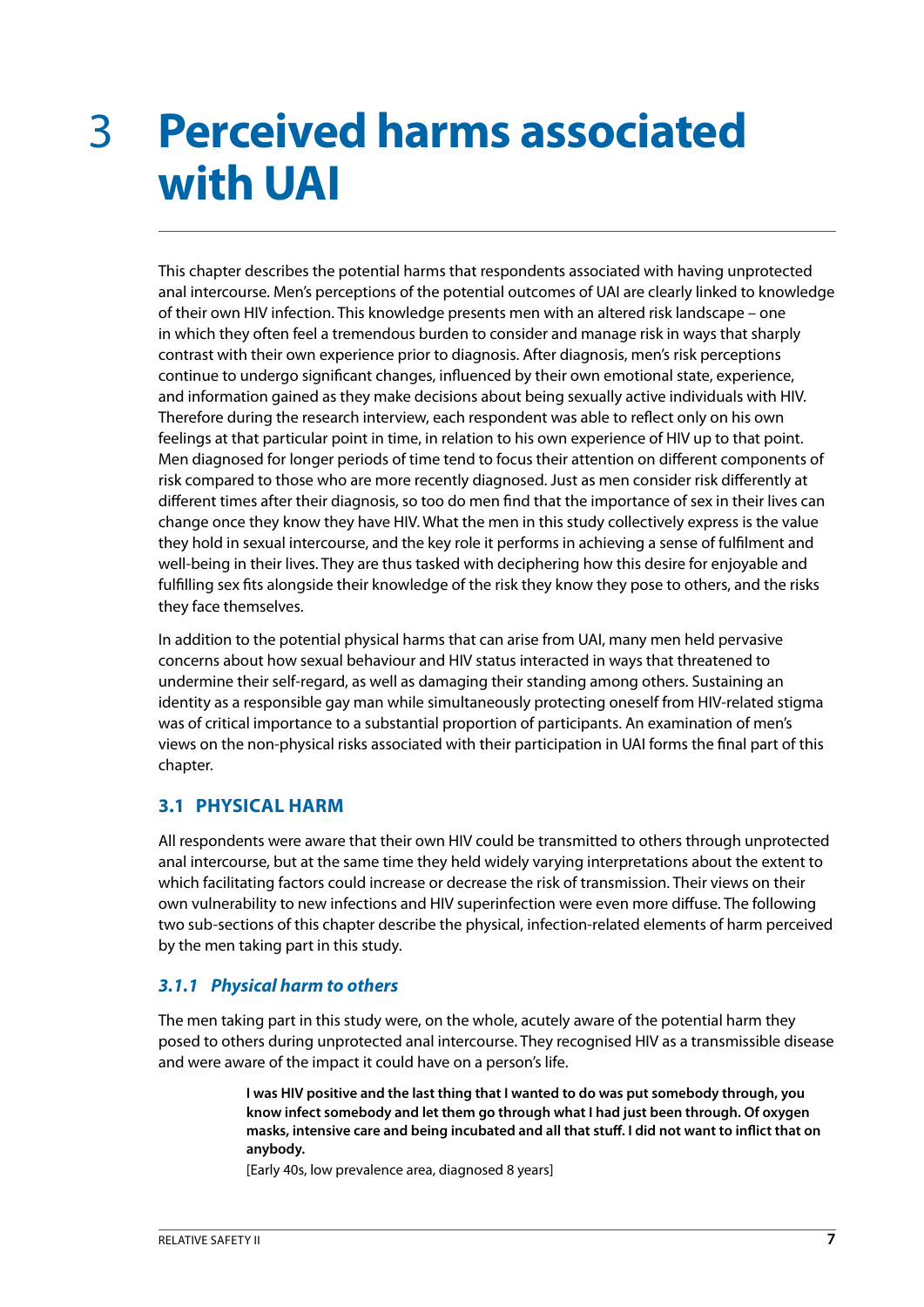For those who had been recently diagnosed (a shorthand term we use to represent those diagnosed for two years or less), concerns about the onward infection of HIV to others permeated their narratives of risk perception and reduction. It was this concern that led many to avoid sex altogether for weeks, months or even years following first HIV diagnosis.

> **But there was always at the back of my mind that sort of feeling of being unclean and not wanting to infect anyone else you know? I suppose that idea of why I can't have sex with anybody ever again.**

[Early 40s, high prevalence area, diagnosed 2 years]

Men who had been diagnosed for longer periods of time were no less aware of the physical harm they posed to others, but their concerns about transmission of the virus tended not to result in avoidance of sex. They had accepted the potential for harm as part of their sex lives and described taking routine measures to reduce transmission risk without having to exhaustively consider the consequences each time they had sex. Most were unwilling to gamble with another person's health and well-being, even if that individual was willing to do so themselves. Among all respondents, notions of 'gift-giving' were uniformly rejected.

> **And we were having sex and I was fucking him [without condoms] and he was saying 'I want you to make me positive'. And instantly I lost all interest and I couldn't get out of there quick enough.**

[Early 40s, high prevalence area, diagnosed 2 years]

When considering the potential harms associated with UAI, most men referred solely to the harm they might cause to partners who were not already infected with HIV. There was only one individual who commented on the risk he felt he posed to sero-concordant sexual partners in terms of superinfection.

> **It would always be in the back of my mind you know ... there's a sort of one in ten billion risk that I'd give him a version of the virus that he hasn't got. Which, you know, I mean he's younger and I certainly wouldn't want to damage his health you know. I'm considerably older and I'm not too concerned.**

[Mid 50s, high prevalence area, diagnosed 14 years]

The overwhelming majority of respondents went out of their way to clarify that they aimed to avoid transmitting HIV to all of their sexual partners. All men recognised that anal intercourse without condoms carried a greater risk of transmission than intercourse with condoms, or no intercourse at all, but felt that they generally took enough care, or in some cases, aimed to take better care (through the tactics explored in detail in chapter 4) to reduce this risk to a degree acceptable to them.

#### *3.1.2 Physical harm to self*

A small proportion of respondents raised concern about the risk of contracting another sexually transmitted infection when engaging in UAI.

> **I think that you tend to forget sometimes when you are HIV positive you think 'Oh well I have got it now and we can get it on with other guys'. But you do tend to forget that there are other things out there.**

[Mid 40s, low prevalence area, diagnosed 12 years]

However, such views were certainly in the minority, with most men reporting that after receiving a positive HIV diagnosis, anything else paled into insignificance. Where men had acquired subsequent infections, they had been identified and treated quickly due to routine HIV clinic appointments, and they expected that this would continue to happen in future. Fewer than one fifth raised some concern about the risk posed to them by hepatitis C co-infection.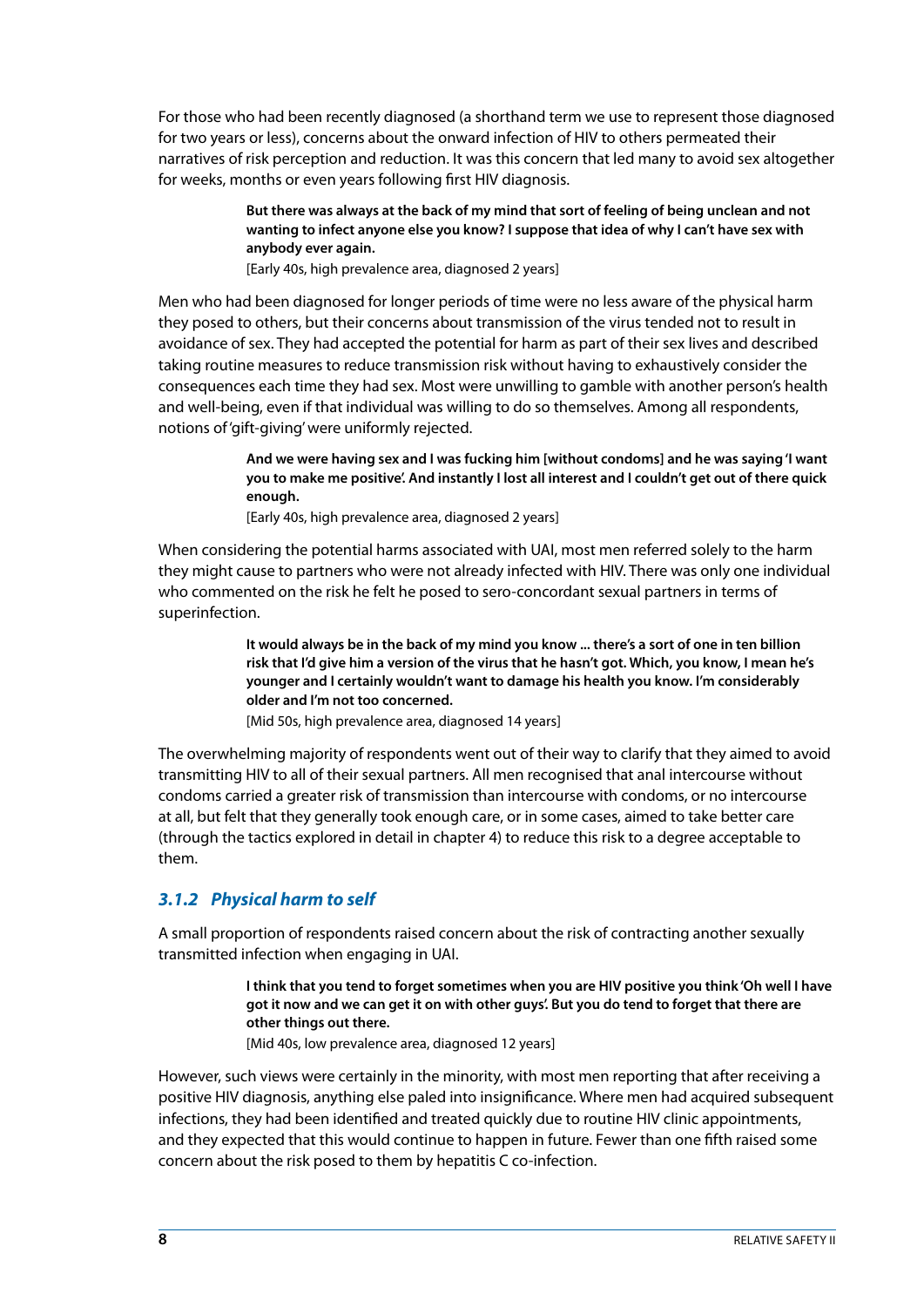**I'm more concerned about getting stuff like hep C. Hep C really. Because STIs are treatable. So it's hep C I'm worried about.** 

[Late 30s, high prevalence area, diagnosed 10 years]

Although concerns about HIV superinfection were not commonly raised when considering potential harm to others, the possibility of becoming infected with another strain of HIV arose with relative frequency. A significant minority of men were concerned by the potential long-term consequences of acquiring a superinfection, particularly in terms of reduced treatment options.

> **I don't want to miss out on the therapies which I could have because he's on them. That would then slim my chances of having that type of therapy. So because I would have then built up a resistance to that type of drug which he's on. So it would be pointless then trying that drug.**

[Mid 30s, low prevalence area, diagnosed < 1 year]

Concerns about the likelihood of superinfection were most common (and most intense) among recently diagnosed men to whom the risk of acquiring a new strain had been emphasised by health professionals, and men who experienced periods of ill-health. Such individuals often expressed a desire to behave in a more positive health-related manner.

> *Is superinfection something that you might be taking more seriously in the future then?* **Yeah, very much so. Very much so. I sort of got to the stage now where, I had a few problems with my medication and resistance and things like that. I think I have missed combinations and its got to the stage now where I think to myself, you know, I have got to start taking things a bit more seriously and start thinking about myself. Because I keep thinking, it's twenty years down the line and I am still here and if I want to be here in another twenty years I will have to start taking a bit more responsibility for myself.**  [Late 30s, low prevalence area, diagnosed 20 years]

This is not to say, however, that the majority of respondents perceived superinfection to be likely. Nearly two thirds saw it as an insignificant risk, particularly when compared to the risk of transmitting HIV to others. Some respondents engaged in unprotected sex with other men with HIV over long periods of time and had neither acquired a superinfection themselves nor met anyone else who had. When talking about a friend who often had receptive UAI, one man said:

> **He used to go out and take multiple loads off multiple partners time and time again, repeatedly. So if anyone would be superinfected, so to speak, I would think it would be him. But it doesn't appear to be so.**

[Mid 30s, low prevalence area, diagnosed 6 years]

For some, its absence from lived experience led to a belief that superinfection was a myth, a theoretical possibility not borne out in everyday life.

> **Yeah, there is also kind of a rumour that it's an urban myth. That this cross infection doesn't really happen [...] so I think somebody once referred to it as scare-mongering from the doctors.**

[Early 40s, low prevalence area, diagnosed 8 years]

At present, it appears that men are reliant upon on heresay to guide their behaviour regarding superinfection. Such data implies unmet information need and underlines the need for honesty and reliability in information provision.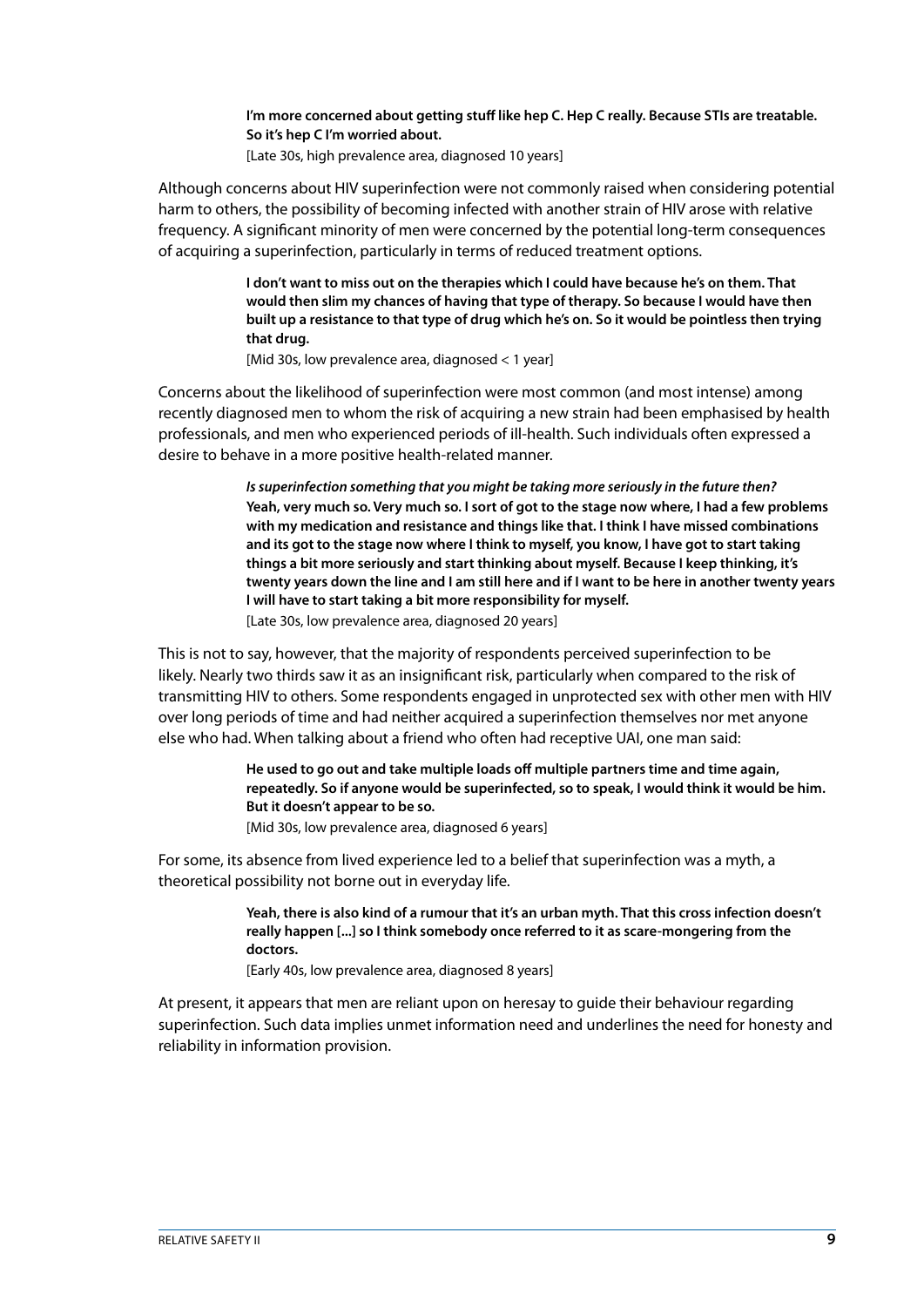#### <span id="page-11-0"></span>**3.2 Harms to social and moral identity**

In addition to the physical harms described, a number of potential social or moral harms were also identified. Whereas the physical harms related directly to experiences of unprotected anal intercourse, perceived social and moral harms related to experiences of sex as a man with diagnosed HIV more broadly. Threats to moral integrity or one's positive sense of self were often coupled with threats to one's social identity and how they were perceived by sexual partners or their wider community. The harms men felt they faced could best be considered as falling into two types: those that influenced how the men saw themselves, and those that influence how they were seen, or treated, by others.

A number of men reported a desire for positive change in their health-related behaviour following their diagnosis with HIV. High-risk sexual activity and a high frequency of drug or alcohol use were common, and many believed these issues to be central to their own sero- conversion. The period following diagnosis was often seen as a time to reflect and to develop new practical and moral guidelines for themselves. Such reflection also occurred after periods of ill-health among those who had been diagnosed for some time. Many of the newly diagnosed respondents felt that they should always disclose their status to sexual partners, never have UAI, and should avoid high-risk sexual environments as a means of slowing down and taking better control over their lives.

> **It's not good news to become positive but in a way it seems like a change to regain selfcontrol ... not just sexually, but also in a more general kind of way.** [Late 40s, high prevalence area, diagnosed < 1 year]

Men described forging new, more responsible identities, and stressed their desire for more stable intimate relationships (a goal already achieved by almost half of the men taking part in the study).

> **I used to be able to get lots of cute guys. Then you get up in the morning and you are alone and I decided that I didn't want that any more [...]. So I deleted my gaydar profile 'cos I didn't want to meet random guys off the internet any more. I wanted something more than that. I think at some point in life it's good to sit back and think about what you're doing and think if you're achieving the things you really want.**

[Late 30s, high prevalence area, diagnosed < 1 year]

The risk of harm emerged when men's moral integrity was challenged or threatened. This could occur either as a result of their own actions, or by observing the actions of others in similar circumstances (that is, other sexually active men with diagnosed HIV). Having developed moral and ethical guidelines for themselves about how to have sex with others, men faced a great deal of inner turmoil when, for whatever reason, the guidelines they had established were broken.

> **Yeah, and I would hope that in future that I can consciously get back to that. I don't want this [UAI] to happen again, because I am aware how these are my boundaries now, and I want to stick with them.**

[Late 30s, low prevalence area, diagnosed 18 years]

Some described their concern over falling back into behaviour patterns that they had tried to avoid since being diagnosed.

> **A lot of men want to have sex with me. A lot of them, they're all positive and they all want to have bareback sex. And I...I'm in this situation now where I'm really starting to struggle with myself because I can see I'm going back there. I feel like I'm returning to my seedy life, but I don't want to go back to bareback sex again. No way.**

[Early 30s, high prevalence area, diagnosed 3 years]

Such individuals displayed a clear lack of the confidence needed to communicate and maintain the decisions they had made about sexual risk, yet demonstrated that they had no meaningful contact with anyone or any service that helped to meet such needs. Men did not speak of any friends,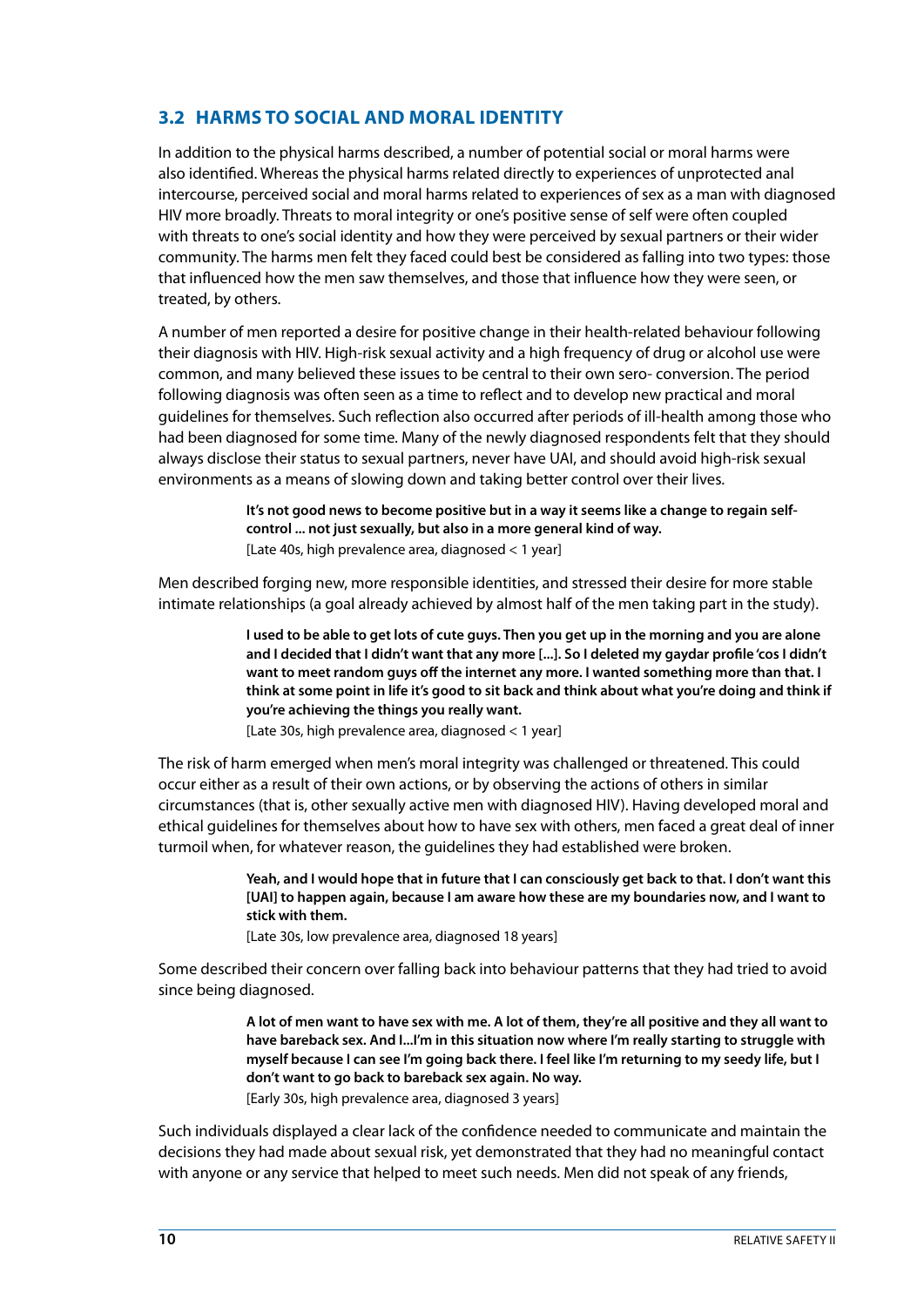HIV prevention workers or other support networks that could help them to develop and practice tactics and strategies for sticking to their plans, once conceived – a theme that will emerge again in subsequent chapters. This same support gap was evident among those who identified that their problematic relationship to alcohol and/or drugs exacerbated their continued risk-taking behaviour.

A small number of respondents, again mainly those recently diagnosed, were keen to distance themselves from men who engaged in sexual practices they did not approve of. This action was as much to do with not wanting others to associate them with certain types of risky sexual practices, as it was about men's own sense of propriety. Thus, they wanted to clearly delineate what it was to identify as a responsible social actor (themself), and an irresponsible one (others).

> **I don't log into gaydar HIV chat to specifically say to somebody 'Looking for bareback fucking now'. Which is what the majority of them do and to be honest it just makes me sick.** [Mid 30s, low prevalence area, diagnosed < 1 year]

The possibility of others finding out about their engagement in risky sexual behaviour was also a concern. Some feared that acquaintances, friends, and other men on the scene would view them as irresponsible or reckless if they ever discovered they had engaged in UAI while being aware of their HIV status.

> **I don't want to feel that I am having to put myself at risk of being re-infected. And the other thing is putting up with the risk of condemnation from my community.** [Late 30s, low prevalence area, diagnosed 18 years]

Concerns about condemnation and judgement extended beyond engagement in UAI to encompass the very fact that they were living with diagnosed HIV. While stigma of this sort was less commonly reported by men in areas of higher HIV prevalence, it was notable among men in lower prevalence towns and cities, and among Black and minority ethnic respondents.

> **And people seeing you as that, rather than seeing you as the person. You know seeing the diagnosis and not the person [...] You know I've already got two big labels anyway. I'm Black and I'm gay. So now I'm Black, gay and HIV positive. It's like another thing to, you know, have a go at.**

[Late 40s, high prevalence area, diagnosed 17 years]

Feeling stigmatised, judged, or ostracised by their local community because of their HIV infection status also made it difficult for some men to make friends or find sexual partners. Again, this was a particular concern for men outside of London and Manchester, and led some to question whether they had made the right decision in disclosing their status in the first place.

> **I don't know why. I just… I just went through a phase of telling everyone. And then it was the biggest mistake because everyone was talking about it then on the gay scene. They were like 'Oh he's HIV, he's HIV'. And as I say when I became… everything became normal again, I just wanted to put that behind me. And I was like, I was just telling people 'No, no I'm not. It's a fucking rumour. It's …someone's spread the rumour'.**

[Early 30s, low prevalence area, diagnosed 2 years]

By far the greatest concern shared by nearly all of the men in the study – regardless of local HIV prevalence – was the possibility of rejection by sexual partners following disclosure of their HIV status. The harm this caused to an individual's self-esteem and self-confidence was often serious and long-lasting. Nearly every respondent had experienced rejection by potential sexual partners in some form because of his HIV status.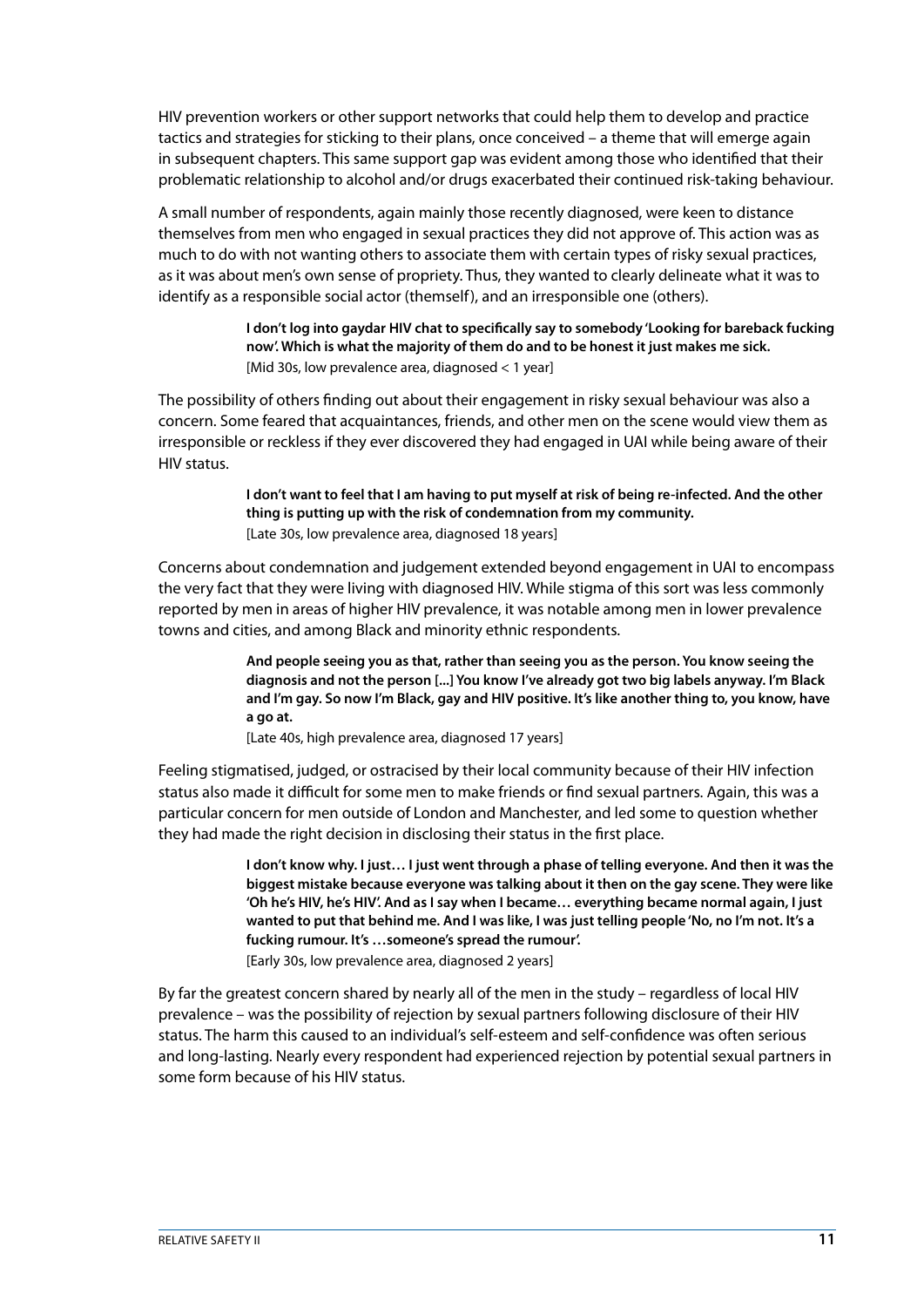**We met on this date and spent all day together, and he was really, really nice. He told me that he really liked me and wanted to see me again. And he was a [healthcare professional] and I thought 'I'm just going to tell him'. So I did and we talked about it all. And then later he went to go home and he said 'I'll speak to you soon'. I texted him that evening, and again on Monday but he didn't reply. And then on Tuesday he texted me and said 'Thank you for a lovely time and for you honesty but I'm sorry, this is not the kind of relationship I want. No hard feelings. Take care'. That's it.**

[Late 30s, high prevalence area, diagnosed < 1 year]

**I'd say to someone [that I'm HIV positive] and there would be a really strange reaction and I'd have to leave that person's house, you know kind of thing. And you feel a bit like a pariah. Or people would, you know, get this horrible reaction to it.** [Late 40s, high prevalence area, diagnosed 17 years]

This fear of rejection was by no means limited to those who had been recently diagnosed. Men who had been diagnosed with HIV many years ago, and who felt comfortable with their status, were concerned about how sexual partners might react if they were disclose their status.

> **I find it very difficult. Unless I know the person through a social relationship. But if you like to meet somebody and then think about a sexual relationship, I find it a very hard thing to disclose [...] Again it's a fear of rejection at the end of the day.** [Mid 50s, low prevalence area, diagnosed 17 years]

Emotional distress was not the only feared outcome of disclosure. Following several high profile incidents in their local areas, several men reported a fear for their physical safety should they disclose their HIV status to a sexual partner.

> **Like I say, if you are going out on the pull are you going to disclose to that person? If it's going to be a one night stand are you going to disclose to that person? I remember reading in the paper about a guy who got jailed, I think he had actually murdered them...I think he picked the lad up and disclosed his status after they got together and I think the guy beat him to death, didn't he?**

[Early 40s, high prevalence area, diagnosed 2 years]

In addition to the possibility of physical or emotional harm stemming from disclosure of their HIV status, men also had to face a fear of criminal prosecution for reckless transmission of the virus. While detailed knowledge of cases and legal policy shifts was uncommon, most were well aware that prosecutions had taken place in recent years. Personal concern about such legal action was not universal, but over a third of men did feel it was a potential harm that could arise when having sex in knowledge of an HIV diagnosis. Some men felt it was yet another thing to worry about.

> **And I suppose whereas before I would have regretted doing it for the sake of the other person, thinking that I might have infected them and stuff, now there's an added anxiety to do with the fact that I could be prosecuted for it.**

[Late 30s, high prevalence area, diagnosed 10 years]

While others were concerned about the risk of retribution from disgruntled ex-partners:

**At the end of the day if you know this person and have sex with them and they have a grudge against you, they can say something 'You shagged me bareback and I am going to get you done'. It does have consequences to it.**

[Mid 30s, high prevalence area, diagnosed 15 years]

Therefore, in addition to their concerns about social and sexual rejection on the basis of their HIV status, men also expressed anxieties about how criminal prosecutions for the transmission of HIV might also impact on their personal and sexual lives.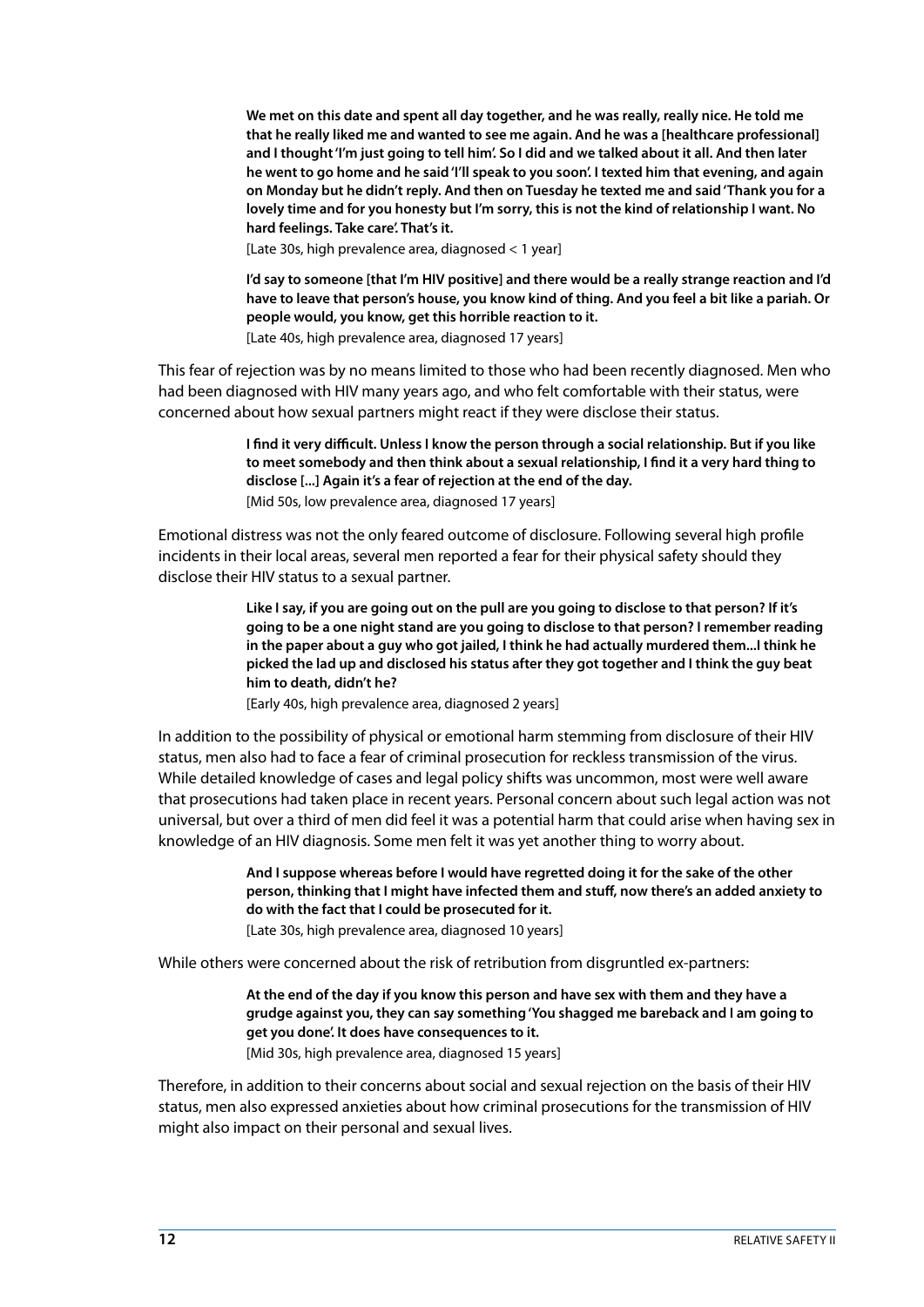#### <span id="page-14-0"></span>**3.3 Discussion**

Concerns about STI acquisition during UAI were minimal (with the exception of some worry about the possibility of hepatitis C infection), and there was no evidence in men's narratives of awareness of the impact of STI co-infection on the effectiveness of anti-retroviral therapy, or of its role in onward transmission of HIV. In general terms, men with a more recent diagnosis were more likely to attend to the different physical risks associated with UAI than men who had been diagnosed for some time, and this pattern was particularly striking in relation to men's views on the likelihood of superinfection. Where discourses about superinfection were mobilised, men either felt that healthcare providers had been untruthful about the extent of this threat to their own health (a prevalent view among men diagnosed with HIV for some time), or were convinced that it was a fairly common occurrence (a prevalent view among men diagnosed with HIV within the past few years), with a small number reporting a shift toward insertive UAI as a means of avoiding superinfection themselves. This data suggests that diagnosed men's conceptions of HIV (and superinfection with HIV) are heavily informed by perceived social norms or personal experience, and are liable to change over time. HIV interventions and programs must attempt to keep pace with these changing conceptions of sexual risk held by men diagnosed with HIV.

Beyond concerns of physical harm, these findings echo those from the earlier study regarding men's extensive concerns about the social and personal impact of participation in UAI which frequently supercede their perceptions of transmission risk (Keogh *et al.* 1999). Among the current sample, this was particularly the case for men who had been diagnosed with HIV for longer periods of time. Rather than being overwhelmed by the fact that they have the capacity to pass on HIV to others during UAI, with time it appears men give more prominence to the reality that, by choosing to have UAI, they are required to attend to the various emotional, psychological and social fallout that such a choice may entail.

Some men made it clear that in order to maintain their self-regard, they had developed significant social and sexual distance from other men with HIV whom they frequently characterised as morally inferior. They felt strongly that being associated with HIV positive sexual spaces (either online or offline) would mean bringing compounded stigma, on top of the immense concerns they already held about sexual rejection from potential sexual partners. Men within smaller social networks (particularly those in smaller towns and cities) were acutely aware that there was a degree of community surveillance undertaken in order to keep men with HIV 'in check', and some had significant personal and professional concerns about falling foul of strict social norms against men with diagnosed HIV participating in UAI. Therefore, as will be discussed in the following chapters, there is a tendency for a significant proportion of respondents to regard UAI as something that should never be planned, or managed – as this would call their moral probity into question. Seeking UAI is regarded by such men as carrying a significant risk of alignment with all that is stigmatised about HIV positive gay identities. In many ways, men regarded criminal prosecutions as a formalised social extension of this same system of surveillance that had become a part of life with HIV. Thus, in addition to the already heavy moral burden that many shouldered as diagnosed men having UAI, for some, criminal prosecution made their navigation of the threatening sexual terrain even more anxiety-ridden. In the absence of widespread changes in community norms about HIV, risk and responsibility, health promoters continue to be faced with considerable challenges to the acceptability and uptake of interventions that aim to increase harm reduction practices (including, and perhaps especially, sero-sorting) among diagnosed men.

The next two chapters describe how the men taking part in the study responded to the risks that they perceived to be associated with their participation in UAI. Chapter 4 focuses on men's management of the physical transmission risk posed to others, and of the physical transmission risk they faced themselves. Chapter 5 describes their efforts to maintain a personal and public identity within which they felt secure. There is significant overlap between this chapter and those that follow, however, in representing men's complex rationales and behaviours through a thematic structure, some repetition is inevitable.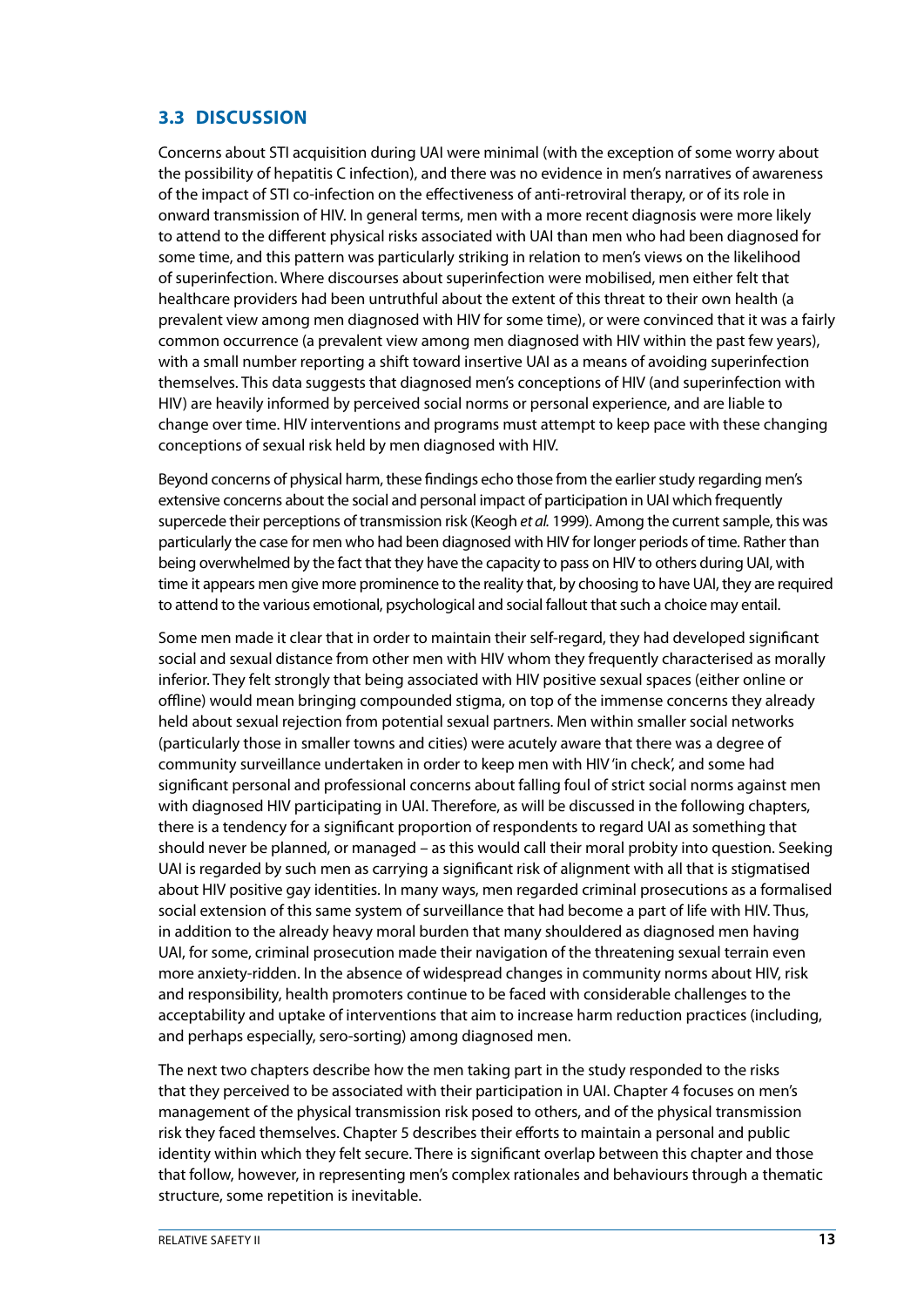### <span id="page-15-0"></span>**Managing the risk of infection** 4

There are a number of ways in which men diagnosed with HIV can reduce the possibility of infecting another individual, and acquiring another infection themselves, when having anal intercourse. The risk-reduction tactics available to them can used be used singularly or in combination, at which point they may best be considered strategies. Their implementation can differ from one context to the next, and any one of them may be utilised imperfectly. These tactics exist in addition to the option of avoiding anal intercourse, or indeed any sexual contact, altogether.

- **• Avoiding unprotected anal intercourse:** Some people use condoms during anal intercourse to reduce semen transfer.
- **Attending to sero-status:** Men may directly or indirectly disclose their sero-status to sexual partners as the starting point for sexual risk-reduction behaviour in order to then negotiate sexual contact with an informed partner. Men may also employ sero-status knowledge by seeking out other men with HIV (a practice commonly referred to as sero-sorting).
- **• Attending to modality of anal intercourse:** Men may avoid being the insertive partner during anal intercourse so that the likelihood of infecting another partner is reduced. Alternatively, some may avoid being the receptive partner in order to reduce the possibility of acquiring another infection.
- **• Attending to viral load and infectiousness:** There are those who will only have UAI when their viral load (or a partner's viral load) is low, in order to reduce the likelihood of transmission and /or superinfection following exposure.
- **• Avoiding internal ejaculation:** Men may withdraw before ejaculation when being the insertive partner during UAI, or ensure a partner withdraws when being the receptive partner, in order to reduce semen transfer.
- **• Attending to duration of anal intercourse:** Men can reduce the length of time spent engaging in anal intercourse, thereby reducing the possibility of damage to the anus and/or penis during sex, which can facilitate HIV exposure.

It should not be presumed from the accounts in this chapter that men with diagnosed HIV always have anal intercourse when they have sex, or that they never use condoms when they have anal intercourse. Nonetheless, intensive focus during the interviews was directed towards how, where and why men *had* been involved in UAI in the previous year, offering significant insight into the their experience of this very specific risk behaviour. Therefore we acknowledge that the experiences described here do not capture other important elements of risk management outside of participation in UAI.

Men's ability to plan and implement a range of tactics to minimise infection-related risk during UAI is dependant on a number of associated factors. These include being aware of the likelihood of transmission associated with particular behaviours, and having the practical skills to implement intentions as well as having backup tactics to draw from in case things do not go according to plan. This chapter considers the differing extent to which men in the sample planned and implemented strategies and used a variety of tactics to reduce the physical risks they associated with having anal intercourse. While an attempt is made in this chapter to separate out some of the key issues and approaches raised by men in dealing with infection-risk, in real-life contexts, these elements are frequently combined in highly complex ways.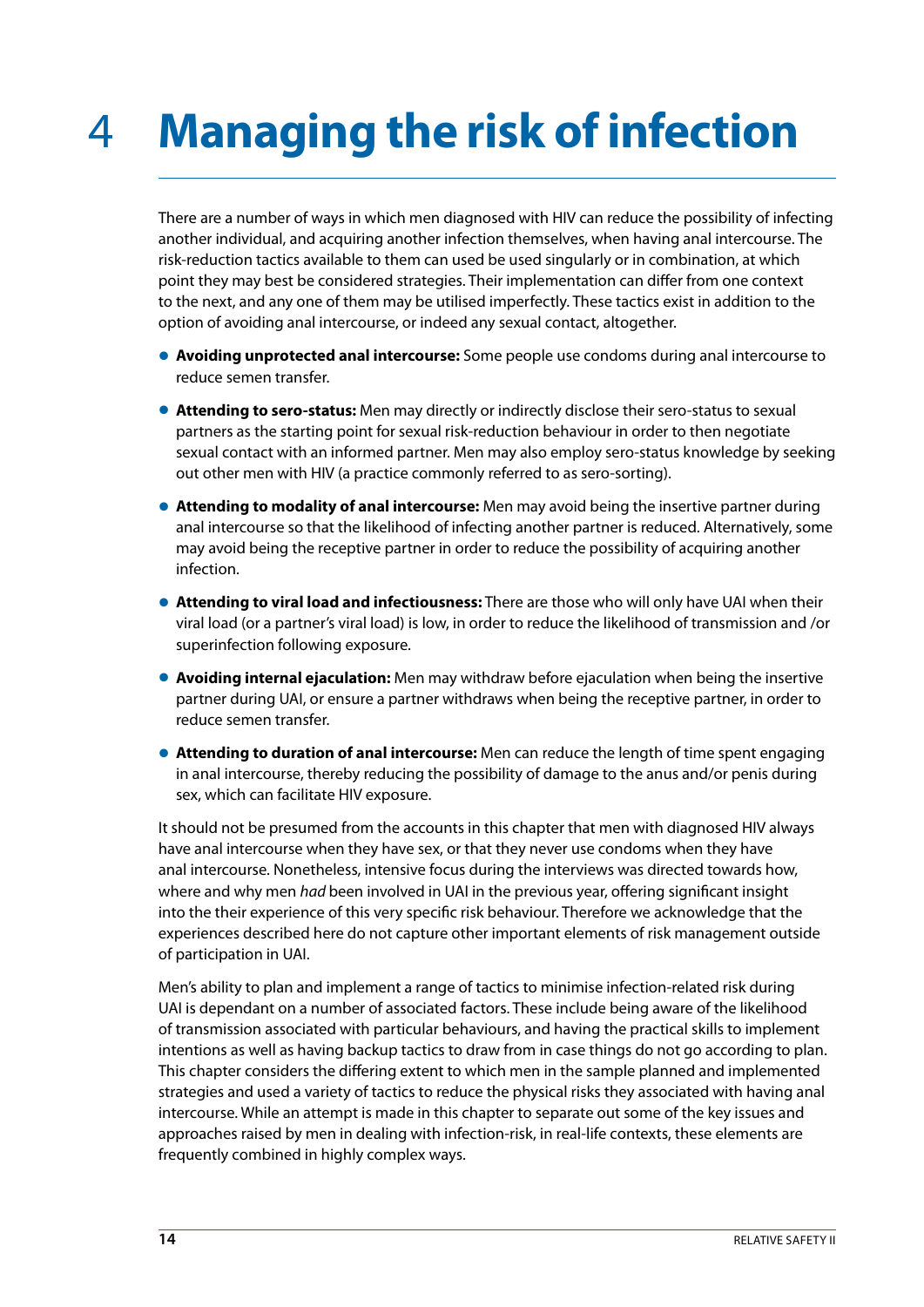#### <span id="page-16-0"></span>**4.1 Condoms as a sole risk management tactic**

A small group of respondents aimed to use condoms with every anal intercourse partner. They found, however, that this aspiration was difficult to maintain in practice, particularly when confronted by disruptive factors. For these men, when their one and only means of reducing risk (*always* using a condom) was challenged, they had nothing with which to replace it, resulting in UAI about which they expressed significant regret and concern.

For some, the routine use of condoms or a personal commitment to routine disclosure was disrupted after taking drugs such as cannabis, ketamine, or alcohol. However, when asked to elaborate on the role of substance use in relation to their experiences of UAI, men expressed ambivalence.

> **I guess I'm putting the blame on the drugs, but it's true that if I was totally sober then I would probably have thought of using condoms.** [Late 30s, high prevalence area, diagnosed 10 years]

On the one hand, these respondents did not want to be seen as men that used drink or drugs as a means of absolving themselves of responsibility for their actions, yet on the other hand, they knew that without the use of such substances, they probably would have managed the risk better. One respondent considered that for him, the occasional incidents when he got high, went to a sauna, and did not use condoms were an inevitable part of how he interacted with the scene.

> **But it is only afterwards you think 'Oh what the fuck have I done?'. But then that passes. And then you put yourself back in the situation again that you were in before. It's like a vicious circle, isn't it? Just what comes around goes around.** [Late 30s, low prevalence area, diagnosed 2 years]

There were others whose aim to always use condoms with sexual partners was disrupted, not by substance use, but by their sexual partners' desire to have UAI. Rather than forgetting about risk in a moment of passion, what these men described was submission to their sexual partners' dominance resulting in UAI. Here, one respondent described a recent encounter where he and his casual partner got through all of the condoms they had at the time.

> **I said to him 'Oh, I haven't got any condoms', and he was...actually we used another one for another time. I don't know how many times we fucked, but the last one he was just...he just ended up fucking me. He just took control and fucked me. And I just thought 'OK'. I mean it wasn't forceful or anything. But he just wanted to fuck and that's what happened. And I was like 'OK, well I told you I haven't got any condoms and you still chose to'.** *Were you thinking about the lack of condom at the time it was happening?* **Yeah, I just thought 'OK, well I hope...I hope it's minimal risk', you know? Whatever you know, you just think...I thought 'OK, I'll just have to enjoy it, and whatever'.** [Late 20s, high prevalence area, diagnosed 7 years]

This respondent was at pains in the interview to make it clear that he is not the 'type of man' who seeks UAI sex with casual partners. He felt that in general, he took care to take responsibility for others' well-being (and his own) by using condoms. Yet on those rare occasions when someone else takes 'control', he is somewhat relieved of that burden.

In contrast, another man described himself as someone whose wish to use condoms was repeatedly undermined by his own lack of confidence and sexual negotiation skill.

> **Yeah, because even if I tell you 'OK, well I prefer to have sex with condoms, yeah'. But at the end if you say 'Oh no, I don't want it, I would like bare sex' I would let you.**  [Late 40s, high prevalence area, diagnosed 23 years]

Despite support interventions from clinic staff, this man felt ill-equipped to manage risk in any meaningful way. Crucially, like the others described above, there was no consideration that other harm reduction measures (such as withdrawal) might reduce risk in the absence of condoms.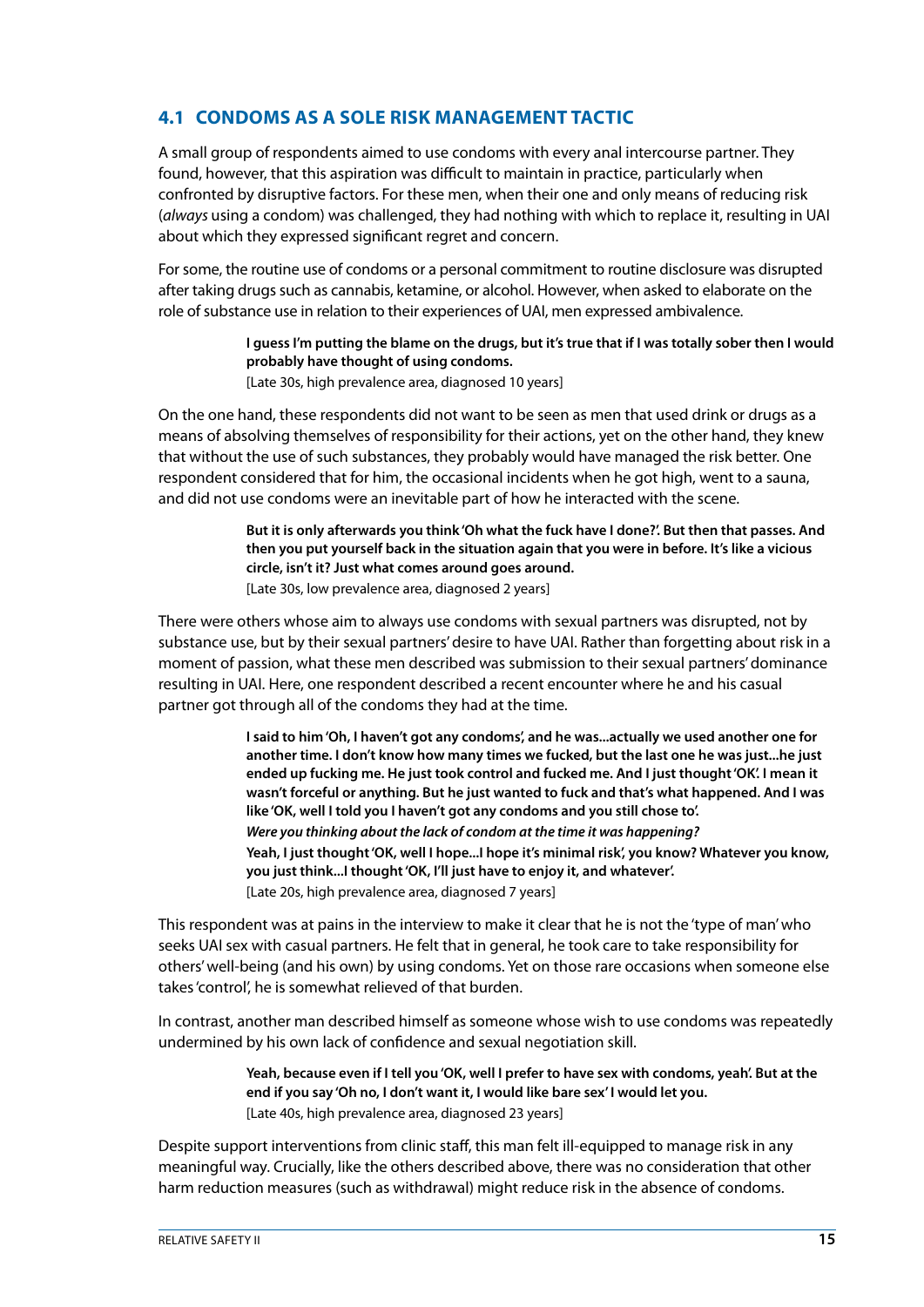#### <span id="page-17-0"></span>**4.2 Means of managing risk other than condom use**

The majority of men we interviewed, while not necessarily seeking it exclusively, were conscious that UAI could occur within the context of their sexual relationships. As such, many had planned ways in which to manage the risk associated with UAI should it occur. Such plans could be singular (tactical) or multi-faceted (strategic) in nature.

#### *4.2.1 Attending to sero-status*

A small group of respondents (one fifth of the sample) described always disclosing their HIV diagnosis before having penetrative sex. Essentially, disclosure was idealised as a practice which enabled men to regularly engage in UAI that was generally regarded as preferable to protected anal intercourse. On the whole, these men had lived with an HIV diagnosis for a considerable time, and had tried different ways of navigating HIV risk (including for some, consistent condom use). Thus, they described disclosure as their universal risk management tactic, usually with a small, somewhat select range of regular and casual partners. Although it will be discussed in greater detail in Chapter 5, a significant factor for a number of men in this group was the extent to which letting partners know about their HIV status interfered with their management of the social and emotional risks they faced as diagnosed men engaging in UAI.

Explicit disclosure before sex (which usually occurred face to face or in private online exchanges between individuals) helped the men in this group to meet a range of aims. For some, sharing such information signaled a request for reciprocation. That is, there were those who told others that they had HIV in order to confirm that the sexual partner had also been diagnosed.

> **I would rather go with somebody and say 'Right I am HIV positive, you are HIV positive lets do bareback sex! Ok? Brilliant'. You know its done and dusted in like two minutes and there is none of all that which goes with it all and that 'Oh I don't want to do this and I can't do that'. Have it out in the open and move on from that and just have good sex and then if you decide to meet again it's a bonus. It's as simple as that.**

[Late 30s, low prevalence area, diagnosed 14 years]

However, there were few among this group of universal disclosers who were *certain* that all of their UAI partners in the previous year were also diagnosed with HIV. Instead, some presumed that those who had acknowledged their disclosure and were willing to proceed must be sero-concordant.

> *You said that a lot of the guys you have sex with are positive. How do you know they are positive?*  **Because they wouldn't fuck without a condom otherwise would they? If I say 'Can you use a condom?', and I have told them, you know, that I am positive... I have had guys saying 'Do you bareback?', and I think, 'well bareback, you know, he must be positive. If he wants to bareback me then fine. Its no skin off my nose'.**

[Early 30s, high prevalence area, diagnosed 7 years]

Establishing or even guessing at concordancy was not a necessity for all of the men who used disclosure as a harm reduction measure prior to UAI. In a few instances, men described going ahead with UAI after disclosing to partners without diagnosed HIV. There was frequently a pervasive regret and concern expressed about such situations, although in one case, a man described not knowing how to stop having UAI with a new partner (who he later found out was sero-discordant) once it had begun.

> **We started kissing and everything, and the next thing he was sort of pulling my underwear off. And I was just thinking that, 'Shit I have not disclosed my status'. And then the next thing**  it had progressed into oral and I was thinking 'Oh crap,' because I wanted to tell him before**hand. It all just kind of happened a bit quickly. I could have stopped him to just sort of say 'Woah, hold on, I have got something to tell you'. But it just felt a really awkward time to have done that and also I was kind of scared about him rejecting me at that point whilst I was pretty much naked at that point. I just felt very vulnerable.**

[Mid 20s, high prevalence area, diagnosed 2 years]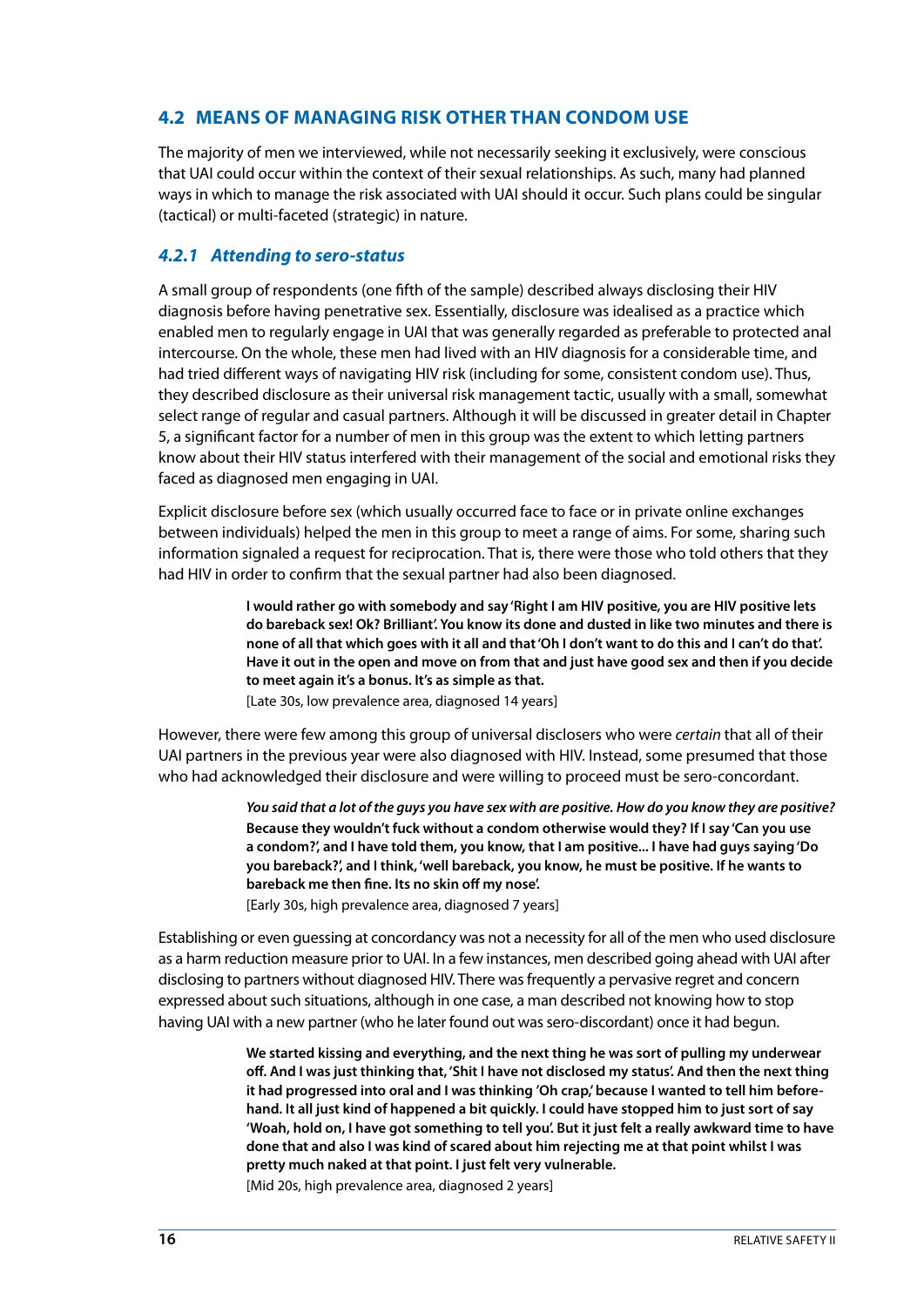Although universal disclosure can often be idealised as a shield against risk, men tended to take further measures in order to attain a degree of physical and psychological safety with which they felt comfortable. Ensuring, presuming, and even hoping that partners were sero-concordant enabled many to avoid the feelings expressed by the respondent above, although, without certain knowledge of concordancy, the risk of transmission remains.

#### *4.2.2 Combining tactics to formulate risk-reduction strategies*

Fewer than half of all respondents described combining a range of sexual risk-reduction tactics depending on different sexual contexts. Where they did so, men described what might best be imagined as a strategic 'flow chart' of risk management that helped them to decide which risk reduction tactics (if any) to employ in a given situation or with a given sexual partner. Men mixing together different tactics in this way sought to have unprotected sex (or were conscious of that fact that it may occur given the context in which they liked to have sex) and therefore had planned a number of ways in which to reduce the likelihood of risk to self and others.

Different rules were used for men who were casual partners and men who were regular or romantic partners, or who at least had the potential to become so in the future (although this is often a difficult distinction to make). To these regular and romantic partners, disclosure of HIV status was almost uniformly made, generally in an explicit and clear manner prior to sexual contact. A discourse of responsibility emerged towards those men with whom they had a more intimate or personal connection. It was felt fair and right to be honest about the risk with such men. Once disclosure had taken place then, dependent on sero-concordancy, a decision could be made as to whether condoms and/or other risk reduction tactics should be used. On the whole, UAI with seroconcordant boyfriends or regular partners was regarded as an activity that carried little physical risk to either partner.

> **If I am positive and they are positive then they have got no worries... you know, I know there's such thing as them [STIs]. I know I've had them in the past as well, and am a lot more careful now and have got my head sorted out, just about... You know it's 'I stick with one partner and just don't go off and sleep with every Tom, Dick and Harry'.** [Early 30s, high prevalence area, diagnosed 7 years]

With casual partners however, the guiding rules of sexual engagement were more complex, usually dependent on the known or perceived HIV status of the sexual partner. Similar to those described in section 4.2.1, the status of sexual partners was sometimes established by reciprocal disclosure, or, as was more common, sero-concordance was assumed based on the context in which sex was taking place. Men advertising their willingness to have UAI, or men having UAI in saunas, were considered to already have HIV. In such circumstances, disclosure of one's own HIV status was not deemed necessary:

> **I think the rules in bathhouses [saunas] are different to other encounters. If you meet in a bar or general, if you see what I mean, I think there is a certain amount of risk attached to any activity. There is risk going into bathhouses. If you are going into a bathhouse and having unprotected sex you know the risks involved.** [Late 40s, high prevalence area, diagnosed 18 years]

UAI with casual partners who were presumed to also have HIV was constructed by many as riskfree, therefore no further risk management was required. For others, however, it was at this point of ascertaining (or assuming) the HIV status of their sexual partner that they enacted plans to manage the physical risk to themselves. While by no means the case for all of the men, some were concerned enough about the risk of superinfection, or infection with other STIs (particularly hepatitis C) to either use a condom, or to avoid receptive UAI.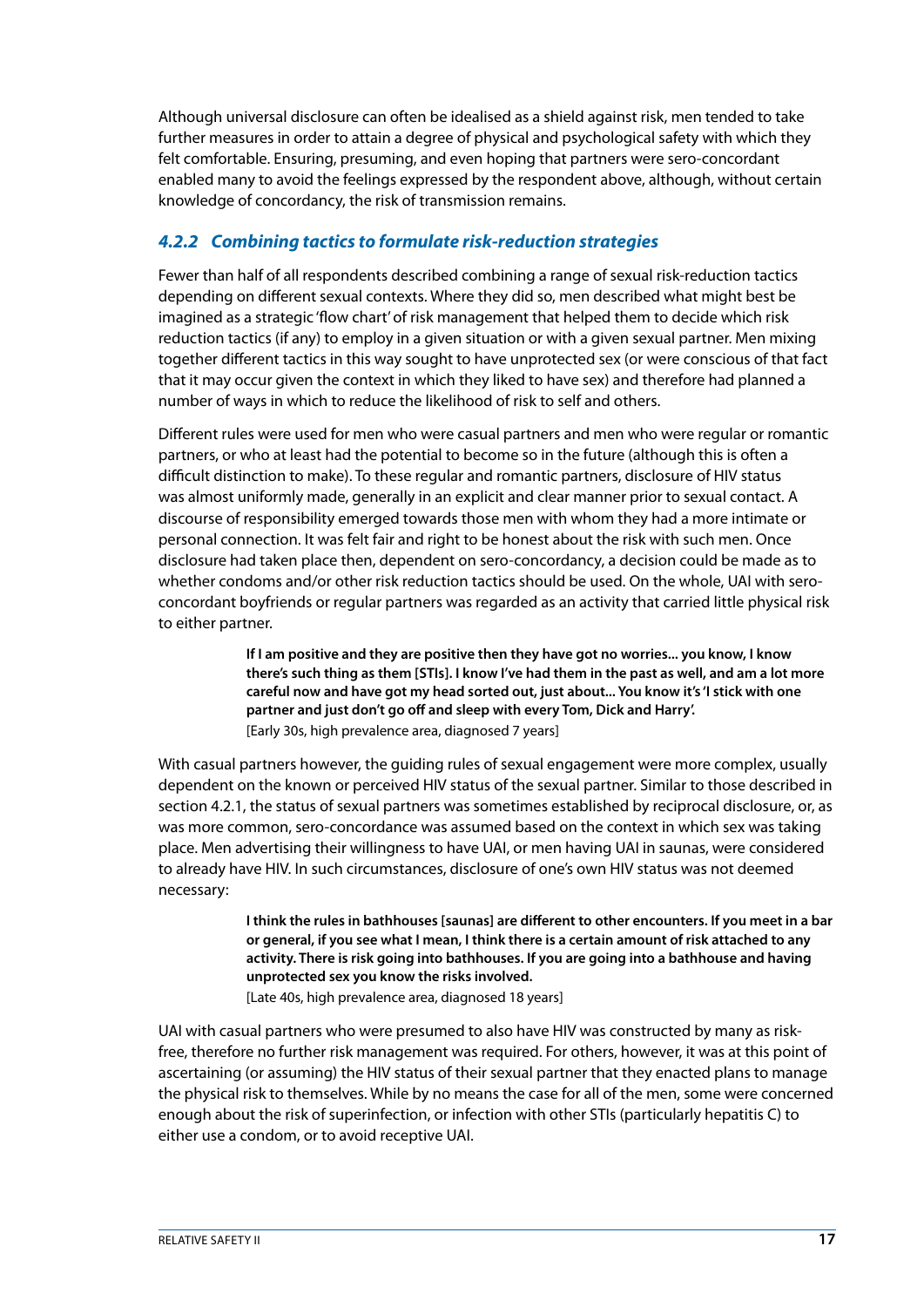**I would honestly say that if the table was turned and I was being the receptive partner I would like a condom on, thank you very much. I don't want no superbugs thank you! Whereas some people are open to whatever might be going around.** [Late 50s, high prevalence area, diagnosed 3 years]

<span id="page-19-0"></span>If, however, respondents felt unable to ascertain the HIV status of their sexual partner, or where partners said they did not have diagnosed HIV, then a range of other approaches were adopted. Some respondents insisted on using condoms with men whose HIV status was unclear, while many others described withdrawal before ejaculation when having insertive UAI with such partners.

> **But then again it depends whether… I think if I'd kind of minimised the risk… it depends on whether you knew them or what the situation…[...] If you're not honest or it's a sort of casual thing. It's a weird one. That's one of the reasons I probably wouldn't come inside somebody. I couldn't… you know… that kind of minimises it you know.** [Late 50s, low prevalence area, diagnosed 10 years]

Those men who combined harm-reduction tactics depending on different sexual contexts were, on the whole, trying to operationalise their desire to have UAI while also avoiding transmission and acquisition of infection. However, what these findings clearly demonstrate is that if the starting point of their risk reduction strategy was an assumption of their partner's sero-status (rather than an explicit disclosure), their later tactics were likely to unwittingly result in HIV exposure.

#### **4.3 Lacking the capacity to manage risk**

In contrast to those men whose plans to reduce risk were superceded by intervening factors, a small number of others did not appear, in any significant or sustained way, to plan to reduce physical risk to themselves or others during intercourse. While they shared an absence of considered strategy to address potential risk in sexual situations, the reasons for such a position were complex.

For men who lacked the capacity to plan for risk, it was often the case that they lacked control over most of their sexual encounters. There was sometimes a fear that they would not be able to have any sex at all unless they agreed to the wishes of their sexual partners. This was often the source of regret, not least because the sex they were having was unsatisfactory as well.

> **But yeah, I suppose I was left with the question 'Well, am I not able to control myself?'. You know to the extent of not doing that? Because it's not why I came here. This is not the kind of good sex I want, quite apart from him.**

[Late 40s, high prevalence area, diagnosed < 1 year]

One respondent also appeared to lack the cognitive capacity necessary to fully comprehend and respond to sexual risk. As such, any attempt to reduce risk of onward HIV transmission was left solely in the hands of his sexual partner. If the partner made no attempt to manage risk in the sexual encounter, then UAI took place. This man was in no way ignorant of the consequences of HIV infection more broadly, but simply lacked understanding of HIV risk-related behaviour and the capacity to manage risk. On the few occasions he did consider his status during sex, and what the possible consequences of his actions might be, his response was to stop sex entirely rather than attempt to enact any form of risk reduction strategy (including using condoms).

While the men described in this section felt strongly that they would not ever want to be responsible for transmitting HIV to sexual partners, they lacked the capacity to sustain a preplanned approach to harm reduction. Furthermore, they demonstrated no concern about acquisition of a superinfection or another STI during such encounters.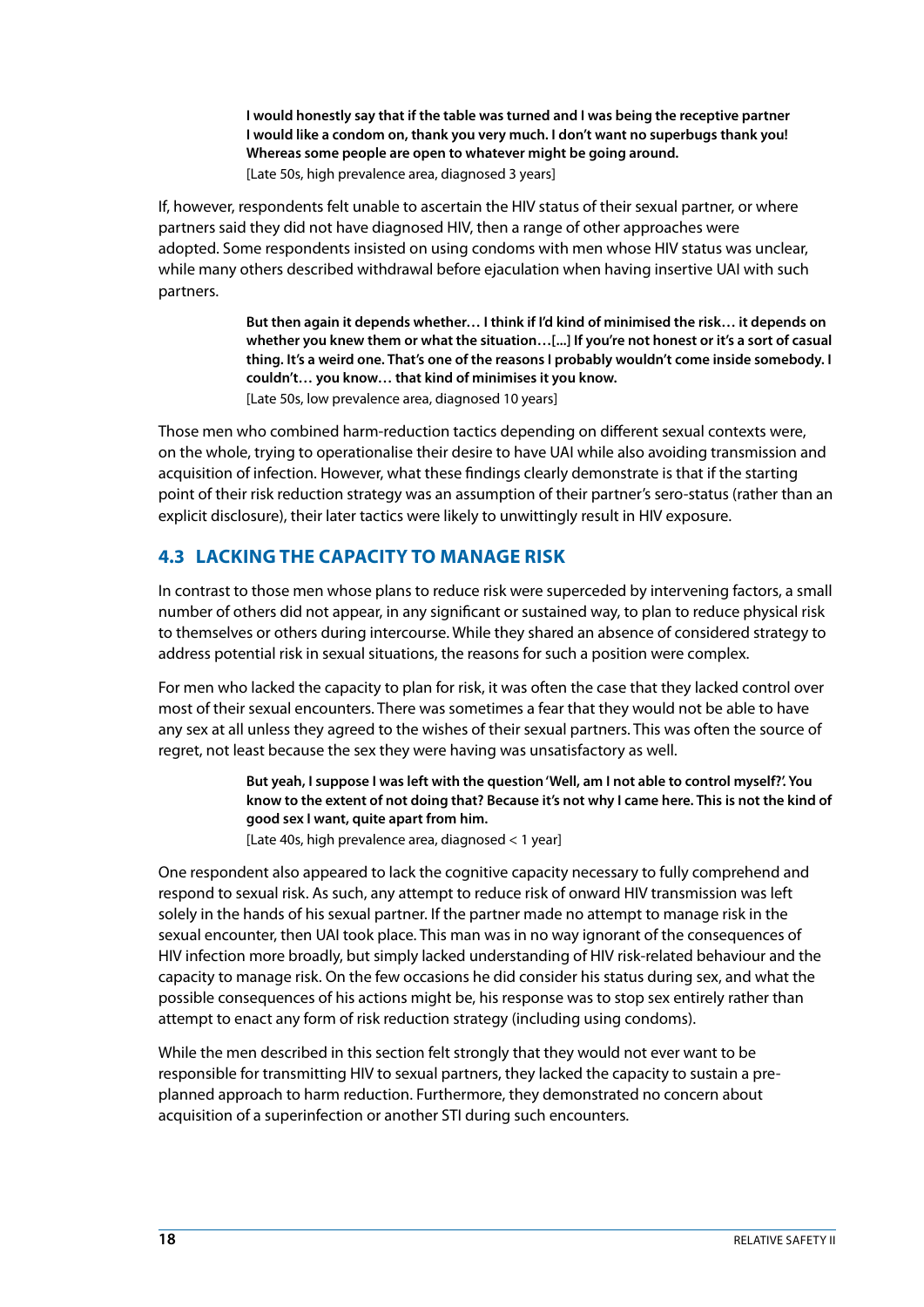#### <span id="page-20-0"></span>**4.4 Discussion**

The findings presented above reveal men's diverse responses to the physical risks of having anal intercourse without condoms. Some report that they would prefer to avoid UAI, but that other factors such as substance use and partner's demands can prevent the use of condoms. They lack the knowledge and resources to use alternative HIV prevention tactics. Similarly, others are unable to actively manage transmission risk each and every time they have sex. Lacking any fall-back plan once the goal of using condoms is lost, is not terribly different than lacking any plan at all. Although they do not comprise the majority of this sample, respondents in these two categories demonstrate considerable need across a range of areas, including: their understanding of the biology of transmission (including the overlapping roles of modality, viral load, lubrication and duration of intercourse), their knowledge of a range of tactics that can reduce positive to negative semen transfer, and the confidence and skills to negotiate sex both verbally and non-verbally.

The interaction between psychological well-being and risk management is also evident among men who lack strategic approaches to physical risk management. Men who revealed a low self-image often said they felt lucky to be having any sex at all, and subsequently lacked much control over how sex occurred. They described UAI as being not so much a choice, as a necessary hazard of being sexually active. Such men tended to have been diagnosed within the last two to three years.

In contrast, there were many participants who described having at least one tactic (usually disclosure) or a strategic approach (a string of tactics), that they used to navigate the physical hazards accompanying UAI. In the main, awareness of how HIV is transmitted, the realistic likelihood of superinfection, and their awareness of a range of potential harm-reduction tactics was relatively sound (with some significant exceptions). Many also appeared to be relatively satisfied with the sex they were having, and, felt they exercised control over the likelihood of acquisition and transmission of infection. However, when considered against the wide range of tactics that can be used to manage the risks inherent in UAI, most men relied on a relatively narrow range. While it was common for men to attend to sero-status, in its many complex forms, other tactics (aside from condom use) were rarely used. A small number attended to the modality of anal intercourse or sought to avoid internal ejaculation, but generally only as a means of reducing the likelihood of acquiring a superinfection or other STI. Not one respondent described attending to the duration of anal intercourse, or to their own or their partner's viral load, as a means of reducing the risk of HIV transmission.

Even amongst the men who attended to sero-status as a way of reducing transmission risk during UAI we see evidence of significant need. This problem is by no means a new one. Establishing that a partner has diagnosed HIV with absolute certainty usually requires explicit disclosure of one's own HIV status. As we shall explore in detail in chapter 5, men perceive a broad array of social risks associated with that type of openness. Therefore, some respondents described using a range of proxy behaviours which they believed to be a simulation of disclosure, and which they also thought could generate a fair idea of their partners' status. Thus, some believed that behaviours such as: asking for UAI; attending a sauna; asking a partner if he is *sure* that he doesn't want to use condoms; or ticking 'safer sex to be discussed' on an online profile, to be tantamount to disclosure of HIV status. Secure in the belief that their partners are aware they are having sex with someone who has HIV, and are likely to have HIV themselves, such men regarded the physical risks of UAI to be significantly diminished.

There were those who were much more direct about disclosing their own HIV status to all partners, as well as always eliciting information about partners' knowledge of their own status. However, they constitute a minority of those taking part in this research. It would appear instead, that sero-sorting is far from being a perfected, widespread approach to harm reduction amongst diagnosed men.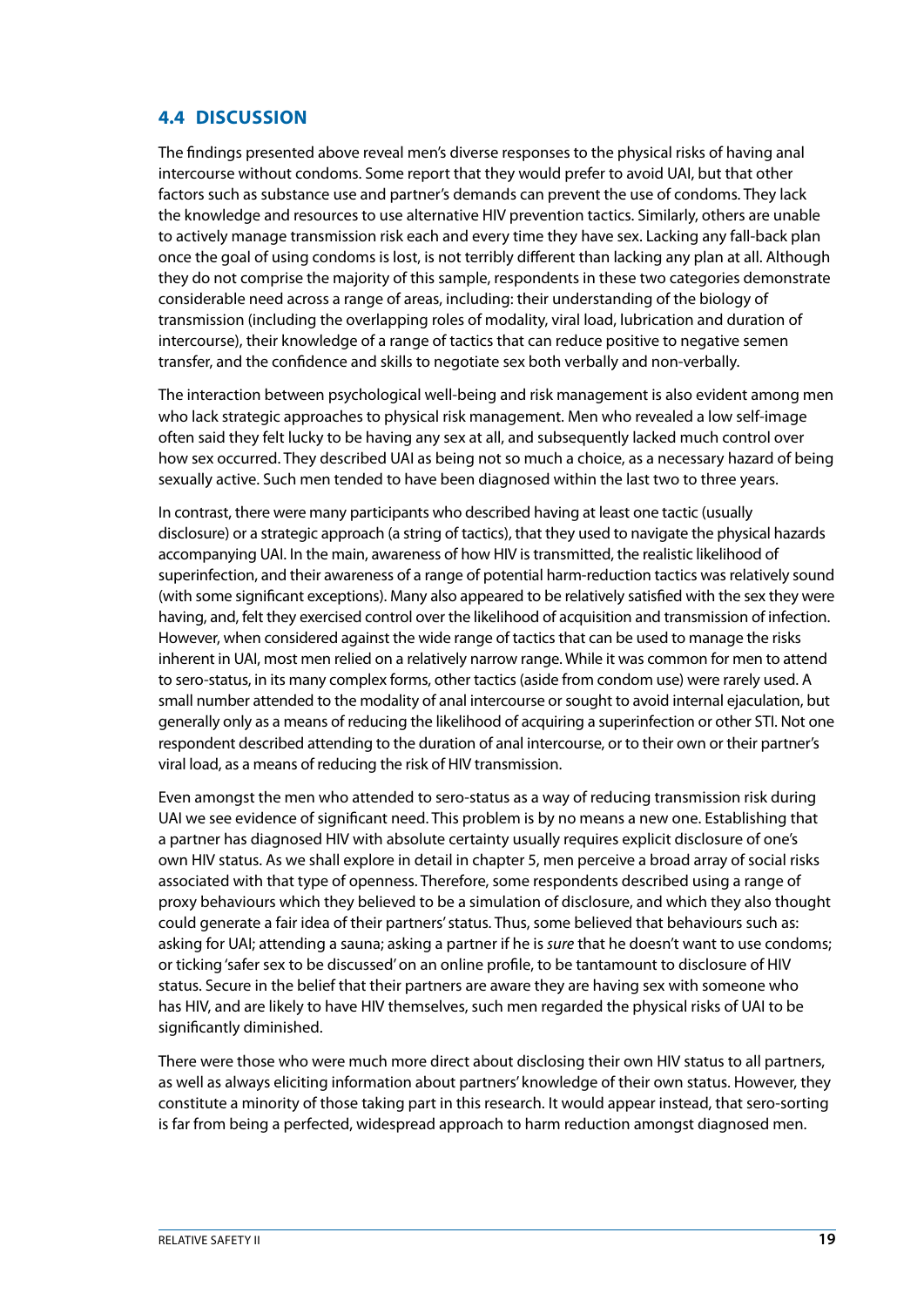# <span id="page-21-0"></span>5 **Managing identity**

As described in chapter 3, many of the respondents perceived a number of harms that had the potential to impact upon their social identity or how they perceived themselves as a moral person. Men responded to these harms in a variety of ways according to their own unique circumstances. Tactics of risk reduction were by no means used uniformly. Different men used varying tactics to respond to the same perceived harm, and some men used the same tactic but in response to vastly different, and often opposing, perceived harms. In the course of pursuing sex that was enjoyable and meaningful, men described having to simultaneously manage damaging self-perceptions, as well as the harm that can be introduced by others in the form of rejection and the possibility of criminal prosecution for HIV transmission. These harms, and their management or avoidance, exist in addition to the ever present risk of physical (infection-related) harms to self and others described already.

#### **5.1 Managing sexual pleasure**

Sexual enjoyment and satisfaction was important to all of the men who took part in this study. While a drop in libido was often experienced following diagnosis, respondents who were longerterm diagnosed typically reported that it returned to previous levels after a few months or years. However, they were of course still confronted with having sex as a man living with diagnosed HIV, incorporating all their concerns about infecting others, causing further physical harm to themselves, or perhaps acting in such a way that might threaten their sense of moral integrity. The men we interviewed responded to these concerns in several different ways.

An approach adopted by around a quarter of the respondents was to only have sex with other men who were diagnosed with HIV. By sero-sorting in this manner they could be assured of not being the source of primary infection for another individual and also limit the possibility of them being rejected by a sexual partner on the basis of their HIV status. After several months of abstaining from sex for fear of infecting sexual partners, or fear of how they might respond to knowledge of his HIV status, one man who sought partners with diagnosed HIV on the internet says:

> **So yeah, and then I noticed that I started...is it sero-sorting or whatever it's called? Where I was kind of actively looking for positive people to take the pressure...The mental pressure away.**

[Early 40s, high prevalence area, diagnosed 2 years]

Having sex with other men with diagnosed HIV meant that such respondents didn't have to fulfil a role of a sex educator, a position many found themselves in after disclosing their status to a HIV negative sexual partner. At the point of sexual contact, some were reluctant to engage in an indepth discussion about the nature of HIV and the probabilities of transmission even when condoms were being used. Sero-sorting therefore provided a significant opportunity to have uninhibited sex where HIV status did not remain the most salient concern throughout the sexual encounter.

> **I still worry even when we do have sex and its protected sex, you still have that worry at the back of the mind 'Is the condom still on, is it not going to split, is it going to split?'. You do worry about that but with an HIV positive person you are not thinking about that, you are not having to worry about it with them which is, yeah, I don't know, it's a strange one to be honest.**

[Late 30s, low prevalence area, diagnosed 20 years]

With the possibility of HIV transmission removed, respondents who sero-sorted felt free to have sex in any way, and with as many men, as they pleased.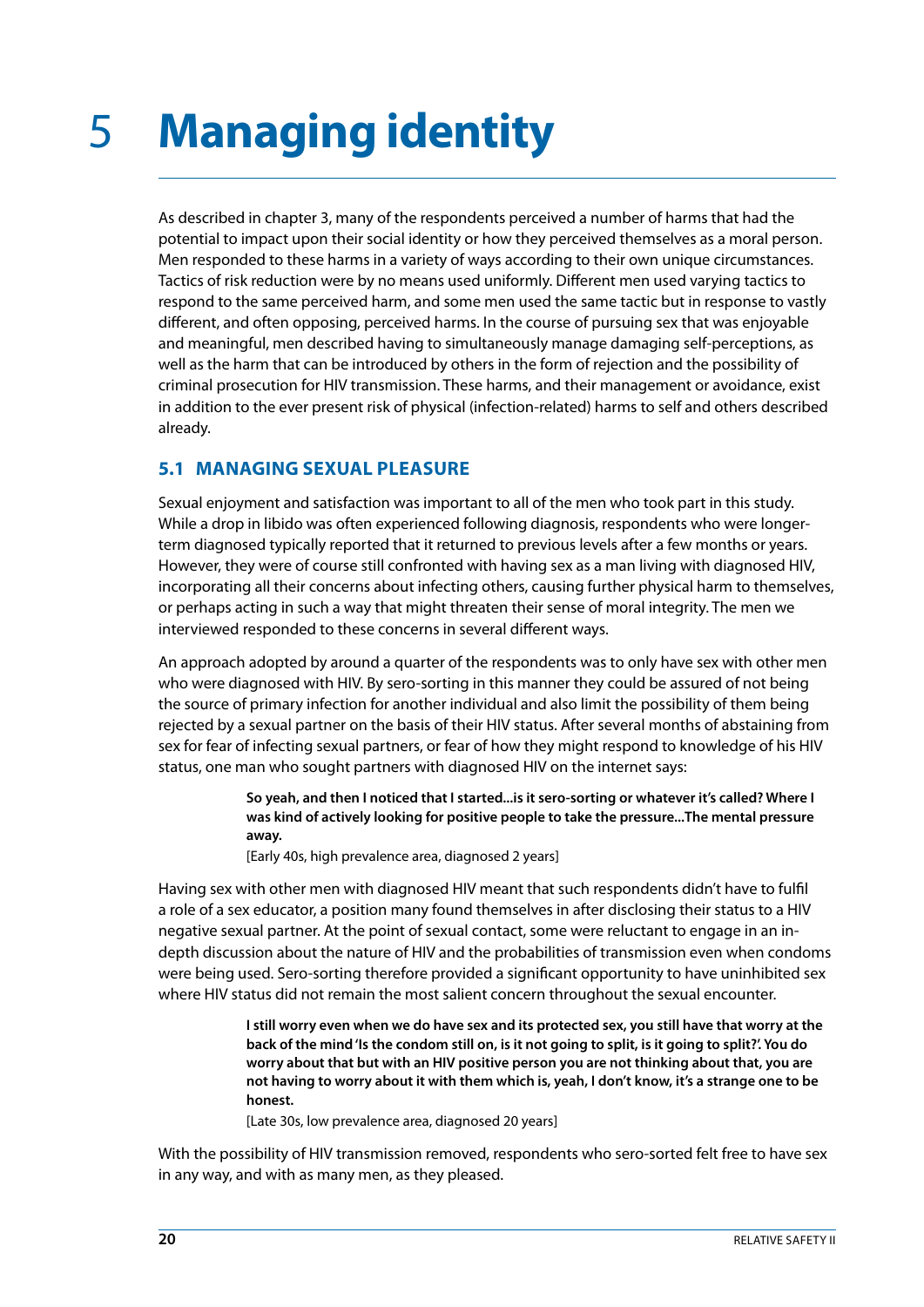**I think just my experience of it anyway, sex with people who are positive has generally been much more dirty. And often involved drugs to a much higher degree. I've enjoyed it a lot.** [Late 20s, high prevalence area, diagnosed 3 years]

Men who sought out sexual partners of the same sero-status rarely used condoms with them. As described in section 3.1, most respondents were not very concerned by the risk of superinfection, or infection with other STIs. In addition to a commonly reported experience of intercourse without condoms being more sensually satisfying, some respondents involved in 'harder' sexual practices, such as fisting, felt that condoms simply weren't compatible with their sex lives.

> **If you're having a good fisting, say it's a bit of faffing around which you could do without [...] there's no point in using condoms. From a practical point of view they wouldn't last five minutes.**

[Mid 50s, low prevalence area, diagnosed 12 years]

This approach to achieving sexual pleasure, without having it interrupted by nagging concern about transmission, was described by men who had been diagnosed for longer periods of time, and who had tried different combinations of tactics before this one. There was an overriding sense among this group of respondents that when all else had failed, and they had come to accept elements of their identity as a sexually active man with HIV, that sero-sorting provided them with both a moral and sexual haven.

Saunas provided another opportunity for many of the respondents to meet their sexual needs. Not only was sex nearly always available, but the environment was deemed conducive to men with HIV having sex freely with less fear of rejection from sexual partners. Most respondents who frequented saunas believed that a significant proportion of the other men inside also had HIV.

> **I kind of make an assumption that when they're doing the kind of things that they're doing in the setting with people that they are, some of whom... they're obviously positive. Then it's, kind of like, taking it as read for me that they basically are.**

[Late 20s, high prevalence area, diagnosed 3 years]

As with online HIV positive chat rooms, or face-to-face HIV support groups, explicit disclosure of status was deemed unnecessary as saunas were frequently regarded as HIV positive spaces. Men having unprotected sex in saunas, or reporting their willingness to do so, generally felt that they did not have to actively disclose their HIV status as they presumed it to be evident by their presence in that space, as well as by their actions. Communication of any kind in saunas or sex clubs was regarded as rare, let alone communication about significant and potentially stigmatising healthrelated issues.

> **It might just be a pure sexual encounter when there is no verbal communication at all. You might just go to a sex club, or whatever, and the last thing people want to talk about is their HIV status. HIV status is hardly ever discussed.**

[Mid 30s, high prevalence area, diagnosed 9 years]

The implicit manner in which HIV awareness was handled in saunas meant they also provided an opportunity for some respondents to 'switch off' from the reality of their status. Having to disclose the fact they had HIV was seen as a significant barrier to the formation of both intimacy and eroticism, with several men describing it as a delicate balancing act: their desire to be honest and morally integral on one hand, and their desire for sexual satisfaction on the other. Saunas, it seems, afford them with the opportunity to achieve both.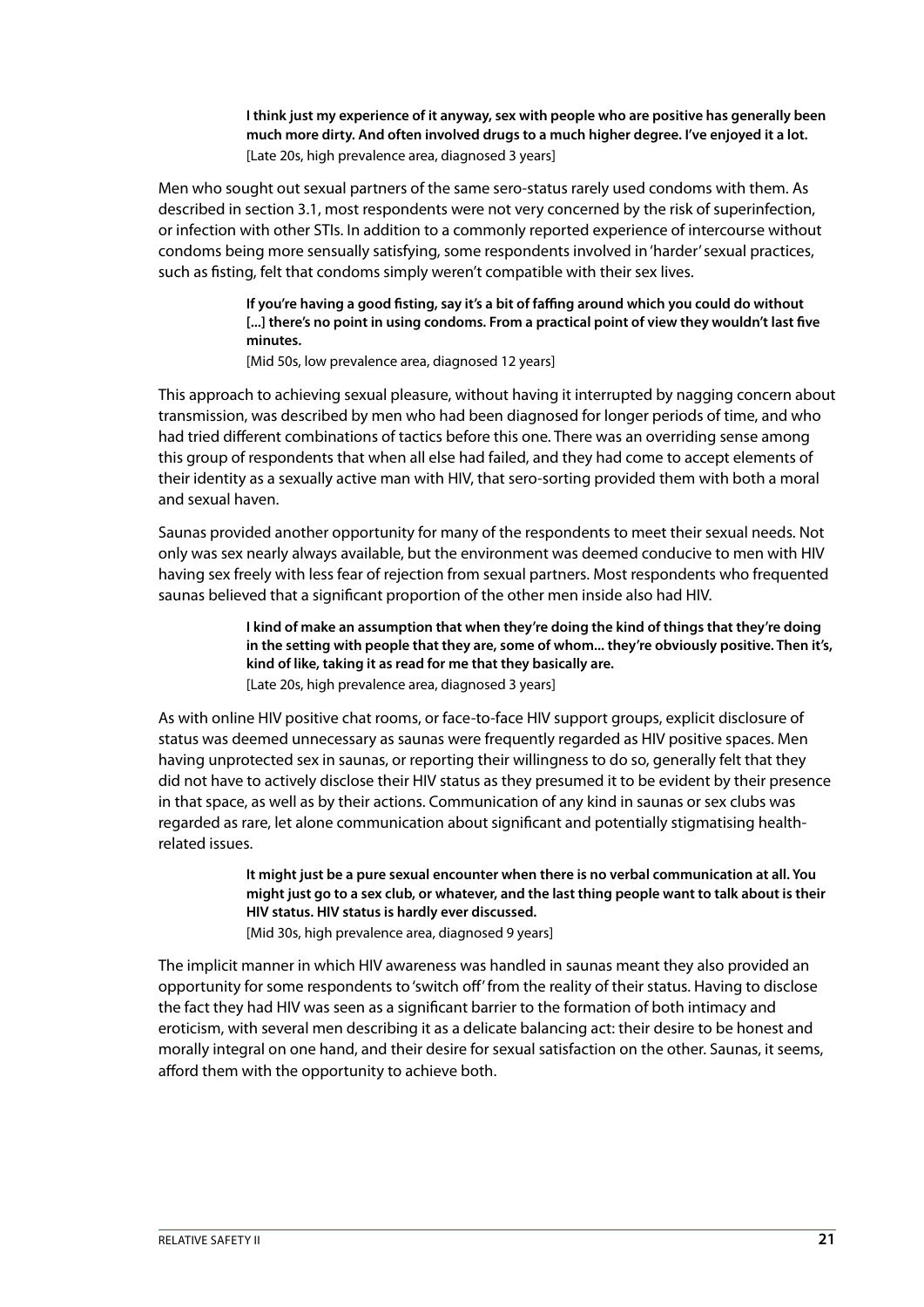#### <span id="page-23-0"></span>**5.2 Managing moral and social integrity**

For a large proportion of respondents, UAI with high numbers of partners (30 or more in the past year) formed the basis of their sexual activity. They were comfortable with the actions they were taking, particularly when they considered they had minimised the risks to others by attending to their own and/or their partners' sero-status when having sex. However, for a smaller proportion of men UAI was rare, with perhaps only one occurrence within the last year. Explanations for these rare instances were often exhaustive, with men keen to stress that this was in no way part of their normal pattern of behaviour. When UAI did occur, it was often the cause of a great deal of discomfort.

> **Yeah I find... I feel upset because I broke the rules in having bareback sex with somebody that is HIV, but it's not the point because you should not have bareback sex anyway.**  [Mid 30s, high prevalence area, diagnosed 15 years]

Such respondents tended to take a dim view of other diagnosed men who engaged in UAI on a regular basis. While the term 'barebacking' was used by most men to describe unprotected anal intercourse, respondents with less experience of UAI used the term to refer to what they perceived as a high-risk, esoteric practice. Their own experiences of UAI were exceptions arising within unique circumstances (passion, substance use, sero-concordance *etc*.), and not at all similar to the behaviour they perceived many other men diagnosed with HIV engaged in.

> **Like if you go on gaydar and you go on a HIV site, that's all they are interested in, bareback sex, raw sex and this is on the HIV site and I have had arguments on there umpteen times. Yeah, you are on a HIV site and you want bareback sex, but there's no point in the matter... there's people like you who do it constantly. Yeah, I done it once and paid the consequences but there are people, like you know, going spreading it round because they are shagging willy-nilly.**

[Mid 30's, high prevalence area, diagnosed 15 years]

Men unaccustomed to UAI since their diagnosis were keen to distance themselves from sero-sorters at all costs, regarding such behaviour as irresponsible and immoral. Interestingly, the same men maintain their view of sero-sorters even when they had actually engaged in UAI with other HIV positive men themselves. Despite describing how enjoyable and emancipating they found it to be, some were quick to assert that their sero-concordant sex occurred by accident, affirming their belief that it should never become a regular or purposeful practice.

In sharp contrast, those who had UAI rather more regularly, highlighted the risk reduction tactics they employed, such as status disclosure or withdrawal, and many who purposefully engaged in UAI with other men of the same sero-status were equally keen to construct their behaviour as responsible.

> **I would prefer to have unprotected sex and I wouldn't want to put someone in the situation where obviously I was going to give them HIV, so if I am looking for a partner for a long-time relationship, usually I would be looking for somebody who is HIV positive. I am just totally honest and open about it.**

[Mid 40s, low prevalence area, diagnosed 12 years]

More commonly, however, men wholeheartedly rejected the idea of sero-sorting and sought to distance themselves as far as possible from those who did. To be associated with men who deliberately sought out UAI amongst others only seeking the same posed a threat to their moral integrity, as well as their social identity.

> **But if you ever went in to gaydar and you went, and you did a sort of positive, putting HIV positive as a search , you tend to come up with sort of a certain type of gay man who is giving the impression of being very promiscuous and being into just about, you know, everything.**  [Mid 50s, high prevalence area, diagnosed 14 years]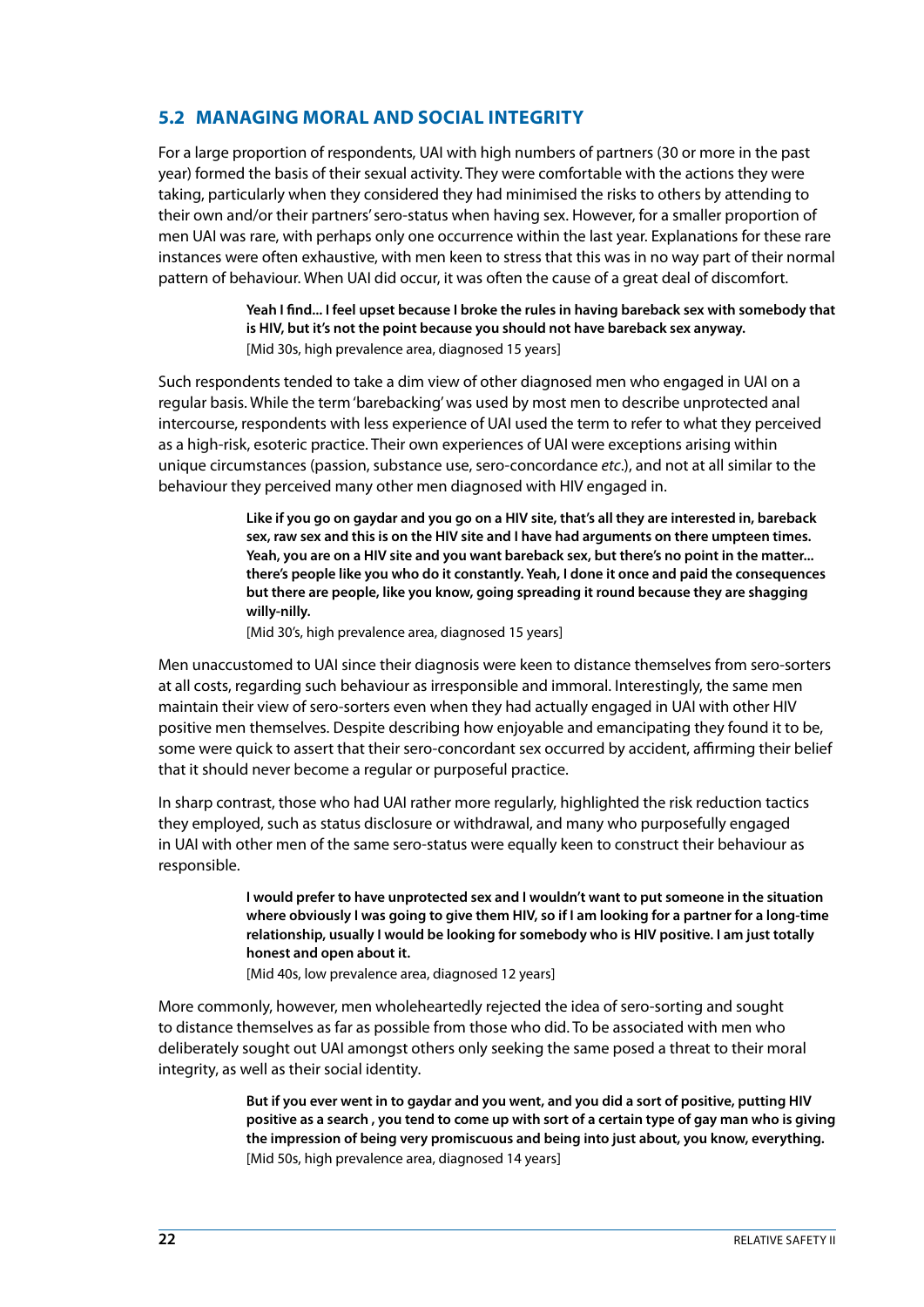The majority of men who reported high numbers of sexual partners, and had participated in UAI repeatedly over the previous year (many of whom would not consider themselves to be serosorters), utilised diverse means to maintain their moral and ethical integrity. While acknowledging that they had engaged in UAI, many justified and defended their actions to the interviewer with little or no prompting. Such individuals devised a series of guiding principles that had to be adhered to when engaging in behaviour they believed to be risky. For many, disclosure of their HIV status to a potential sexual partner was an absolute necessity prior to any sexual contact. Disclosure was frequently described as responsible behaviour and 'the right thing to do'.

> **I always tell someone if I am sleeping with them because I always do. I always have done since I was diagnosed [...] And I think it is the right thing to do anyway.** [Late 30s, low prevalence area, diagnosed 13 years]

For some, particularly those more recently diagnosed, disclosure was about providing sexual partners with the information needed to make an informed decision as to whether they wanted sex to occur. A number of men stressed their need for disclosure to be clear and explicit so that they might be able to keep a clear conscience. Some of the respondents constructed honesty as the pivotal feature of their sexual behaviour.

> **I have always been upfront about it with people, always, always, because I had always thought at least I could hold my head up and say 'Well at least I was honest'. And every sexual partner I have always had, I have always said the minute... even when I have been on a night out. You know, like you do, you go out and you get pissed and you want a shag at the end of the night. Even before I have got out of the club and gone home I have always said 'I am HIV so you either come back or you don't'.**

[Late 30s, low prevalence area, diagnosed 14 years]

A shared aspect of many of these narratives was men's comfort with their belief that they had ensured they had done 'the right thing' by making their own HIV status known. How partners behaved subsequently was regarded as their own affair.

> **I've had people say to me 'Surely you should insist on them wearing a condom?', and I have said, 'Hang on a minute, it is just as much their responsibility as mine'. I've told them the score and I've said 'Look you should wear a condom'. If they choose not to then that's not my fault.** [Late 30s, low prevalence area, diagnosed 20 years]

For others, however, explicit disclosure of HIV status was not essential. Some men was felt that generic highlighting of the potential risk inherent in UAI was sufficient to both allow the sexual partner to make an informed risk decision, and to maintain their own sense of moral integrity.

> **Now what I do with people is if I meet them, there is a nineteen year- old not too far away from here who keeps texting me for sex, and what I've basically done with him is I've said 'Look I have bareback sex. I have bareback sex with HIV positive men. You are at risk if you have sex with me' without saying I am HIV positive.** [Mid 30s, low prevalence area, diagnosed 6 years]

The rationale for this approach to disclosure is complex, yet, there can be little question that concerns about rejection or stigmatisation play a vital part. However, this way of signposting the potential risks can also be considered a way of being moral 'enough'. Men adopting this approach

maintain their sense of moral integrity while at the same time taking steps to ensure the other person considers the risks associated with unprotected anal intercourse. Once the potential risk has been made clear it is the responsibility of the sexual partner to make sex as safe as they so desire. These respondents felt that offering the others the option to ask for the use of condoms could amount to an implicit disclosure of status, while also enabling them to share responsibility when UAI is chosen.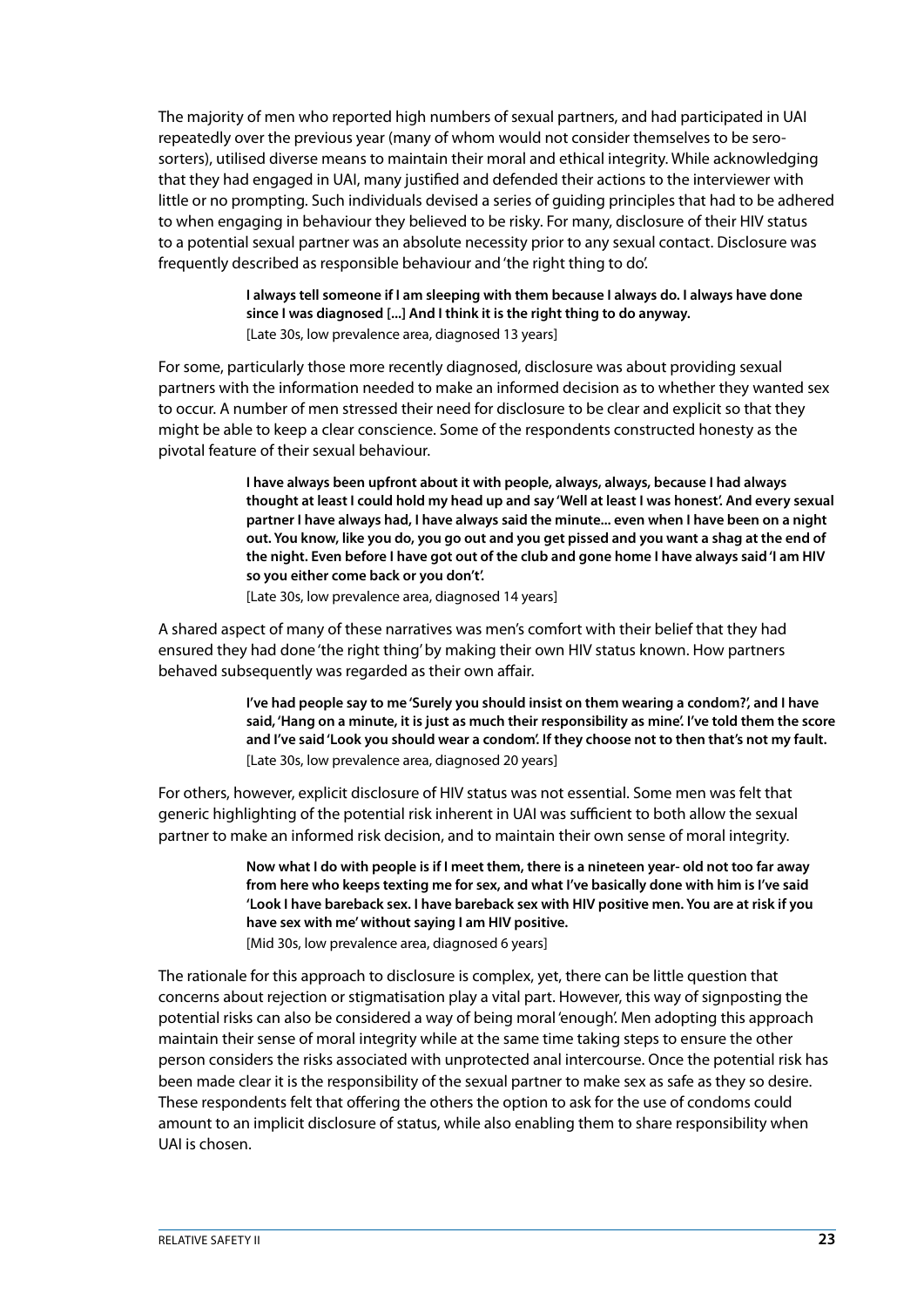<span id="page-25-0"></span>*What was the difference between them... the ones that were protected, were they at home or were they in the sauna or..?*  **No in the sauna. At home it would always be protected as I said. At the sauna I would... if condoms are to hand and they are there, if they say 'No I don't want a condom' then that's it.**  *Do you normally go to put one on or normally suggest it or...* **I would suggest it. They may suggest it. It is up to them to suggest it, but to be honest the onus is on me because I know what I am. So if they then say 'No don't bother, don't bother' then that's your look out.** 

[Late 50s, high prevalence area, diagnosed 3 years]

There were a very small number of men who defended their moral integrity by assigning *complete*  responsibility for avoidance of HIV infection to their sexual partner. The primary focus of sex for such men tended to be on what was satisfying or enjoyable, rather than what might reduce the risk of HIV transmission. They felt it was the responsibility of their sexual partners to ensure that sex was safe, if they wanted it to be.

> **I realised that I am not responsible for anybody else's sexual health and that I should live my life to the fullest as to how I want to live it and I am not responsible for Joe Bloggs on the street. He's responsible for his own sexual health. And that's when I completely changed my sex life and started then having completely unprotected sex. I haven't used a condom in five years.**

[Early 40s, low prevalence area, diagnosed 8 years]

Some men thought that if their sexual partners were willing to have unprotected sex then they must be comfortable with the risk they faced in that situation. Some respondents felt that many gay men simply were not concerned about the risks associated with anal sex and, therefore, saw little need to plan to reduce the risk themselves.

> **...and even going out cruising in lay-bys again, there is unsafe sex on tap and you can go and have sex with two or three blokes... being fucked, getting fucked, fucking them, shooting a load up your arse, you shooting your load up their arse. And then they will go and sit in a car and there is a baby seat and a wedding ring so, its not even, its not just the gays. It's the bisexuals as well, you know, they are going back to their wife and child and they don't care.**  [Early 40s, low prevalence area, diagnosed 8 years]

The few who took this approach maintained their own integrity by regarding all responsibility for sexual safety as a matter for their sexual partners to manage, never themselves. For them, this served to protect their sense of self in much the same way that other men did by disclosing their status, by sero-sorting or, indeed, by distancing themselves from the notion of sero-sorting.

#### **5.3 Managing reactions from others**

In addition to coming to terms with their diagnosis, and forging a new sex life, many men described taking on an active role in managing how others regarded them. The possibility of rejection following disclosure of HIV status was a common, serious and pervasive concern. As described in section 3.3, many of the men had experienced rejection or hostile responses from sexual partners on numerous occasions since their diagnosis. This encouraged them to manage the process carefully, and to take steps to limit the possibility of being hurt, emotionally or physically, following disclosure of their status. As explored above, many were keen to disclose their status in order to maintain what they felt was a moral and responsible course of action, but the timing of this varied somewhat. Some would leave it until the moment sex was about to occur while others would make their status clear much earlier on, perhaps in the bar or club where they met. Most common, however, was disclosure prior to face to face encounters via the internet. Nearly all had at one time or another used the internet to seek sexual partners. Respondents often reported they found it easier, and safer, to disclose their HIV status to individuals online.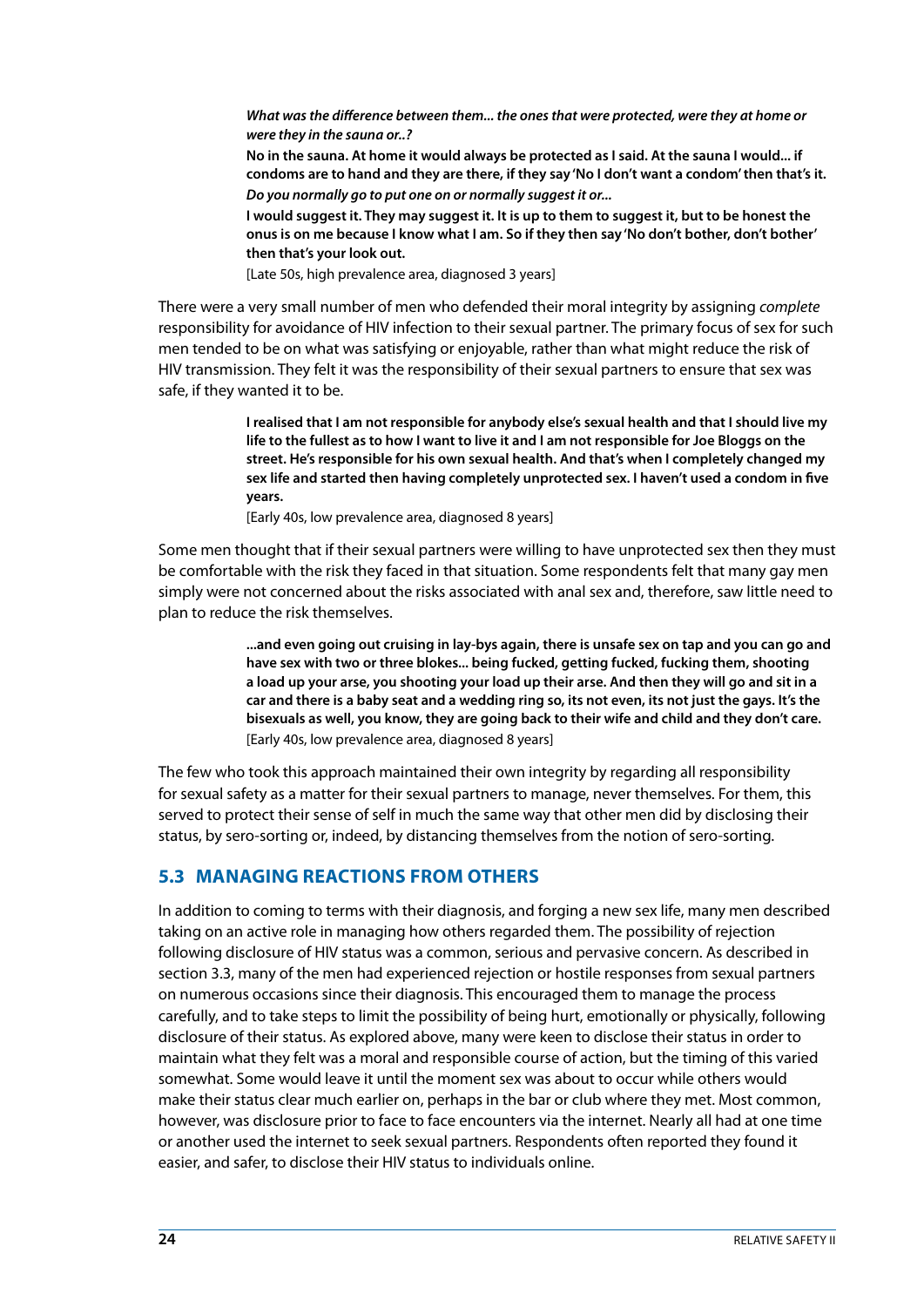**And I found it dead easy to disclose to people on the internet. Because again it was anonymous. Totally anonymous really. Because you didn't see them. It wasn't on a one to one basis [...] So it was a lot easier to disclose your status on the internet.**  [Mid 50s, low prevalence area, diagnosed 17 years]

In addition to disclosure being easier in an online environment, it was also easier to deal with the consequences of disclosure should they be negative. Rejection from an online contact with whom no emotional or sexual connection had been forged was easier to deal with than rejection from an individual met in a bar or club where attraction had already developed.

> **Because its not somebody who is actually there sat in front of you and sort of going through everything, and then you get carried away and then they can turn around and say 'We can meet' or 'We can't meet'. [...] Sometimes you can tell, not by anything that they say, but their face drops a bit and it sort of doesn't go any further than that.**  [Late 20s, low prevalence area, diagnosed 3 years]

Even given the perceived safety of online disclosure, some men were reluctant to have their HIV status displayed on their profile for all to see, instead choosing to only disclose on a person by person basis, generally via private instant messaging. There were numerous reasons offered for this particular approach. Some men felt that disclosing their status on their profile might put off potential sexual partners who might otherwise have contacted them. Others simply felt that there was no reason for other people to know unless it was clear they were going to have sex together. A small number of men went as far as to generate two gaydar profiles: one stating their HIV status, and one not. In doing so these men felt that not only could they appeal to two different groups of men, but also that they could reduce the possibility of being rejected by potential sexual partners. Men contacting them via their HIV positive profile were likely to either have HIV themselves, or be comfortable having sex with men who had a positive diagnosis. Men from whom rejection could occur were unlikely to contact them in the first place.

> **Saying that, I have two profiles on gaydar. I know you are not meant to have two profiles but one is a HIV profile of me with no pictures on obviously and then there is my proper one with descriptions and everything. So I do sometimes log into gaydar on the other profile and wait for other people to contact me, which people do, quite a few people ... because I don't want to advertise that I am HIV positive. Yeah if they contact me then I may chat to them for a bit and if I think they are OK I will give them my real profile.** [Mid 20s, high prevalence area, diagnosed 4 years]

The attempt to minimise the likelihood of rejection embraced other behaviours as well. A number of respondents deliberately sought out environments where disclosure was not necessary, or deemed not appropriate. When seeking out sexual partners in HIV positive chat rooms, or at HIV support group meetings, disclosure was deemed unnecessary due to their presence in a positive people's space. As outlined already (section 5.1), some men considered gay saunas to be sexual spaces for men with HIV, where status disclosure was not necessary. Other men were selective about the contexts or environments in which they disclosed, dependent on the perceived likelihood of rejection.

> **Yeah, I only tend to sort of go for people that I actually like. It's sort of a set of morals and now I have sort of narrowed it sort of to people who I like and who I would feel comfortable disclosing my status to. If I think at any point that they might be uneasy about it then I will, I won't go any further should I say.**

[Mid 20s, high prevalence area, diagnosed 2 years]

Some respondents tried to avoid the possibility of rejection by making their disclosure of HIV less explicit such as by simply highlighting the potential risk of HIV exposure during unprotected sex. While this same approach to disclosure, what we might term 'implicit disclosure', was outlined earlier in relation to apportioning responsibility for safe sex, it seems clear that its primary purpose is as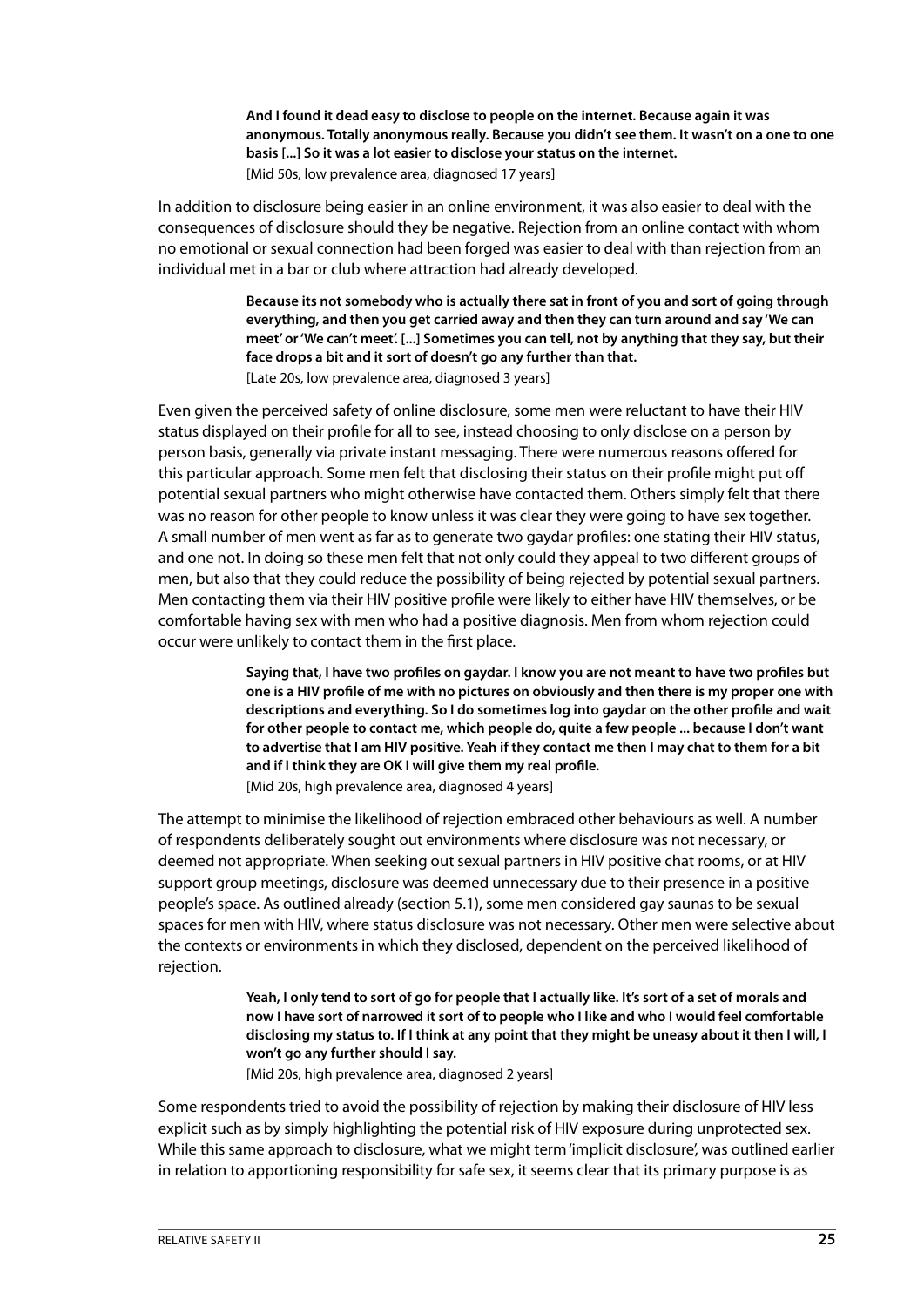a way of reducing the chance of them being rejected by sexual partners. Implicit disclosure allows men to be moral 'enough', while at the same time circumventing the stigma they are acutely aware is associated with HIV.

> **I remember saying 'You know we should use a condom' especially after, you know. 'We should use a condom'. But I never said to him that I was HIV.**  [Late 30s, high prevalence area, diagnosed 10 years]

However, in the case of this respondent, his persistent recommendations to use a condom resulted in his sexual partner directly asking him to clarify his HIV status. When he did so the man became angry and quickly left, severing all contact.

A large number of respondents who used gaydar indicated that safe sex 'needs discussion' on their user profile, believing this to be a clear indicator of their HIV infection. However, misunderstandings did occur.

> **I have started to negotiate having sex online and, you know there is that eroticisation that goes on within that, within that conversation that you have. There is like a build up thing and, the person will start talking about bareback sex and [...] I assumed that therefore the other person, and if they are talking about it will also be positive, and I just remember, I can't remember quite what the hints were and I thought 'This guy doesn't get it'. And then I said 'Well, you know I am poz', and he said, 'What does poz mean?'. And then I thought 'God, right this is very different, very different' and that was a learning point even to me, really, that even though it is down on my profile and... I have to get back to how it used to be where I don't make that assumption, which I would have in London.**

[Mid 40s, low prevalence area, diagnosed 22 years]

Repeated experiences of rejection caused some men to stop disclosing their HIV status to casual partners. The frustration and upset that can result following disclosure and subsequent rejection was often deemed too high a price to pay. However, non-disclosure also proved problematic to respondents who were seeking more long-term romantic partners, or who were amenable to entering a long-term relationship should they meet the right individual. In such circumstances it was difficult to identify the most appropriate time to disclose their HIV status.

> **You can't just meet someone in a bar and then when you're going to have sex with them, say 'By the way I'm HIV positive'. But you know if you're going to see him more, then you have to be honest and say. But there isn't a rule about how long after you've met someone that you have to tell them.**

[Late 30s, high prevalence area, diagnosed < 1 year]

Done too soon, disclosure risked the chance of any relationship forming in the first place. Done too late, it could lead to claims of dishonesty and distrust, resulting in the breakdown of relationships.

> **You know, I thought he was okay with it and everything and ... he just seemed a little off and I thought 'Fair enough I have just given him a big bit of information to digest and I will see how it goes'. The next day he seemed okay and I sort of, I sent him a... I apologised for not telling him before hand, and I sent him a text again afterwards sort of saying 'Thanks for a really nice night and sorry for not telling you before the event itself and I hope to see you again on Friday'. He sent one back saying that he was quite disappointed that I had not told him beforehand and I have spoken to him since and he, since Saturday he has become a bit more upset and angry about it. At one point he had sort of mentioned that it's a criminal offence to intentionally have sexual contact with someone but, you know, I said to him 'I wasn't intentionally trying to do anything to put you at risk' [...] And now he's sort of gone, 'I'm not sure I even want to be friends with you. I can't trust you'.**

[Mid 20s, high prevalence area, diagnosed 2 years]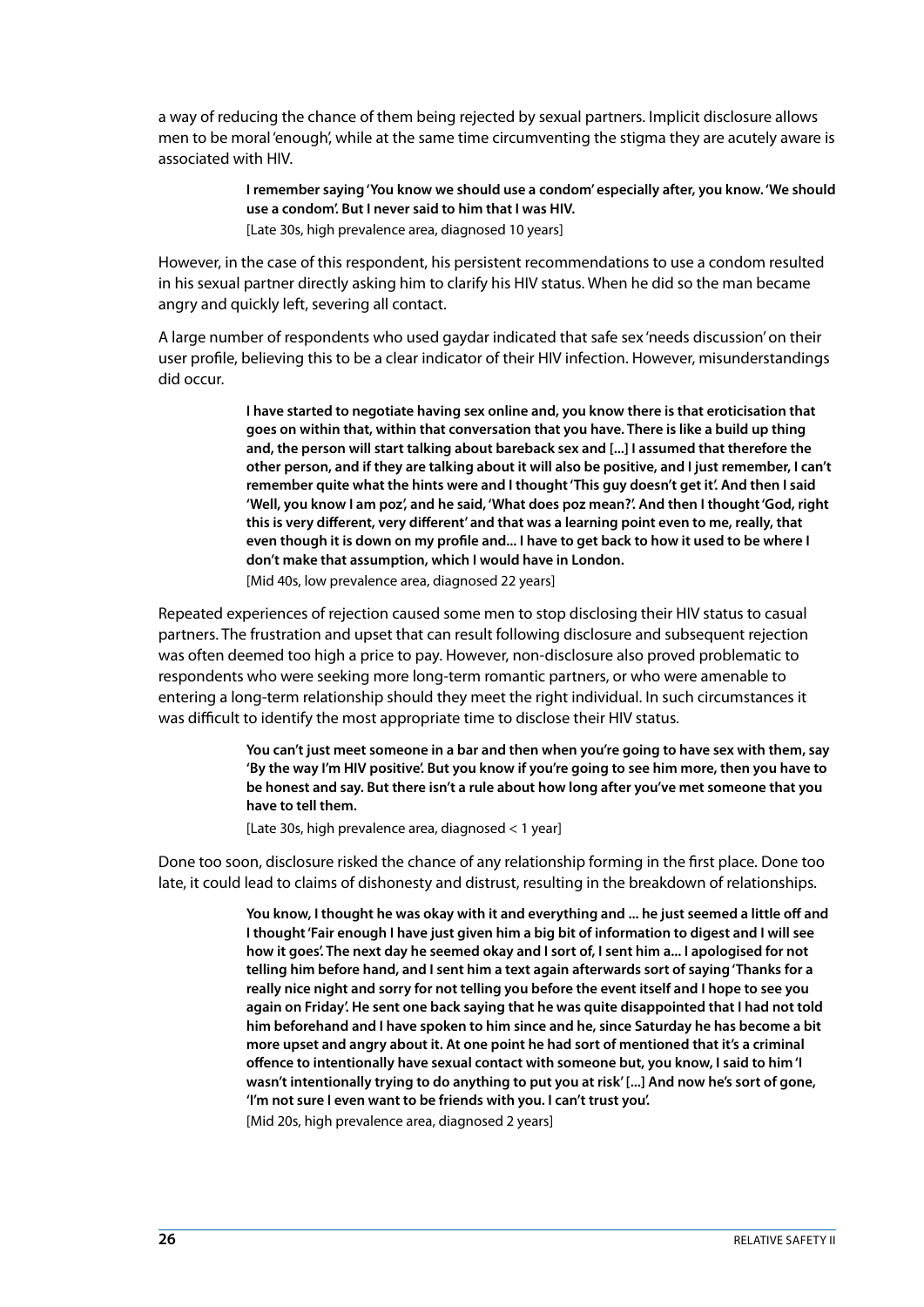<span id="page-28-0"></span>Men diagnosed with HIV therefore carefully select the timing of status disclosure in order to meet their sexual and/or relationship needs. However, as the way in which they try to communicate their sero-status increases in complexity, so does the possibility that it will be mis-interpreted, leaving both sexual partners at risk of further harm.

#### **5.4 Managing the risk of criminal prosecution for HIV transmission**

For some men, the possibility of facing criminal prosecution for transmission of HIV was a serious and pervasive concern. While many were not familiar with the details of recent prosecutions, and few were able to articulate the specific legal terminology relating to such cases, a significant number were concerned enough by the possibility to modify their sexual behaviour. For a few respondents, this meant directing their sexual attention more exclusively towards men who shared the same HIV status, thus removing the possibility of onward transmission.

> **It would make me less inclined to get involved with a negative person. Because you never know how somebody will react when they do turn positive and how vengeful they might become. So, those cases have had an effect, yes.**  [Mid 50s, low prevalence area, diagnosed 12 years]

The possibility of criminal prosecution sometimes provided an added incentive to disclose HIV status, and to make sure that the other person was comfortable continuing with sex given that knowledge. While in the past some respondents were content to disclose their status and leave the decision as to whether to have UAI to their sexual partner, the current climate of prosecutions made them keen to gain an explicit reciprocal disclosure so that the sero-concordancy of the sex could be made crystal clear. When status disclosure took place on-line, a few went as far as saving their online chat logs as proof that they had made their status known to the other person prior to sex occurring.

> **The reason I like to meet people online is you hear all these court cases with people not telling people they are HIV positive, but on MSN you have got written confirmation [...] That's just me being paranoid really but at the end of the day I am covering my own back.** [Mid 20s, high prevalence area, diagnosed 4 years]

However, the act of disclosure and explicit sero-sorting was by no means the only response to the possibility of criminal prosecutions for HIV transmission. Other men appeared to gravitate to the opposite response of not disclosing their status at all, particularly with casual and anonymous partners. With no awareness of HIV status, and little likelihood of them being contacted again, they believed that no criminal investigation could ever be launched. Men adopting this approach tended to feel it was the responsibility of the other person to be mindful of their sexual health and avoid situations that may facilitate HIV transmission. Ensuring that sexual partners did not have knowledge of their HIV status also had implications for other HIV risk reduction tactics. One man described an incident of sero-discordant UAI several years ago which had lead him to recommend PEP to his sexual partner. However, when having UAI with a different partner more recently, he had assumed the man also had HIV. When it subsequently transpired this assumption was mis-placed, and the sexual partner reported he was actually negative, the fear of criminal prosecution dissuaded him from recommending PEP in the same way he had done so in the past.

> *Did you consider that [recommending PEP] at all with this guy, the one two months ago?* **I didn't. No.**

*OK. Why do you think that was? That you didn't with this guy… but you did in that context before?* **I think it's to do with the prosecution thing.**

*OK. So that you know if you'd… if you'd rang him to say that then he then would have been aware of your status. And then kind of open the door to that possibility of things.* **Yeah. I was really scared that he might then say…** 

[Late 30s, high prevalence area, diagnosed 10 years]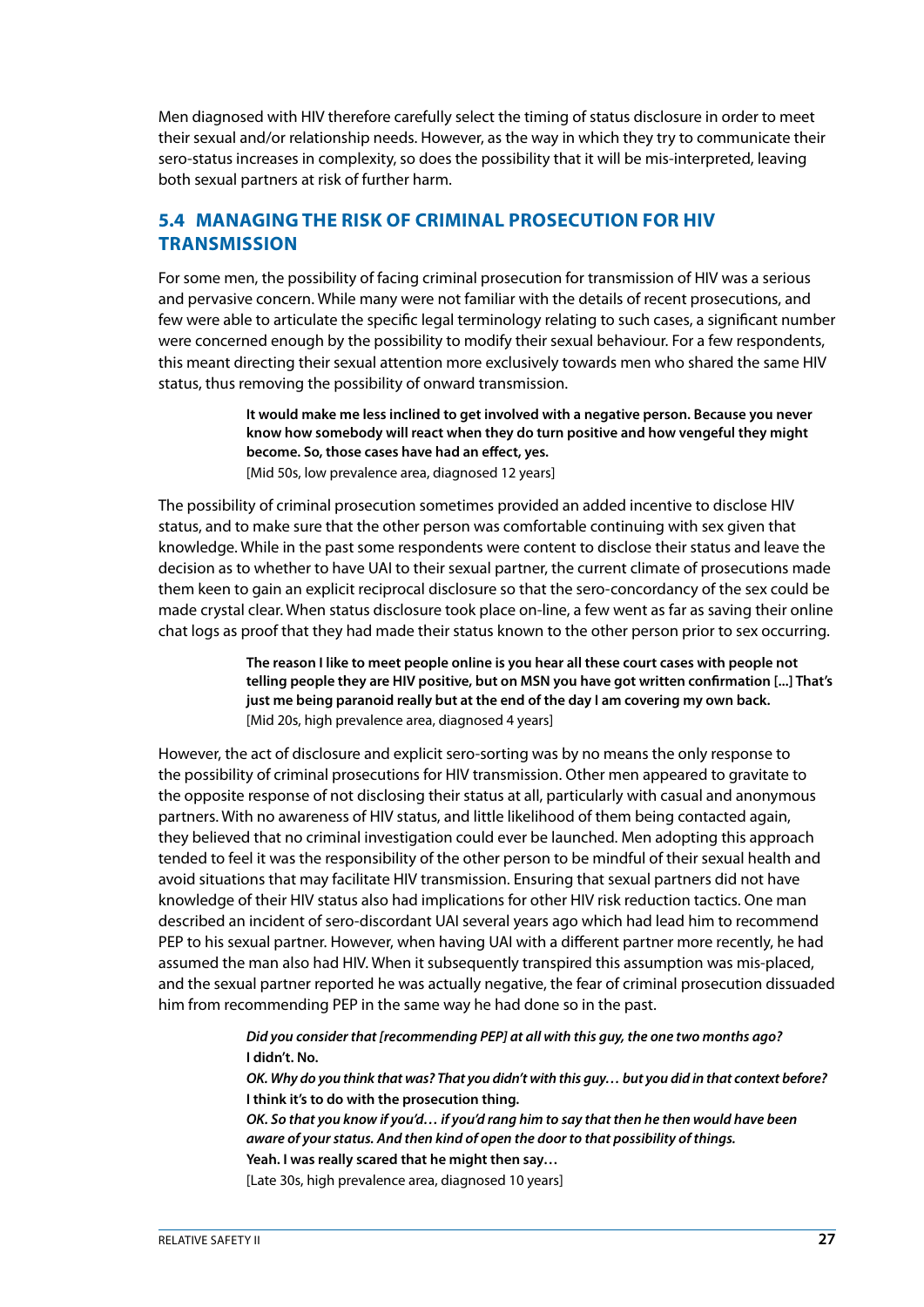<span id="page-29-0"></span>Many other men reported no concern about criminal prosecutions, because they believed they only had sero-concordant sex, and therefore had seen no need to modify their behaviour. However, as previous sections have highlighted, what was seen as a disclosure of one's own HIV status, was not always perceived that way by the other sexual partner.

#### **5.5 Discussion**

Disclosure forms a central point around which many other concerns rotate: the need to maintain a moral integrity, the need for sexual enjoyment, a need to avoid rejection by sexual partners, and a desire to avoid prosecution for HIV transmission. A balance between disclosure and non-disclosure is often employed in order to satisfy these different needs at different times and in different contexts. The men who expressed a desire to disclose their HIV status to all sexual partners did so because they felt it was simply the right thing to do. It was a responsible course of action that helped them maintain a positive view of themselves, as well as being a means of managing the risk of prosecution for transmission of HIV.

However, disclosure left men vulnerable to significant harm. While, on a general level, it is true that not all rejection is based in HIV-related stigma, for the men we interviewed, the link was clear. In most instances, contact had been made with the other person and attraction had developed, either in a purely sexual, or in a romantic sense. Rejection did not occur until the point at which respondents disclosed their HIV status to the other person. Hence it becomes clear that the stigma of having HIV all too often led to rejection by sexual partners and resulting emotional trauma, or lack of sexual opportunity. Experiences of rejection were widespread and pervasive, and the fear of these experiences being repeated was enough to provoke changes in behaviour that persisted for many years. Many chose to minimise the chance of social harm by avoiding disclosure of their HIV status altogether. This approach also meant that the sex men had could occur uninhibited by risk concerns, hopefully ensuring a more erotic and sexually satisfying experience. Those choosing not to disclose their status to casual partners also believed that doing so diminished the possibility of criminal prosecution for HIV transmission if exposure did occur, because the chances of being identified as the infecting partner were lessened. In addition,withholding one's HIV status from a sexual partner presented a significant barrier to the establishment of trust and intimacy, an essential component of the long-term romantic relationships so many respondents desired.

Nestled between these two extremes, however, were those men who disclosed their status in rather more ambiguous ways, or who assumed that their sexual partners were aware of their HIV status by virtue of their presence in what they considered to be 'HIV positive spaces'. This approach presented men as being responsible or moral 'enough'. Some had established a way of satisfying their sense of moral integrity by highlighting risk inherent to UAI, or by frequenting saunas. Often, the probability of rejection was reduced by avoiding explicit mention of HIV, or by only having sex with men assumed to also have HIV. Such assumptions of sero-concordancy will frequently be incorrect and represent a potential avenue for onward transmission of HIV. Men endeavored to reduce the possibility of transmitting HIV, but were effectively unable to so as they are simultaneously faced with trying to manage a range of other competing risks present in their environment.

The internet, often regarded as a facilitator of high-risk sexual behaviour, is shown here to serve an important social purpose. It offers men an opportunity to screen potential sexual partners without fear of reprisal or rejection. It provides a safer space where men can control disclosure of their HIV status dependent on their sexual or relationship desires. However, the internet, through the existence of chat rooms and interest groups, also makes visible the range of sexual behaviors undertaken by men with HIV. Some men robustly rejected the notion of such spaces because they contained individuals who were actually seeking to engage in UAI. In the eyes of some respondents, men in HIV positive chat rooms represented a segment of gay lifestyle from which they were keen to distance themselves. Thus sero-sorting, the one option that enabled both sexual satisfaction and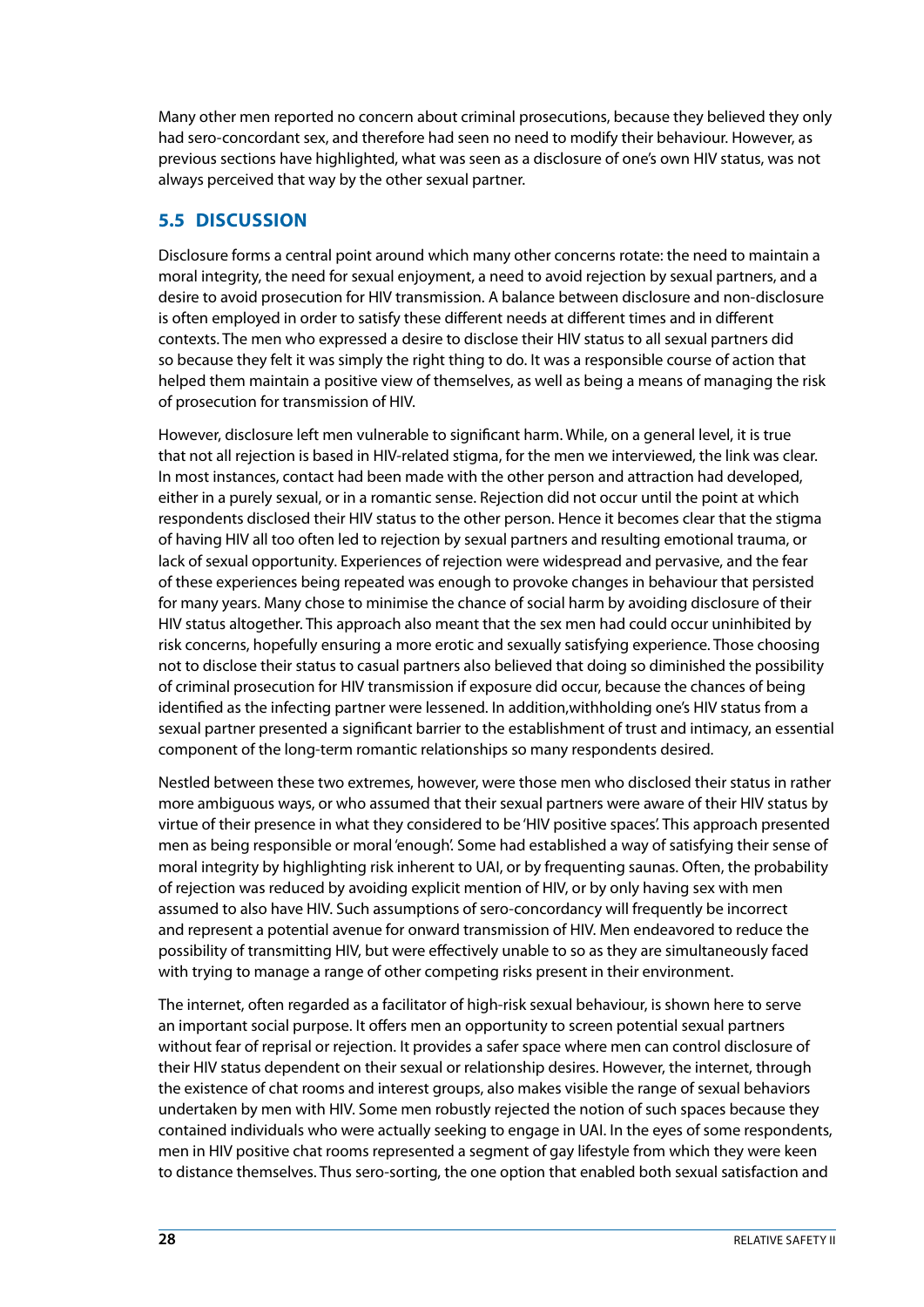avoidance of the risk of rejection, was rejected by many as a behaviour only engaged in by those enjoying esoteric sexual practices, and those who were usually disinterested in forming long-term romantic partnerships.

Above all, this chapter demonstrates the heterogeneity of our sample. The men taking part shared a sexual orientation and an HIV status. In other respects they were very different, with contrasting needs, desires and experiences. What to one man was an appropriate course of action, was to another entirely unacceptable. Perceptions of specific behaviours differed enormously depending on the type or longevity of the sexual relationship desired. Such complexity demands that interventions and programs targeting diagnosed men use a multiplicity of interventions when trying to address these needs and reduce risk-taking behaviour.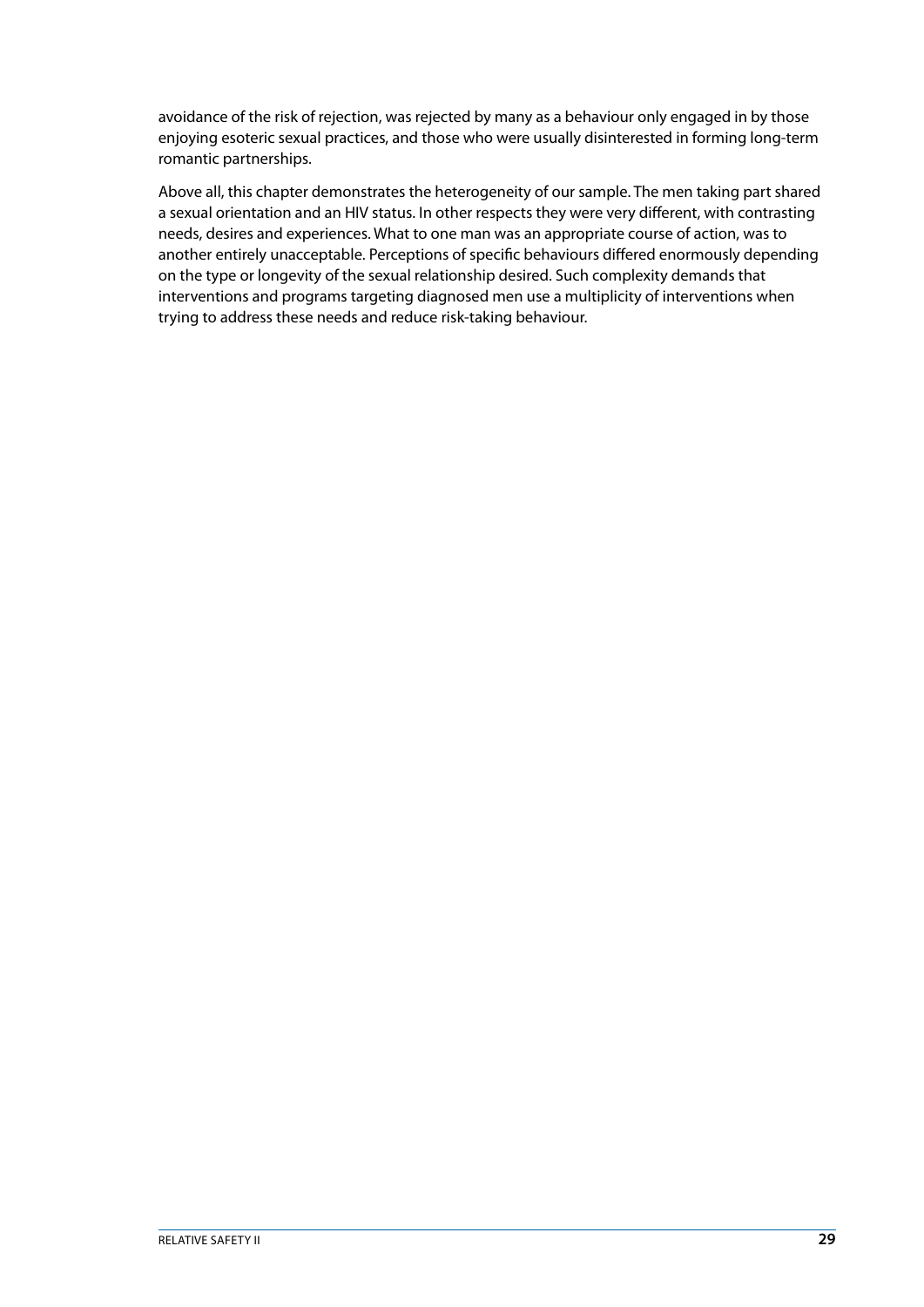### <span id="page-31-0"></span>**Conclusions** 6

In the decade that has passed since the publication of *Relative safety*, significant changes have occurred which have the potential to impact on how men with diagnosed HIV regard and undertake UAI. This chapter offers an opportunity to reflect more closely on the extent to which some of these changes influence men's decision-making with regard to UAI, the range of meanings now associated with the practice, and what challenges these present to the overarching *Making it Count* (Hickson *et al*. 2003b) goal of reducing HIV transmission during sex between men.

Similar to those taking part in *Relative safety* ten years ago, men in the current sample generally engaged in UAI because they enjoyed anal intercourse, and they (or their sexual partners) disliked condoms, or found their use problematic. In both studies, where men reported involvement in long-term partnerships, these were most likely to be sero-concordant. With undiagnosed boyfriends, men undertook measures during intercourse (including condom use, withdrawal, and avoiding the insertive role) to balance their sexual desires with the risk of transmission. However, unlike its predecessor, none of the participants in this study practiced UAI within monogamous sero-concordant relationships, nor did they describe UAI within relationships premised on agreements about condom use with other partners. A good number of respondents aspired to such arrangements, yet felt them to be unattainable. Instead, when asked to recount their most recent experience of UAI in detail, most men participating in this study described encounters with casual partners of unknown (or uncertain) status.

Men's involvement in casual sex emerged as a key component in their management of the personal, social, and sexual impact of having diagnosed HIV. Concerns about, and experiences of, rejection and HIV-related stigma dominated the ways that most respondents considered their involvement in risk, and the limited communication afforded by casual sex environments provided many men with a way of navigating those concerns. We therefore cannot underestimate the challenge that HIVrelated stigma and discrimination presents to men's ability to avoid involvement in HIV exposure and transmission. Men's consideration of transmission risk in sauna environments offers particular insight into how this works. In the main, sauna-using respondents presumed that partners shared their HIV status, given that making such an assumption allowed them to not make an explicit disclosure. Men's impulses for self-protection, and their resulting approaches to risk management, were essentially a part of their survival mechanisms within community settings where it remains the norm to be openly hostile toward people with HIV – particularly, but not exclusively in areas of lower HIV prevalence. What anonymity allows is not only a lack of certainty, but a lack of a need for certainty, summed up by the idea that he probably has it, so he should be thinking that I probably have it too. Therefore, some of the common ways in which diagnosed men negotiate a sexual landscape that is suffused with HIV-related stigma, results in considerable risk of involvement in transmission. If stigma was ameliorated more successfully, men's need to protect their own social identity would likely be less of an overarching concern when engaging in UAI.

Although many expressed a good deal of satisfaction with the sex they had in casual sex settings, for some, the anonymity and lack of communication that can pervade such environments posed a challenge to their desire to find a boyfriend. Those expressing a desire to 'settle down', aspired to build long-term commitment on openness and honesty. Yet at the same time, having UAI with high numbers of casual partners in anonymous settings made it difficult for these respondents to imagine how they might find themselves in the arms of a man to whom they felt they could tell anything. Nothing in their recent experience helped them to conceive of where they could possibly find him.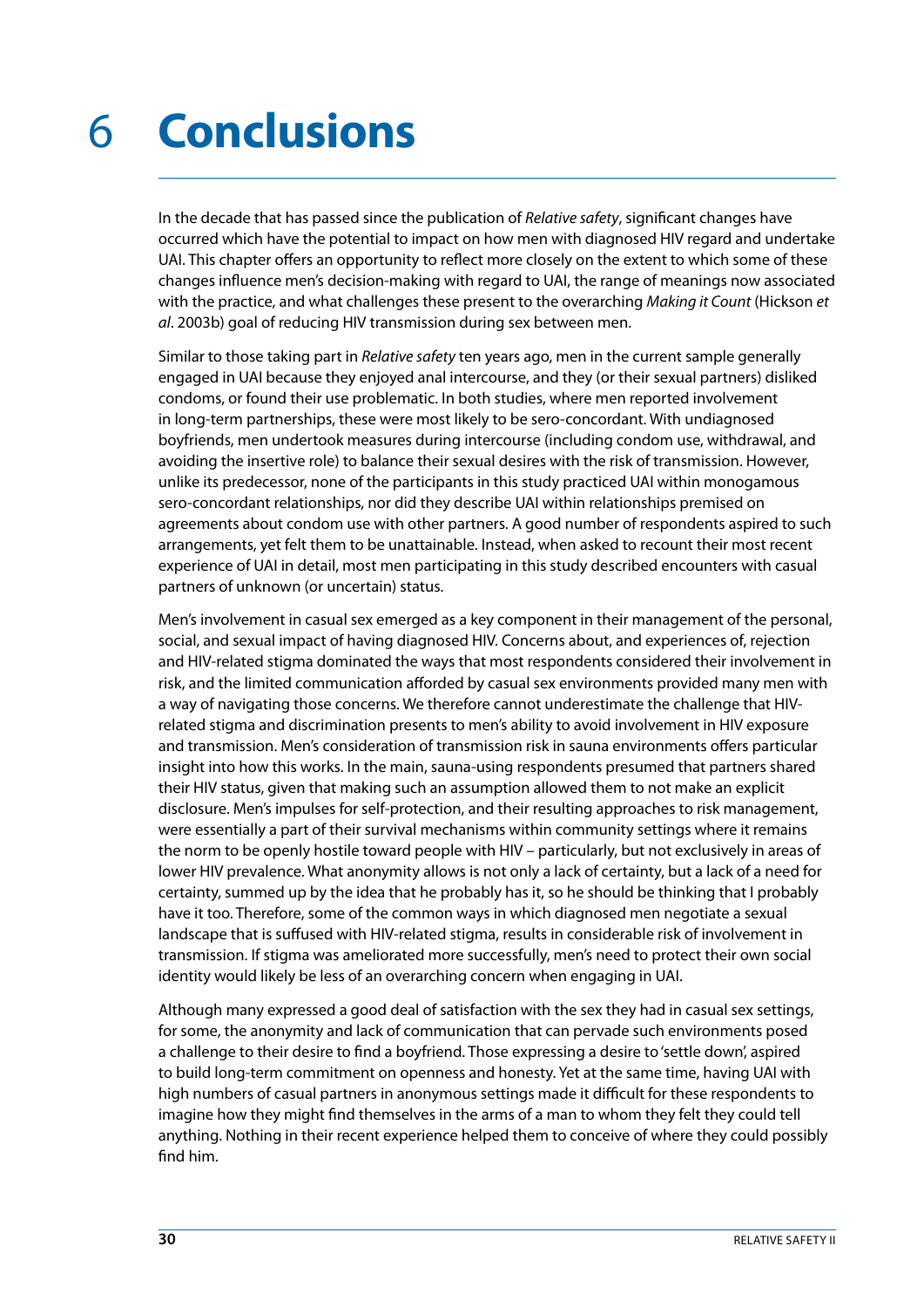This brings us to men's highly diverse accounts of the practice of sero-sorting. Most health promoters or health researchers might conceive it as a practice whereby men who know their HIV status seek to have sex exclusively with one or a range of sexual partners whom they know to share the same status. None of the *Relative safety II* participants described their current sex lives in these terms. The finding that men may approximate sero-sorting by guessing at their own partners' status supports other research reaching the same conclusion (Adam *et al.* 2008, Elford *et al.* 2007, Zablotska *et al.* 2007). However, what was unexpected was the disgust with which some respondents greeted the notion of purposely selecting partners with diagnosed HIV. There is little question that HIV-related stigma plays a central role in these men's distaste for the idea that they might find something sexually appealing about another diagnosed man. Not only do men fear the stigma of being associated with the most 'unsavoury' elements of HIV positive gay identity (unrestrained sexuality, barebacking, esoteric sexual practices, STI and superinfection risk), they also feel it is un-romantic to have to choose from a limited range of men. It is clear that for some respondents, disgust for the idea of sero-sorting equates with the low regard in which they hold others with HIV. Distancing themselves from this particular harm-reduction tactic, as well as an array of others, was used as means of distancing themselves from the harsh reality that risk is an integral component of sexual activity for all people, perhaps especially men with an HIV positive diagnosis. For many, living with conscious recognition that they risk exposing uninfected men to HIV, would mean reinscribing themselves with the HIV-related stigma which they find to be debilitating and destabilising. This also goes some way to explain why so few men in the study were willing to publicly post their HIV diagnosis on online sexual networking sites, such as gaydar.

The findings therefore demonstrate that despite many of the changes that have taken place over the past decade, direct contradictions between men's intentions and their behaviours persist. Almost all men said they would never want to be responsible for transmitting HIV to a sexual partner, and they demonstrated a uniform understanding that having UAI could lead to such an outcome. On the whole, respondents were neither callous nor calculated about their involvement in UAI, or the possibility of HIV transmission. Instead, many had constructed systems of belief about risk that enabled them to have the sex they desired, while simultaneously protecting their own sense of propriety by feeling that they had done as much as was needed, to either make others aware of their HIV status, or to establish sero-concordancy. Others believed that such active management of risk was unnecessary, as they were only likely to be coming into contact with men who were already infected due to their presence at in venues where UAI occurred, such as saunas. Most regarded the acquisition or transmission of other STIs – with the exception of hepatitis C – as relatively inconsequential, and many dismissed the idea of superinfection as a cautionary tale invented by clinicians to warn them off unprotected sex. Where men had been diagnosed for longer periods of time, they were less likely to consider the possibility of co-infection or superinfection to be a significant issue. Finally, there was a small group who demonstrated little control over their involvement in UAI, due to a range of factors such as substance use, submissiveness, and a lack of skills.

Also of significant note, were respondents' low uptake of various HIV prevention technologies and tactics that have dominated the health promotion literature in recent years. No one taking part in this study reported attending to their viral load in relation to the risk of transmission, and only three had ever recommended that a sexual partner considered taking PEP. Few men reported modifying their modality (being insertive or receptive) in order to reduce infection risk, and while withdrawal was sometimes described as one element within a harm-reduction strategy, its use was far from widespread. Where these tactics were employed they were used to avoid the possibility of acquiring a superinfection, rather than a way of reducing the likelihood of onward transmission of HIV. Once again, when asked about such tactics, a large proportion of respondents recoiled from the notion that they might plan for risk, as they feared that developing strategic approaches to manage risk would mean that they were either calculating or duplicitous, an association they wanted to avoid.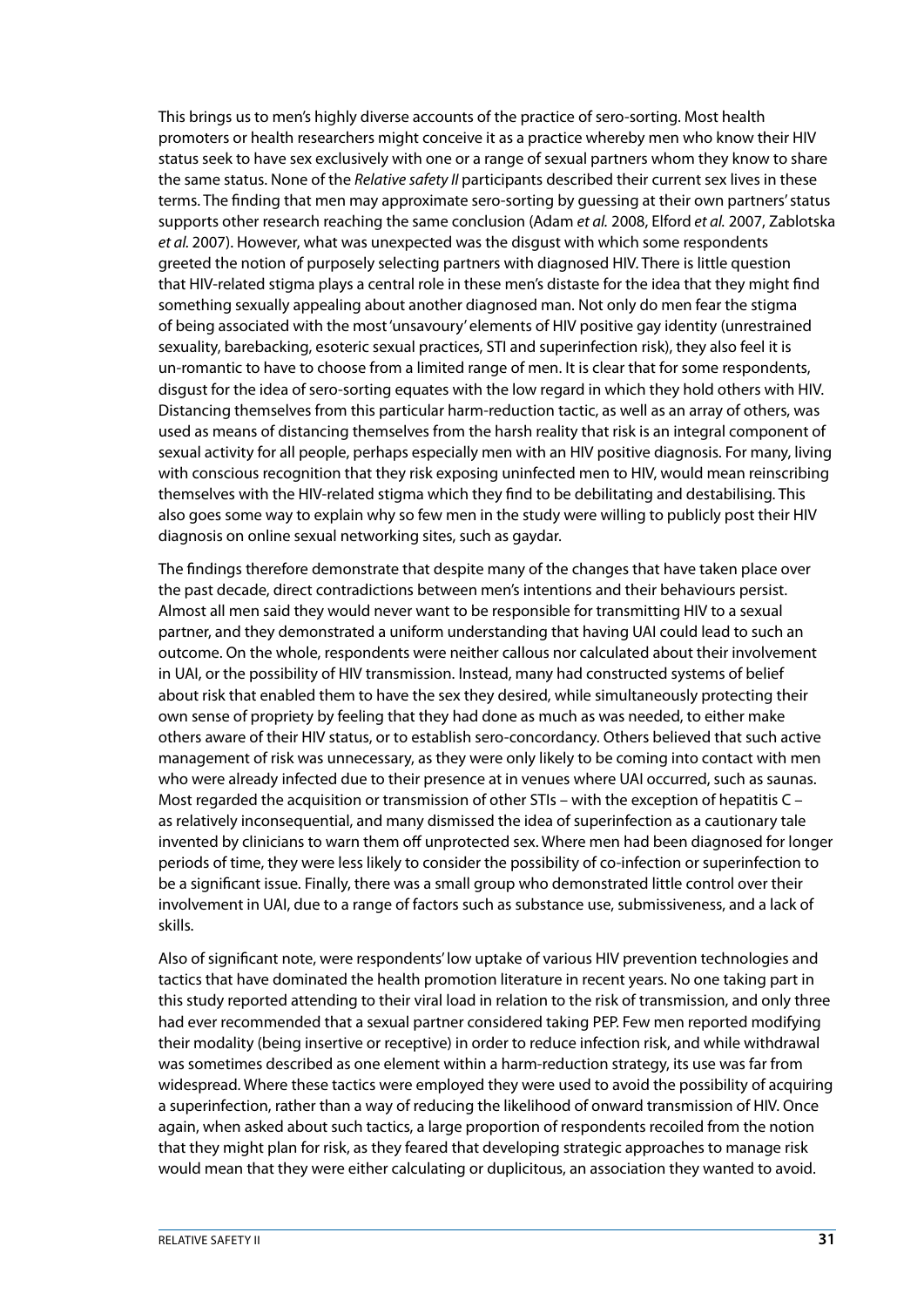The men taking part in this study held a wide array of views about the risks associated with UAI, and demonstrated varying capacities for successfully managing those risks. One element which unified almost all of them, was the existence of extensive HIV prevention need. Some needs are widereaching and diffuse, such as needs related to accessing appropriate drug and alcohol services, as well as having the necessary communication skills and self-confidence to manage risk. Men with diagnosed HIV should be able to enjoy sex without fear of rejection or discrimination emanating from HIV-related stigma, as well as having access to formal and informal support mechanisms to help them deal with such stigma where it occurs. This report clearly demonstrates that this need is currently unmet.

The findings presented in this report therefore offer ample evidence of a need for tailored and targeted HIV prevention interventions for men with diagnosed HIV. There are a range of key issues raised in this report for planners of such interventions. HIV prevention interventions for men with diagnosed HIV should account for the fact that HIV-related stigma is central to many men's reticence to engage with harm reduction strategies. Interventions should also seek to significantly increase health promoters' and health providers' capacity to engage men with diagnosed HIV in frank discussions about their sexual lives without judgement or prejudice. Finally, the development of a successful range of interventions that directly address diagnosed men's engagement in UAI requires that they are credible, informative, non-stigmatising and innovative.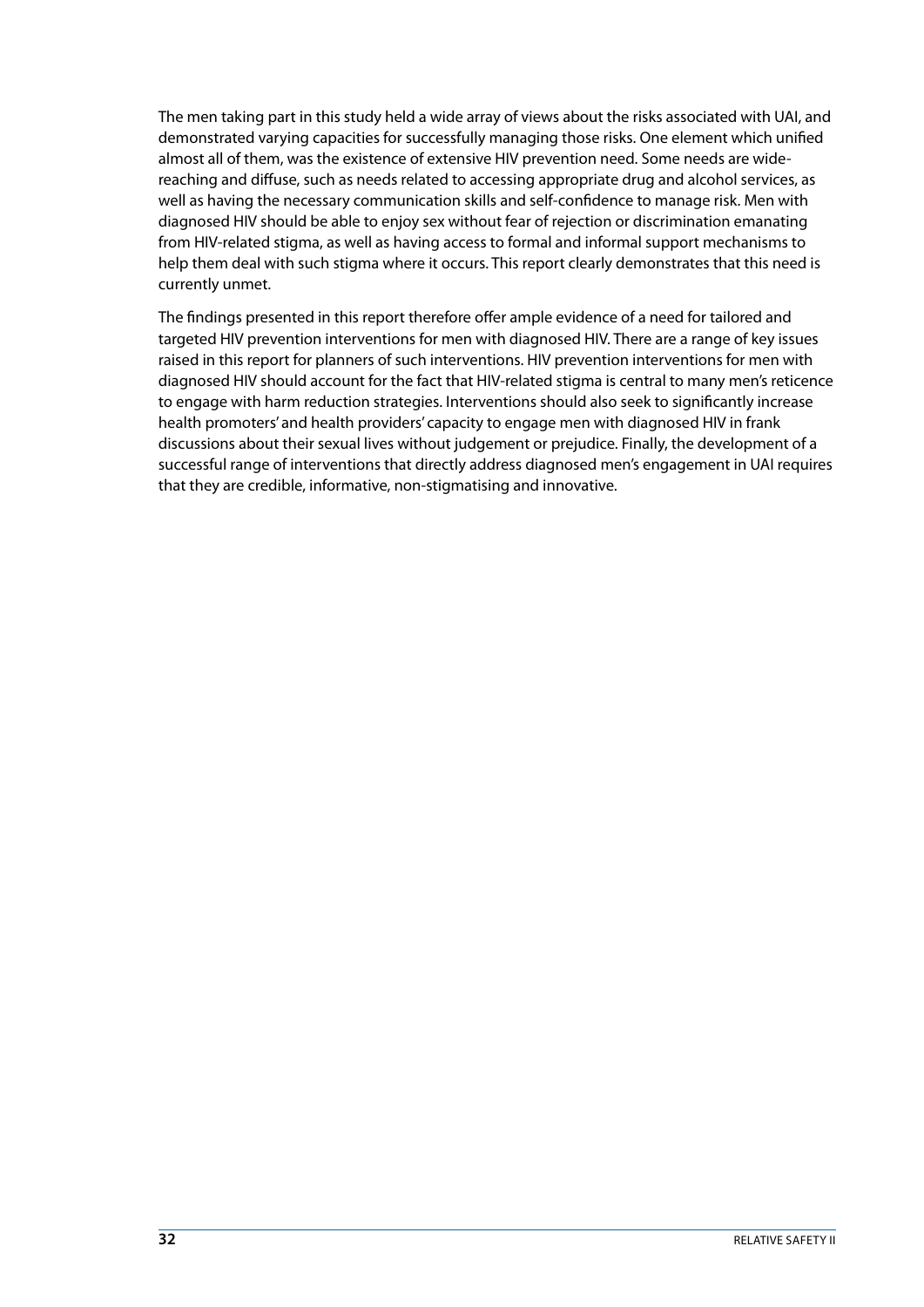# <span id="page-34-0"></span>**References**

Adam B, Husbands W, Murray J, Maxwell J (2005) Risk construction in the reinfection discourses of HIV-positive men. *Health, Risk & Society*, 7(1):63-71.

Adam B, Husbands W, Murray J, Maxwell J (2008) Silence, assent and HIV risk. *Culture, Health and Sexuality*, 10(8):759-772.

Bezemer D, van Sighem A, de Wolf F, Cornelissen M, van der Kuyl A, Jurriaans S, van der Hoek L, Prins M, Coutinho R, Lukashov V (2008) Combination antiretroviral therapy failure and HIV super-infection. *AIDS*, 22(2):309-11.

Chohan B, Lavreys L, Rainwater S, Overbaugh J (2005) Evidence for frequent reinfection with human immunodeficiency virus type 1 of a different subtype. *Journal of Virology*, 79:10701-10708.

Cusick L, Rhodes T (2000) Sustaining sexual safety in relationships: HIV positive people and their sexual partners. *Culture, Health & Sexuality*, 2(4):473-487.

Dodds C, Weatherburn P, Bourne A, Hammond G, Weait M, Hickson F, Reid D, Jessup K (2009) *Sexually charged: the views of gay and bisexual men on criminal prosecutions for sexual HIV transmission*. London, Sigma Research.

U [www.sigmaresearch.org.uk/go.php/reports/report2009a/](http://www.sigmaresearch.org.uk/go.php/reports/report2009a/)

Elford J, Bolding G, Davis M, Sherr L, Hart G (2007) Barebacking among HIV-positive gay men in London. *Sexually Transmitted Diseases*, 34(2):93-98.

Flowers P, Smith JA, Sheeran P, Beail N (1997) Health and romance: understanding unprotected sex in relationships between gay men. *British Journal of Health Psychology*, 2(1):73-86.

Flowers P, Church S, Davies M (2006) HIV positive men and primary relationships: The language of infection and relational risk. *Changing the focus: a national conference for Scotland on gay and bisexual men's sexual health & wellbeing*, 29-30 June, Edinburgh, UK.

Frost D, Stirratt M, Ouellette S (2008) Understanding why gay men seek HIV-seroconcordant partners: intimacy and risk reduction motivations. *Culture, Health & Sexuality*, 10(5):513-27.

Health Protection Agency (2008) *Sexually transmitted infections and men who have sex with men in the UK: 2008 report*. London, Health Protection Agency. U [www.hpa.org.uk/web/HPAwebFile/HPAweb\\_C/1227515298225](http://www.hpa.org.uk/web/HPAwebFile/HPAweb_C/1227515298225)

Hickson F, Davies P, Hunt A, Weatherburn P, McManus T, Coxon A (1992) Maintenance of open gay relationships: some strategies for protection against HIV. *AIDS Care*, 4(4):409-19.

Hickson F, Weatherburn P, Reid D, Stephens M (2003a) *Out and about: findings from the United Kingdom Gay Men's Sex Survey 2002.* London, Sigma Research. U [www.sigmaresearch.org.uk/go.php/reports/report2003f/](http://www.sigmaresearch.org.uk/go.php/reports/report2003f/)

Hickson F, Nutland W, Weatherburn P, Burnell, C, Keogh M, Doyle T, Watson, R, Gault, A (2003b) *Making it count: a collaborative planning framework to reduce the incidence of HIV infection during sex between men.* London, Sigma Research.

 $\mathcal{D}$  [www.sigmaresearch.org.uk/go.php/reports/report2003e/](http://www.sigmaresearch.org.uk/go.php/reports/report2003e/)

Hickson F, Weatherburn P, Reid D, Jessup K, Hammond G (2007) *Consuming passions: findings from the United Kingdom Gay Men's Sex Survey 2005*. London, Sigma Research. U [www.sigmaresearch.org.uk/go.php/reports/report2007c/](http://www.sigmaresearch.org.uk/go.php/reports/report2007c/)